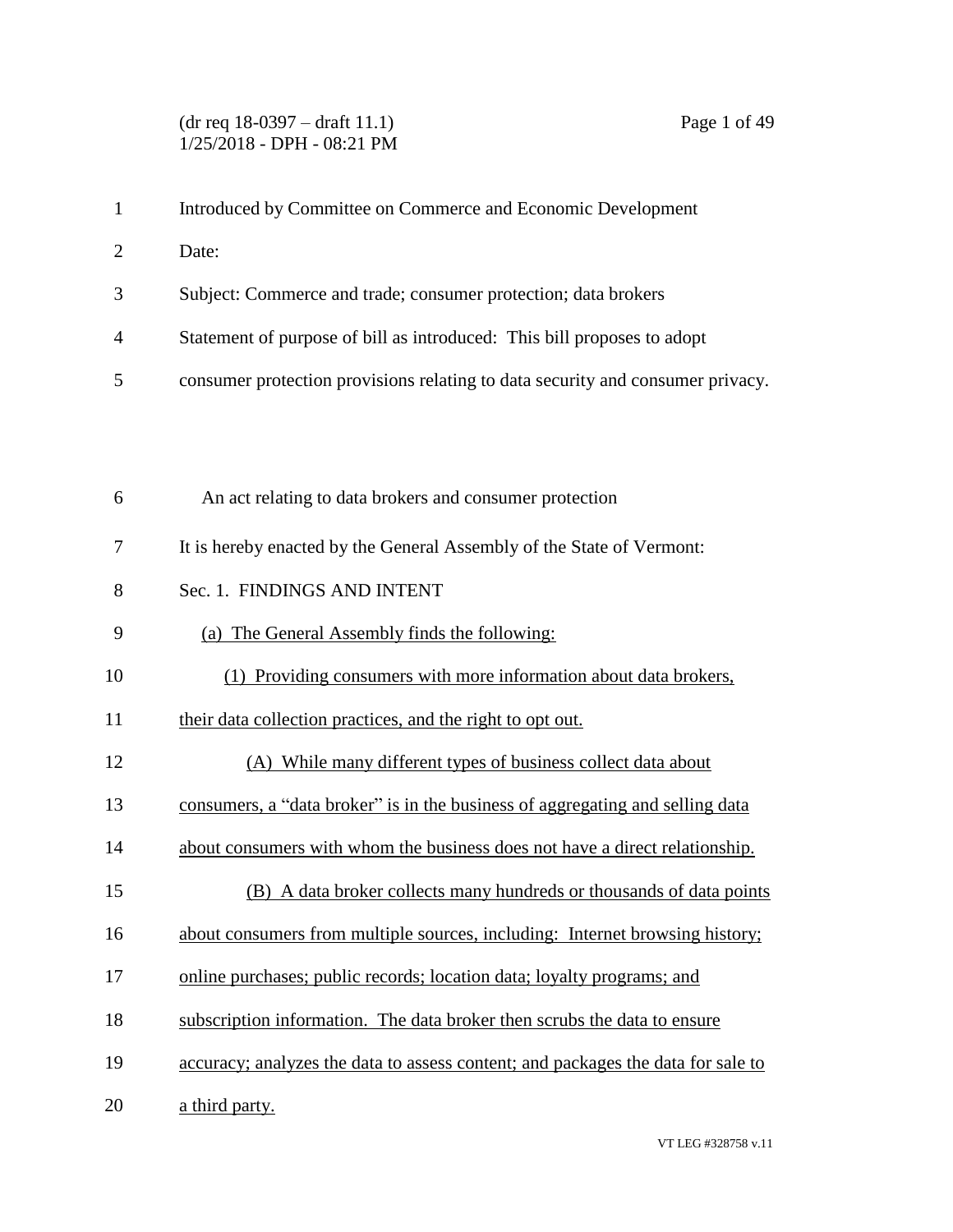(dr req 18-0397 – draft 11.1) Page 2 of 49 1/25/2018 - DPH - 08:21 PM

| $\mathbf{1}$   | (C) Data brokers provide information that is critical to services                     |
|----------------|---------------------------------------------------------------------------------------|
| $\overline{2}$ | offered in the modern economy, including: targeted marketing and sales;               |
| 3              | credit reporting; background checks; government information; risk mitigation          |
| $\overline{4}$ | and fraud detection; people search; decisions by banks, insurers, or others           |
| 5              | whether to provide services; ancestry research; and voter targeting and strategy      |
| 6              | by political campaigns.                                                               |
| 7              | (D) While data brokers offer many benefits, there are also risks                      |
| 8              | associated with the widespread aggregation and sale of data about consumers,          |
| 9              | including risks related to consumers' ability to know and control information         |
| 10             | held and sold about them and risks arising from the unauthorized or harmful           |
| 11             | acquisition and use of consumer information.                                          |
| 12             | (E) There are important differences between "data brokers" and                        |
| 13             | businesses with whom consumers have a direct relationship.                            |
| 14             | (i) Consumers who have a direct relationship with traditional and                     |
| 15             | e-commerce businesses may have some level of knowledge about and control              |
| 16             | over the collection of data by those business, including: the choice to use the       |
| 17             | business's products or services; the ability to review and consider data              |
| 18             | collection policies; the ability to opt out of certain data collection practices; the |
| 19             | ability to identify and contact customer representatives; the ability to pursue       |
| 20             | contractual remedies through litigation; and the knowledge necessary to               |
| 21             | complain to law enforcement if other methods fail.                                    |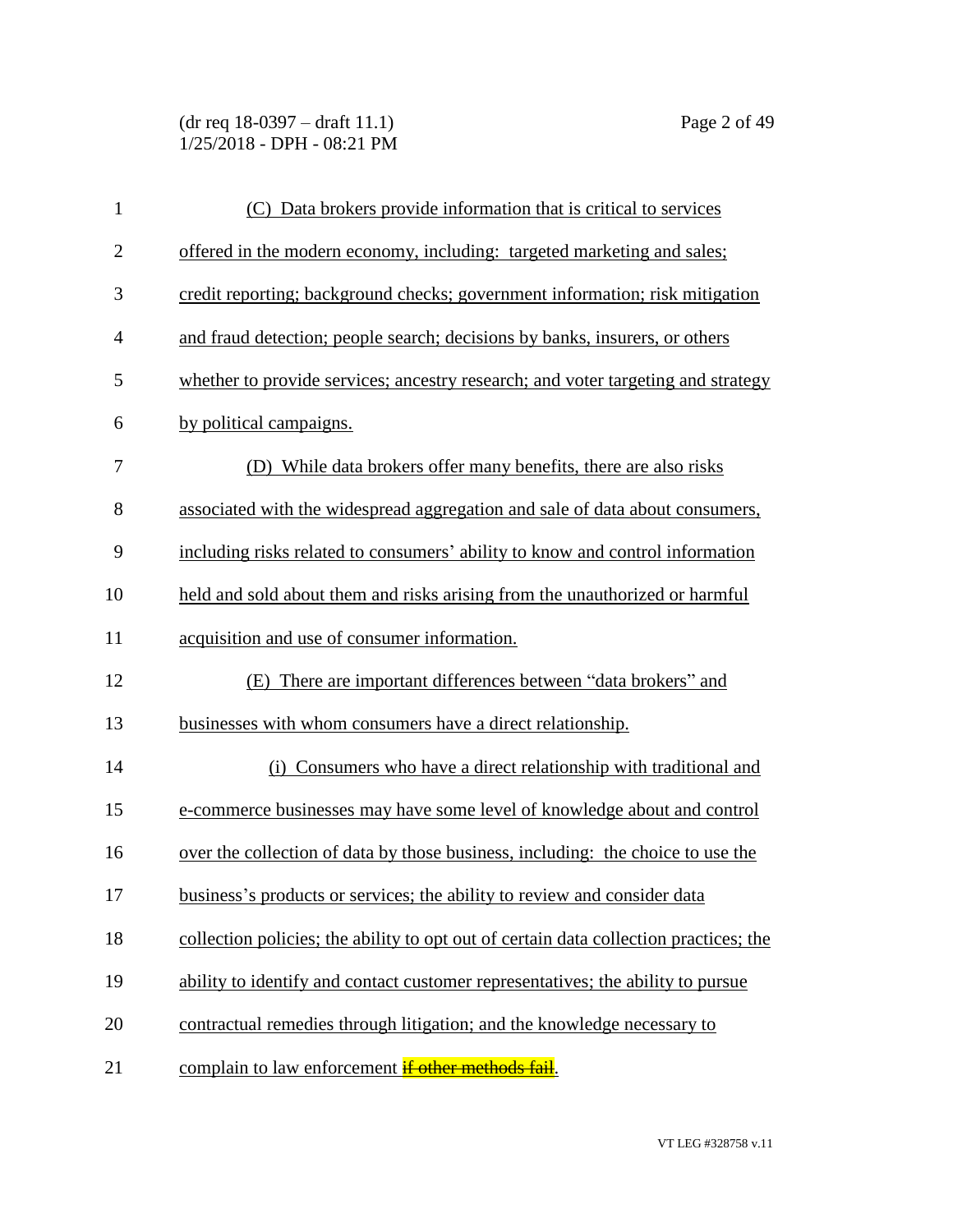(dr req 18-0397 – draft 11.1) Page 3 of 49 1/25/2018 - DPH - 08:21 PM

| $\mathbf{1}$   | (ii) By contrast, consumers may not be aware that data brokers                      |
|----------------|-------------------------------------------------------------------------------------|
| $\overline{2}$ | exist, who the companies are, or what information they collect, and <b>may have</b> |
| 3              | little recourse to address grievances may not be aware of available recourse.       |
| $\overline{4}$ | The State of Vermont has the legal authority and duty to exercise                   |
| 5              | its traditional "Police Powers" to ensure the public health, safety, and welfare,   |
| 6              | which includes both the right to regulate businesses that operate in the State      |
| 7              | and engage in activities that affect Vermont consumers as well as the right to      |
| 8              | require disclosure of information to protect consumers from harm.                   |
| 9              | (G) To provide consumers with necessary information about data                      |
| 10             | brokers, Vermont should adopt a narrowly tailored definition of "data broker"       |
| 11             | and require data brokers to register annually with the Secretary of State and       |
| 12             | provide information about their data collection activities, opt out policies,       |
| 13             | purchaser credentialing practices, and security breaches.                           |
| 14             | (2) Ensuring that data brokers have adequate security standards.                    |
| 15             | (A) News headlines in the past several years demonstrate that large                 |
| 16             | and sophisticated businesses, governments, and other public and private             |
| 17             | institutions are constantly subject to cyberattacks, which have compromised         |
| 18             | sensitive personal information of literally billions of consumers worldwide.        |
| 19             | (B) While neither government nor industry can prevent every                         |
| 20             | security breach, the State of Vermont has the authority and the duty to enact       |
| 21             | legislation to protect its consumers where possible.                                |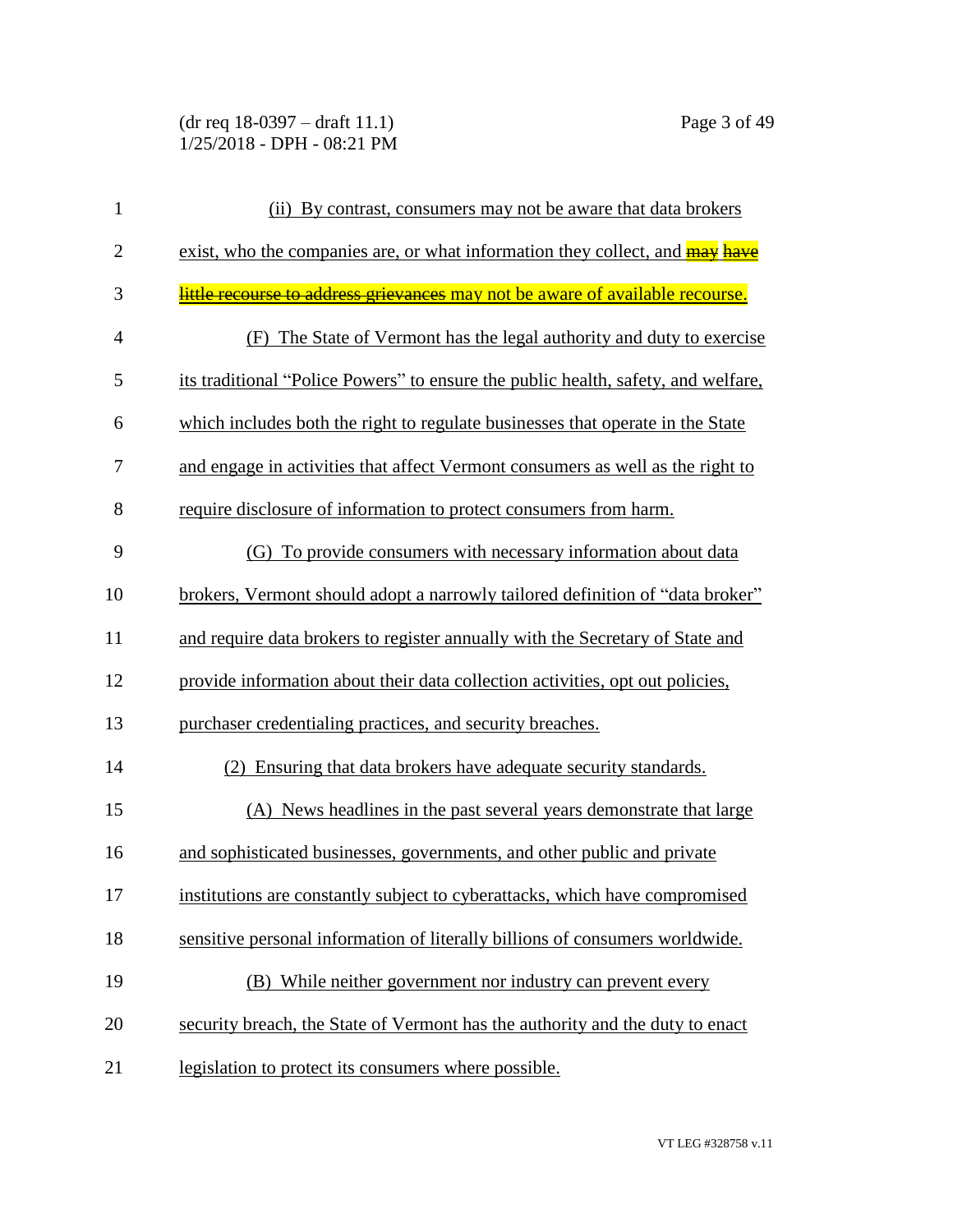(dr req 18-0397 – draft 11.1) Page 4 of 49 1/25/2018 - DPH - 08:21 PM

| $\mathbf{1}$   | (C) One approach to protecting consumer data has been to require                  |
|----------------|-----------------------------------------------------------------------------------|
| $\overline{2}$ | government agencies and certain regulated businesses to adopt an "information"    |
| 3              | security program" that has "appropriate administrative, technical, and physical   |
| $\overline{4}$ | safeguards to ensure the security and confidentiality of records" and "to protect |
| 5              | against any anticipated threats or hazards to their security or integrity which   |
| 6              | could result in substantial harm." Federal Privacy Act; 5 U.S.C. § 552a.          |
| 7              | (D) The requirement to adopt such an information security program                 |
| 8              | currently applies to "financial institutions" subject to the Gramm-Leach-Blilely  |
| 9              | Act, 15 U.S.C. § 6801 et seq; to certain entities regulated by the Vermont        |
| 10             | Department of Financial Regulation pursuant to rules adopted by the               |
| 11             | Department; to persons who maintain or transmit health information regulated      |
| 12             | by the Health Insurance Portability and Accountability Act; and to various        |
| 13             | types of businesses under laws in at least 13 other states.                       |
| 14             | (E) Vermont can better protect its consumers from data broker                     |
| 15             | security breaches and related harm by requiring data brokers to adopt an          |
| 16             | information security program with appropriate administrative, technical, and      |
| 17             | physical safeguards to protect sensitive personal information.                    |
| 18             | (3) Prohibiting the acquisition of personal information through                   |
| 19             | fraudulent means or with the intent to commit wrongful acts.                      |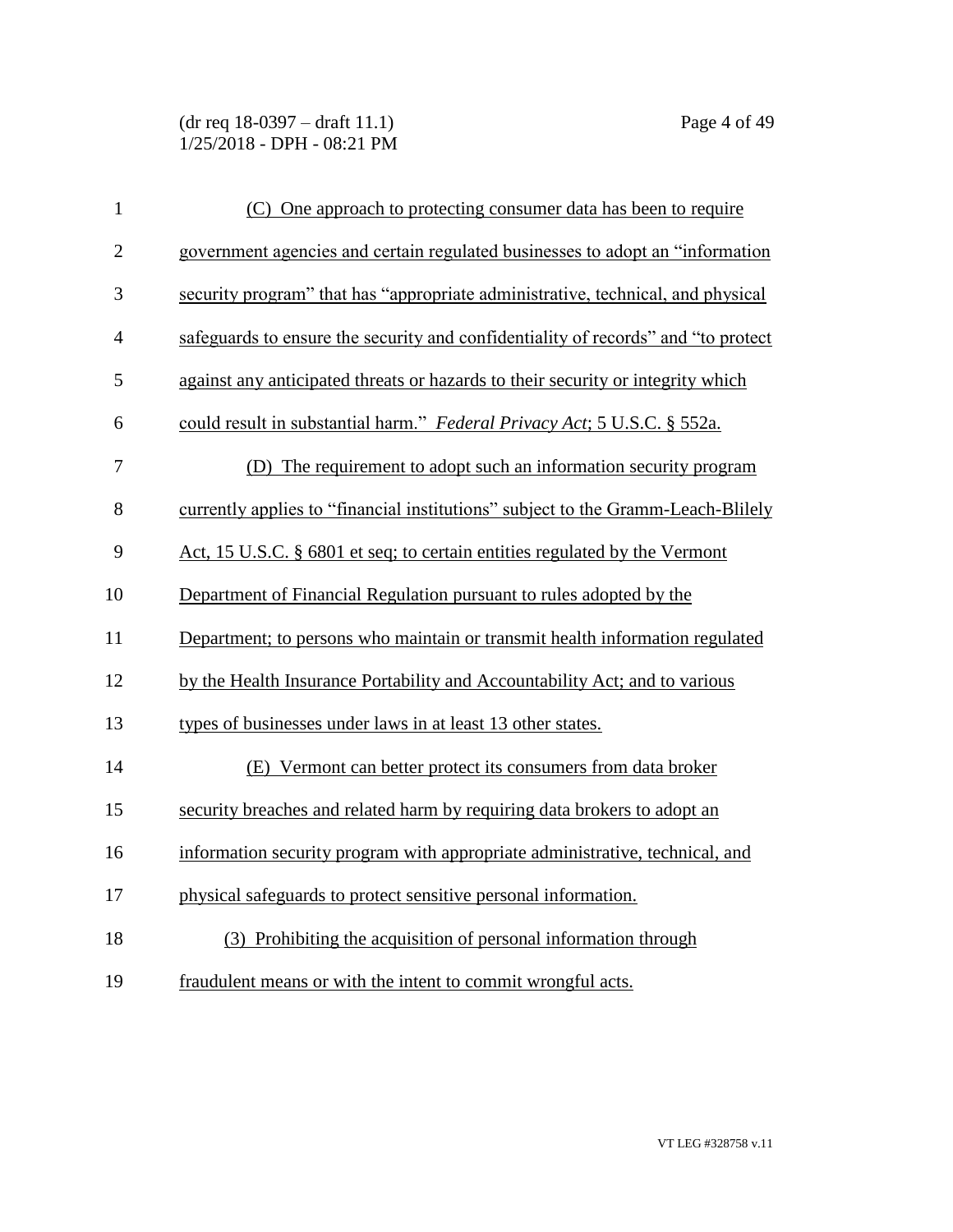(dr req 18-0397 – draft 11.1) Page 5 of 49 1/25/2018 - DPH - 08:21 PM

| $\mathbf{1}$   | (A) One of the dangers of the broad availability of sensitive personal            |
|----------------|-----------------------------------------------------------------------------------|
| $\overline{2}$ | information is that it can be used with malicious intent to commit wrongful       |
| 3              | acts, such as stalking, harassment, fraud, discrimination, and identity theft.    |
| 4              | (B) While various criminal and civil statutes prohibit these wrongful             |
| 5              | acts, there is currently no prohibition on acquiring data for the purpose of      |
| 6              | committing such acts.                                                             |
| 7              | (C) Vermont should create new causes of action to prohibit the                    |
| 8              | acquisition of personal information through fraudulent means, or for the          |
| 9              | purpose of committing a wrongful act, to enable authorities and consumers to      |
| 10             | take action <b>before harm occurs</b> .                                           |
| 11             | (4) Removing financial barriers to protect consumer credit information.           |
| 12             | (A) In one of several major security breaches that have occurred in               |
| 13             | recent years, the names, Social Security numbers, birth dates, addresses,         |
| 14             | driver's license numbers, and credit card numbers of over 145 million             |
| 15             | Americans were exposed, including over 247,000 Vermonters.                        |
| 16             | In response to concerns about data security, identity theft, and<br>(B)           |
| 17             | consumer protection, the Vermont Attorney General and the Department of           |
| 18             | Financial Regulation have outlined steps a consumer should take to protect his    |
| 19             | or her identity and credit information. One important step a consumer can take    |
| 20             | is to place a security freeze on his or her credit file with each of the national |
| 21             | credit reporting agencies.                                                        |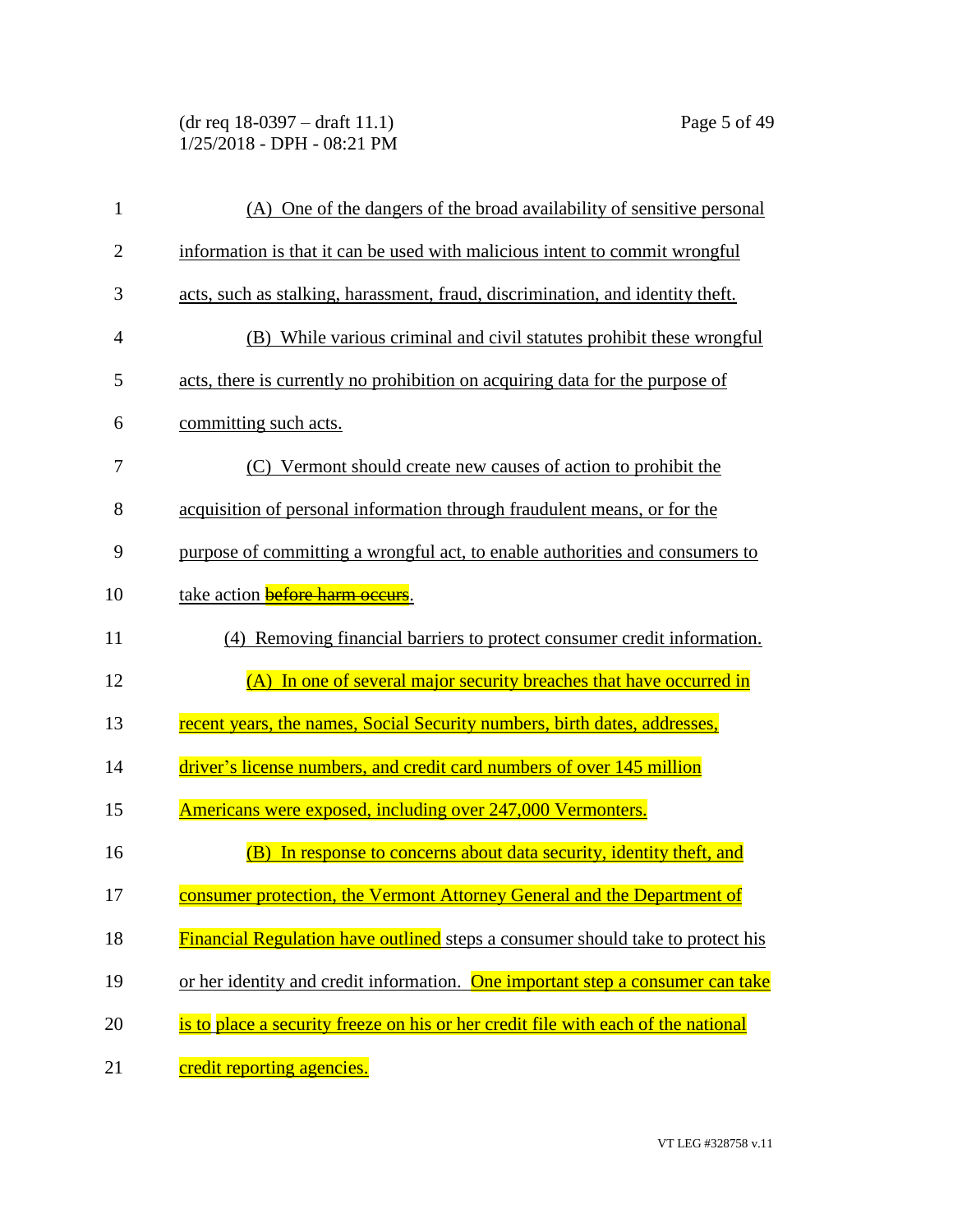(dr req 18-0397 – draft 11.1) Page 6 of 49 1/25/2018 - DPH - 08:21 PM

| $\mathbf{1}$ | (C) Under State law, when a consumer places a security freeze, a                   |
|--------------|------------------------------------------------------------------------------------|
| $\mathbf{2}$ | credit reporting agency issues a unique personal identification number or          |
| 3            | password to the consumer. The consumer must provide the PIN or password,           |
| 4            | and his or her express consent, to allow a potential creditor to access his or her |
| 5            | credit information.                                                                |
| 6            | (D) Except in cases of identity theft, current Vermont law allows a                |
| 7            | credit reporting agency to charge a fee of up to \$10.00 to place a security       |
| 8            | freeze, and up to \$5.00 to lift temporarily or remove a security freeze.          |
| 9            | Vermont should exercise its authority to eliminate these fees to<br>(E)            |
| 10           | eliminate any financial barrier to protecting consumer credit information.         |
| 11           | (b) Intent.                                                                        |
| 12           | (1) Providing consumers with more information about data brokers,                  |
| 13           | their data collection practices, and the right to opt out. It is the intent of the |
| 14           | General Assembly to provide Vermonters with access to more information             |
| 15           | about the data brokers that collect consumer data and their collection             |
| 16           | practices by:                                                                      |
| 17           | (A) adopting a narrowly tailored definition of "data broker" that:                 |
| 18           | (i) includes only those businesses that aggregate and sell the                     |
| 19           | personal information of consumers with whom they do not have a direct              |
| 20           | relationship; and                                                                  |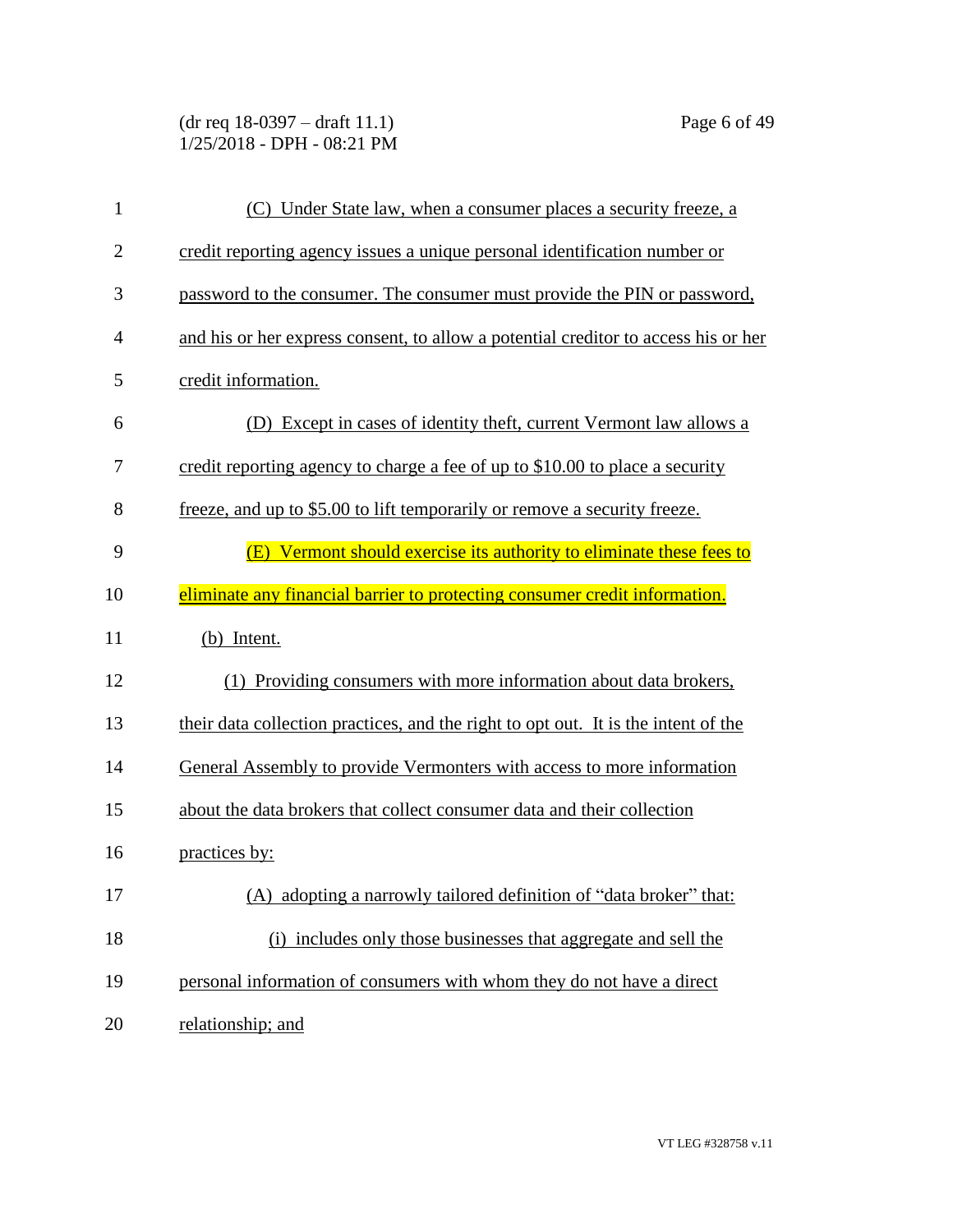(dr req 18-0397 – draft 11.1) Page 7 of 49 1/25/2018 - DPH - 08:21 PM

| $\mathbf{1}$   | (ii) excludes businesses that collect information from their own                      |
|----------------|---------------------------------------------------------------------------------------|
| $\mathbf{2}$   | customers, employees, users, or donors, including: banks and other financial          |
| 3              | institutions; utilities; insurers; retailers and grocers; restaurants and hospitality |
| $\overline{4}$ | businesses; social media websites and mobile "apps;" search websites; and             |
| 5              | businesses that provide services for consumer-facing businesses and                   |
| 6              | maintain a direct relationship with those consumers, such as website, "app,"          |
| 7              | and e-commerce platforms; and                                                         |
| 8              | (B) requiring a data broker to register annually with the Secretary of                |
| 9              | State and make certain disclosures in order to provide consumers, policy              |
| 10             | makers, and regulators with relevant information about its business practices.        |
| 11             | (2) Ensuring that data brokers have adequate security standards. It is the            |
| 12             | intent of the General Assembly to protect against potential cyber threats by          |
| 13             | requiring data brokers to adopt an information security program with                  |
| 14             | appropriate technical, physical, and administrative safeguards.                       |
| 15             | (3) Prohibiting the acquisition of personal information with the intent to            |
| 16             | commit wrongful acts. It is the intent of the General Assembly to protect             |
| 17             | Vermonters from potential harm by creating new causes of action that prohibit         |
| 18             | the acquisition or use of personal information for the purpose of stalking,           |
| 19             | harassment, fraud, identity theft, or discrimination.                                 |
| 20             | (4) Removing financial barriers to protect consumer credit information.               |
| 21             | It is the intent of the General Assembly to remove any financial barrier for          |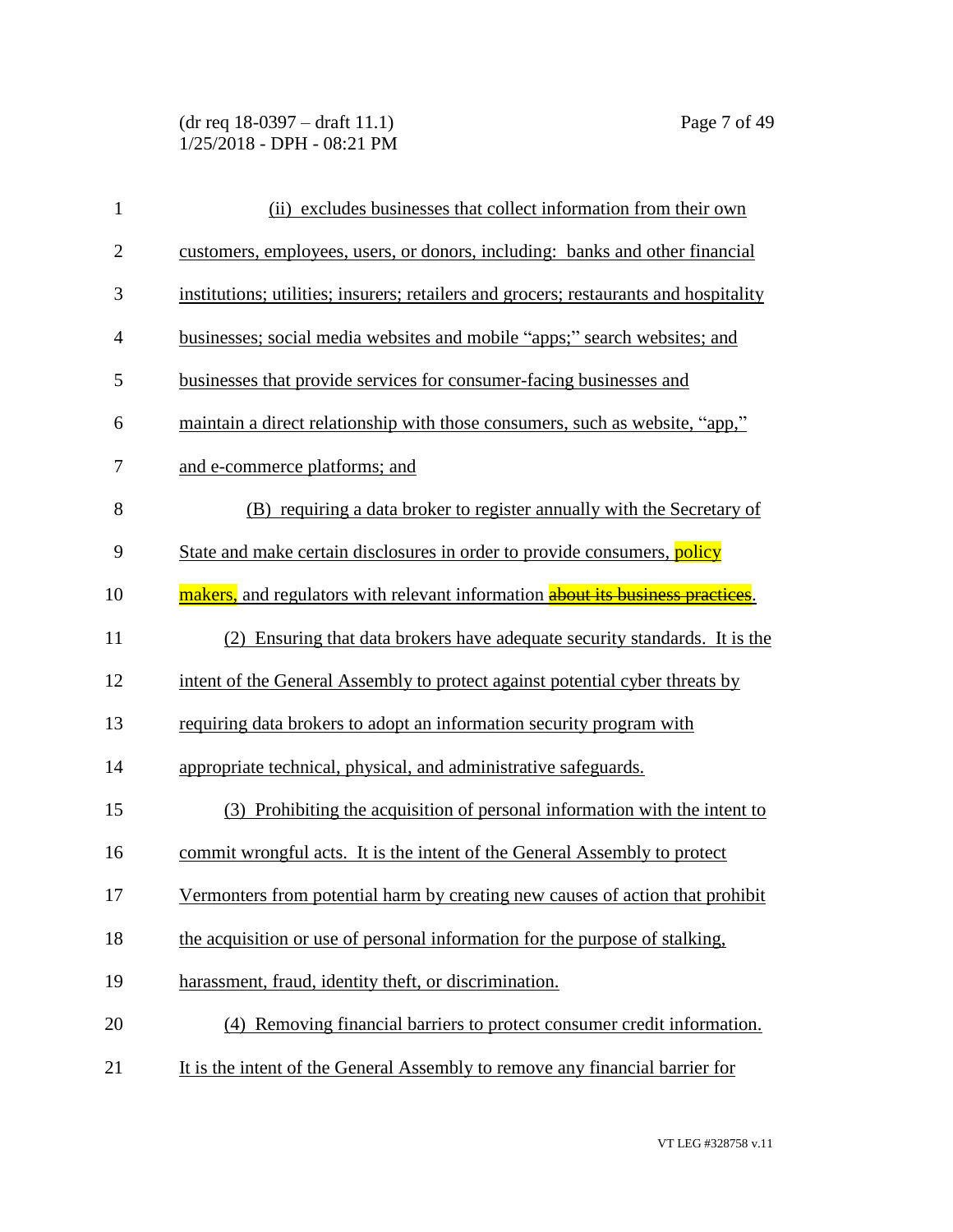(dr req 18-0397 – draft 11.1) Page 8 of 49 1/25/2018 - DPH - 08:21 PM

| $\mathbf{1}$   | Vermonters who wish to place a security freeze on their credit report by              |
|----------------|---------------------------------------------------------------------------------------|
| $\overline{2}$ | prohibiting credit reporting agencies from charging a fee to place or remove a        |
| 3              | freeze.                                                                               |
| $\overline{4}$ | Sec. 2. 9 V.S.A. chapter 62 is amended to read:                                       |
| 5              | CHAPTER 62. PROTECTION OF PERSONAL INFORMATION                                        |
| 6              | Subchapter 1. General Provisions                                                      |
| 7              | § 2430. DEFINITIONS                                                                   |
| 8              | The following definitions shall apply throughout this chapter unless                  |
| 9              | otherwise required As used in this chapter:                                           |
| 10             | (1) "Business" means a sole proprietorship, partnership, corporation,                 |
| 11             | association, limited liability company, or other group, however organized and         |
| 12             | whether or not organized to operate at a profit, including a financial institution    |
| 13             | organized, chartered, or holding a license or authorization certificate under the     |
| 14             | laws of this State, any other state, the United States, or any other country, or      |
| 15             | the parent, affiliate, or subsidiary of a financial institution, but in no case shall |
| 16             | it does not include the State, a State agency, or any political subdivision of the    |
| 17             | State.                                                                                |
| 18             | (2) "Consumer" means an individual residing in this State.                            |
| 19             | (3)(A) "Data broker" means a business that collects and licenses or sells             |
| 20             | to one or more third parties the personal information of a consumer with whom         |
| 21             | the business does not have a direct relationship.                                     |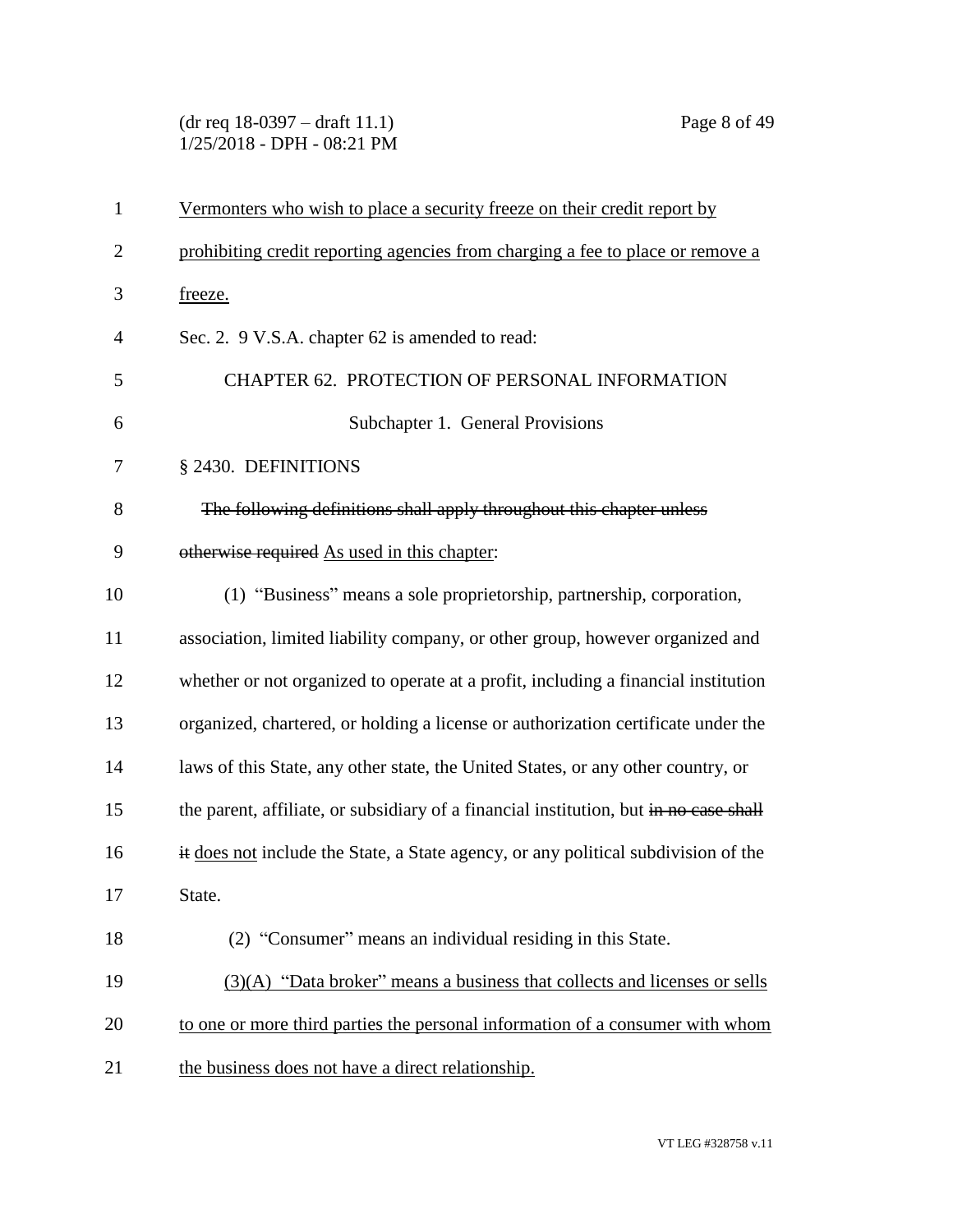(dr req 18-0397 – draft 11.1) Page 9 of 49 1/25/2018 - DPH - 08:21 PM

| $\mathbf{1}$   | (B) For purposes of this definition a consumer has a direct                      |
|----------------|----------------------------------------------------------------------------------|
| $\overline{2}$ | relationship with a business if the consumer is a past or present:               |
| 3              | (i) customer, client, subscriber, or user of the business's goods or             |
| $\overline{4}$ | services;                                                                        |
| 5              | employee, contractor, or agent of the business; or<br>(ii)                       |
| 6              | (iii) donor to the business.                                                     |
| 7              | (C) The term "data broker" does not include a vendor acting solely               |
| 8              | on behalf of the State, a State agency, or a political subdivision of the State. |
| 9              | $(4)(A)$ "Data broker security breach" means an unauthorized acquisition         |
| 10             | or a reasonable belief of an unauthorized acquisition of more than one element   |
| 11             | of personal information maintained by a data broker when the personal            |
| 12             | information is not encrypted, redacted, or protected by another method that      |
| 13             | renders the information unreadable or unusable by an unauthorized person.        |
| 14             | <u>(B) "Data broker security breach" does not include good faith but</u>         |
| 15             | unauthorized acquisition of personal information by an employee or agent of      |
| 16             | the data broker for a legitimate purpose of the data broker, provided that the   |
| 17             | personal information is not used for a purpose unrelated to the data broker's    |
| 18             | business or subject to further unauthorized disclosure.                          |
| 19             | (C) In determining whether personal information has been acquired                |
| 20             | or is reasonably believed to have been acquired by a person without valid        |
| 21             | authorization, a data broker may consider the following factors, among others:   |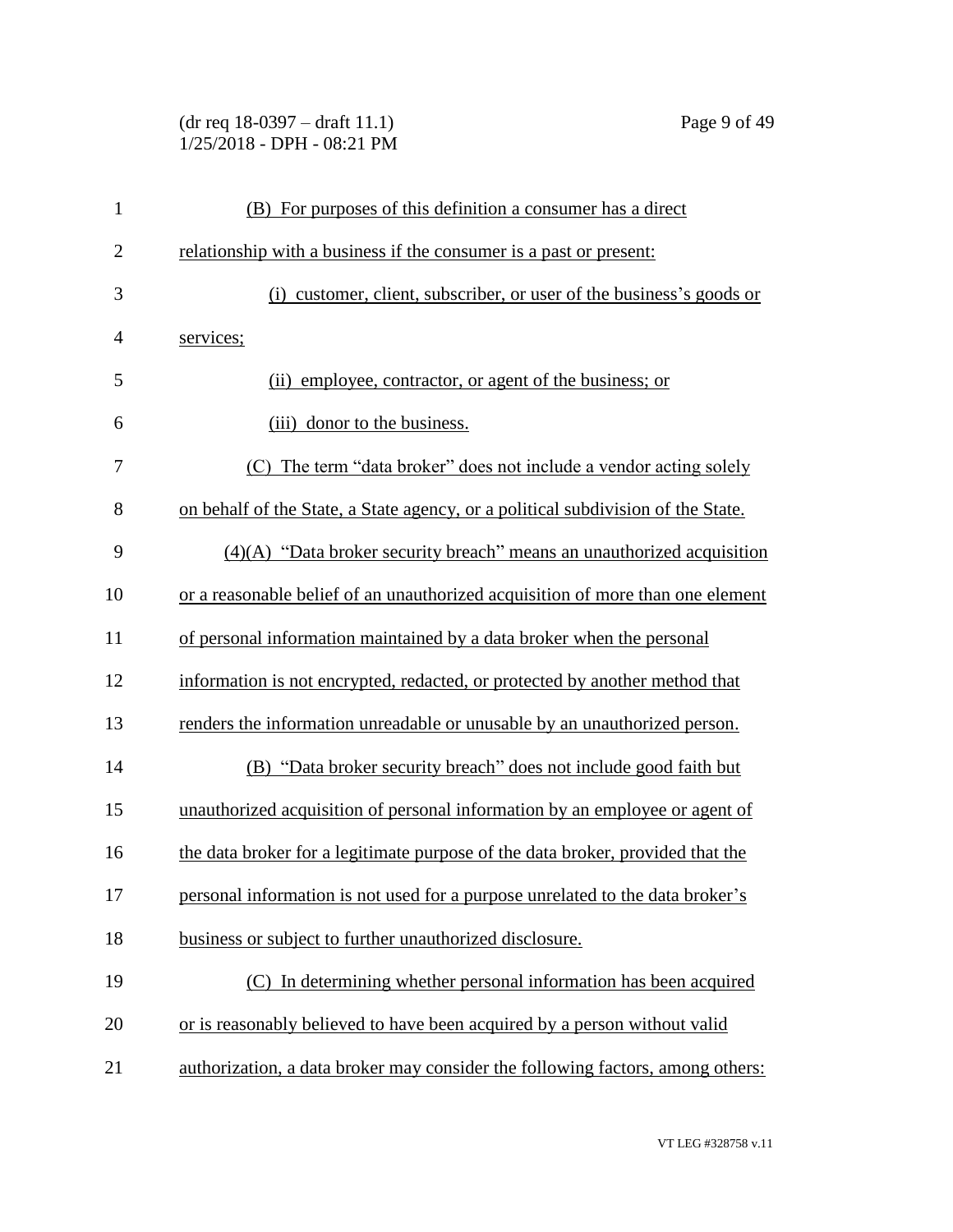(dr req 18-0397 – draft 11.1) Page 10 of 49 1/25/2018 - DPH - 08:21 PM

| $\mathbf{1}$   | (i) indications that the personal information is in the physical                             |
|----------------|----------------------------------------------------------------------------------------------|
| $\overline{2}$ | possession and control of a person without valid authorization, such as a lost or            |
| 3              | stolen computer or other device containing personal information;                             |
| $\overline{4}$ | (ii) indications that the personal information has been downloaded                           |
| 5              | or copied;                                                                                   |
| 6              | (iii) indications that the personal information was used by an                               |
| 7              | unauthorized person, such as fraudulent accounts opened or instances of                      |
| 8              | identity theft reported; or                                                                  |
| 9              | (iv) that the personal information has been made public.                                     |
| 10             | $\left(\frac{3}{5}\right)$ "Data collector" may include the State, State agencies, political |
| 11             | subdivisions of the State, public and private universities, privately and publicly           |
| 12             | held corporations, limited liability companies, financial institutions, retail               |
| 13             | operators, and any other entity that, means a person who, for any purpose,                   |
| 14             | whether by automated collection or otherwise, handles, collects, disseminates,               |
| 15             | or otherwise deals with nonpublic personal information personally identifiable               |
| 16             | information, and includes the State, State agencies, political subdivisions of the           |
| 17             | State, public and private universities, privately and publicly held corporations,            |
| 18             | limited liability companies, financial institutions, and retail operators.                   |
| 19             | $(4)(6)$ "Encryption" means use of an algorithmic process to transform                       |
| 20             | data into a form in which the data is rendered unreadable or unusable without                |
| 21             | use of a confidential process or key.                                                        |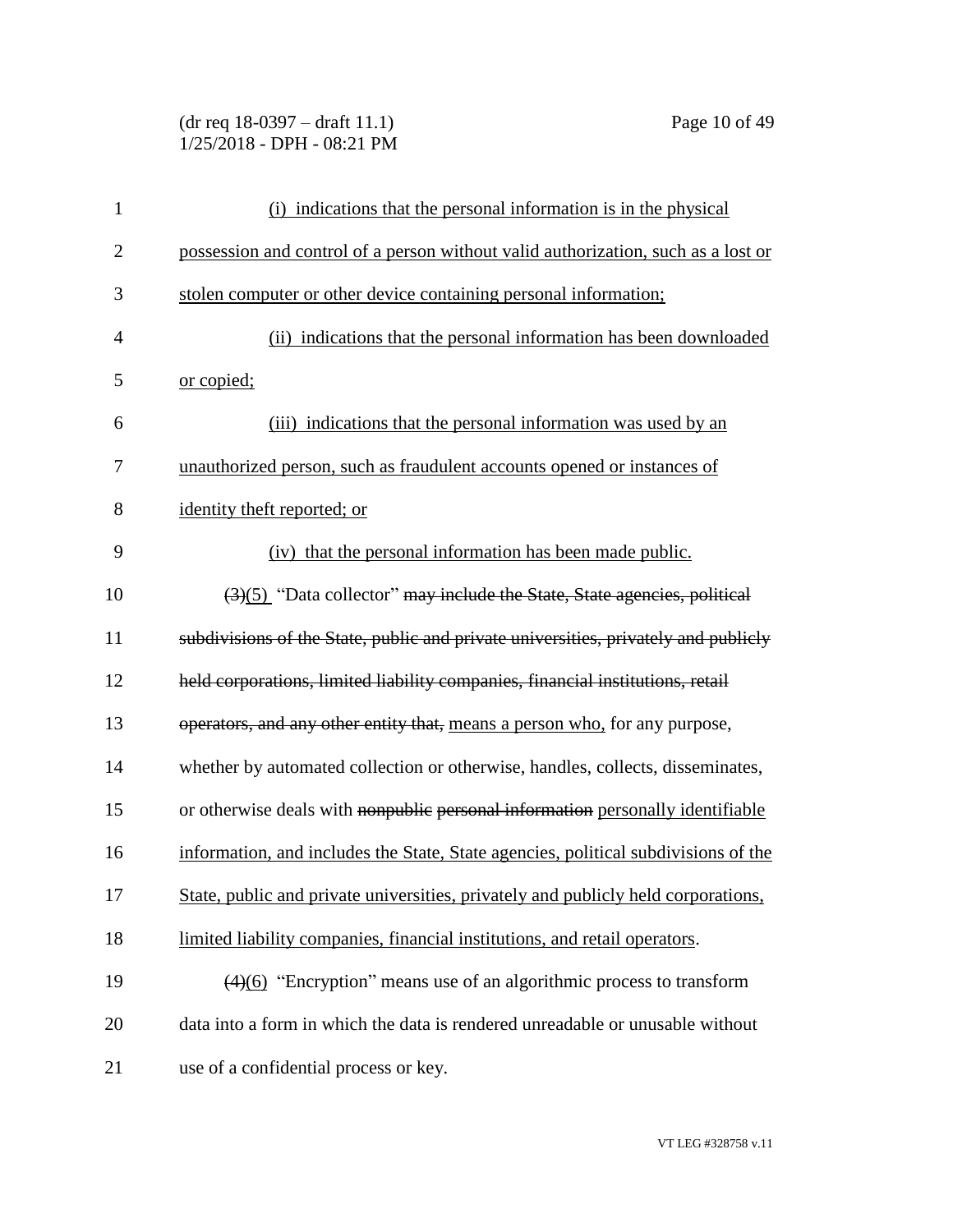(dr req 18-0397 – draft 11.1) Page 11 of 49 1/25/2018 - DPH - 08:21 PM

| $\mathbf{1}$   | $\frac{5}{(2)(7)}$ (A) "Personally identifiable information" means an individual's a |
|----------------|--------------------------------------------------------------------------------------|
| $\overline{2}$ | consumer's first name or first initial and last name in combination with any         |
| 3              | one or more of the following digital data elements, when either the name or the      |
| 4              | data elements are not encrypted or redacted or protected by another method           |
| 5              | that renders them unreadable or unusable by unauthorized persons:                    |
| 6              | (i) Social Security number;                                                          |
| 7              | (ii) motor vehicle operator's license number or nondriver                            |
| 8              | identification card number;                                                          |
| 9              | (iii) financial account number or credit or debit card number, if                    |
| 10             | circumstances exist in which the number could be used without additional             |
| 11             | identifying information, access codes, or passwords;                                 |
| 12             | (iv) account passwords or personal identification numbers or other                   |
| 13             | access codes for a financial account.                                                |
| 14             | (B) "Personally identifiable information" does not mean publicly                     |
| 15             | available information that is lawfully made available to the general public from     |
| 16             | federal, State, or local government records.                                         |
| 17             | (8) "Personal information" means one or more of the following digital                |
| 18             | data elements about a consumer:                                                      |
| 19             | $(A)$ name;                                                                          |
| 20             | (B) address;                                                                         |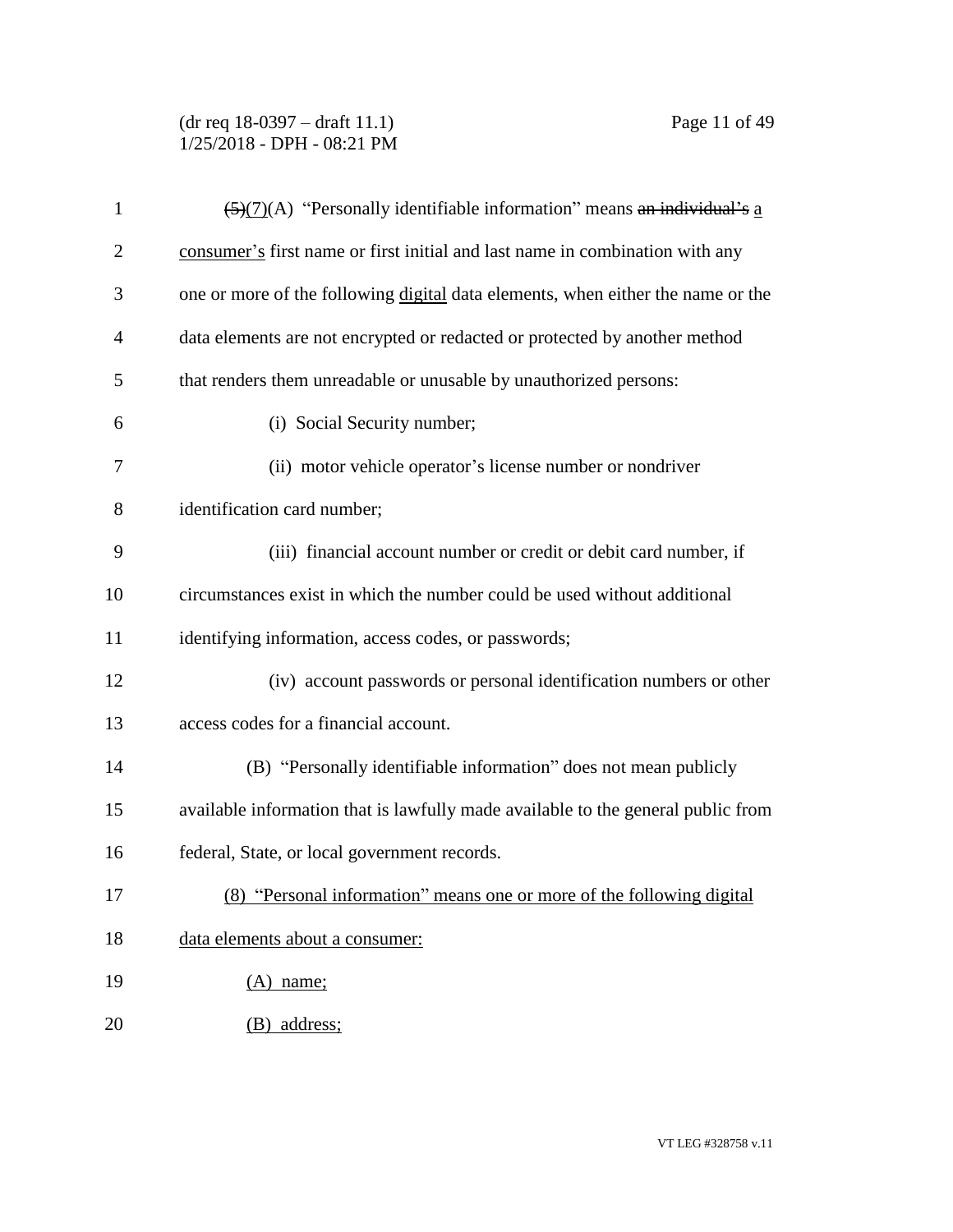## (dr req 18-0397 – draft 11.1) Page 12 of 49 1/25/2018 - DPH - 08:21 PM

| $\mathbf{1}$   | (C) name or address of a member of his or her immediate family or                            |
|----------------|----------------------------------------------------------------------------------------------|
| $\overline{c}$ | household;                                                                                   |
| 3              | (D) a personal identifier, including a Social Security number, other                         |
| 4              | government-issued identification number, or biometric record;                                |
| 5              | (E) an indirect identifier, including date of birth, place of birth, or                      |
| 6              | mother's maiden name; or                                                                     |
| 7              | (F) other information that, alone or in combination, is linked or                            |
| 8              | linkable to the consumer that would allow a reasonable person to identify the                |
| 9              | consumer with reasonable certainty.                                                          |
| 10             | $\left(\frac{6}{9}\right)$ "Records Record" means any material on which written, drawn,      |
| 11             | spoken, visual, or electromagnetic information is recorded or preserved,                     |
| 12             | regardless of physical form or characteristics.                                              |
| 13             | $\left(\frac{7}{10}\right)$ "Redaction" means the rendering of data so that it is unreadable |
| 14             | or is truncated so that no more than the last four digits of the identification              |
| 15             | number are accessible as part of the data.                                                   |
| 16             | $(8)(11)(A)$ "Security breach" means unauthorized acquisition of,                            |
| 17             | electronic data or a reasonable belief of an unauthorized acquisition of,                    |
| 18             | electronic data that compromises the security, confidentiality, or integrity of a            |
| 19             | consumer's personally identifiable information maintained by the a data                      |
| 20             | collector.                                                                                   |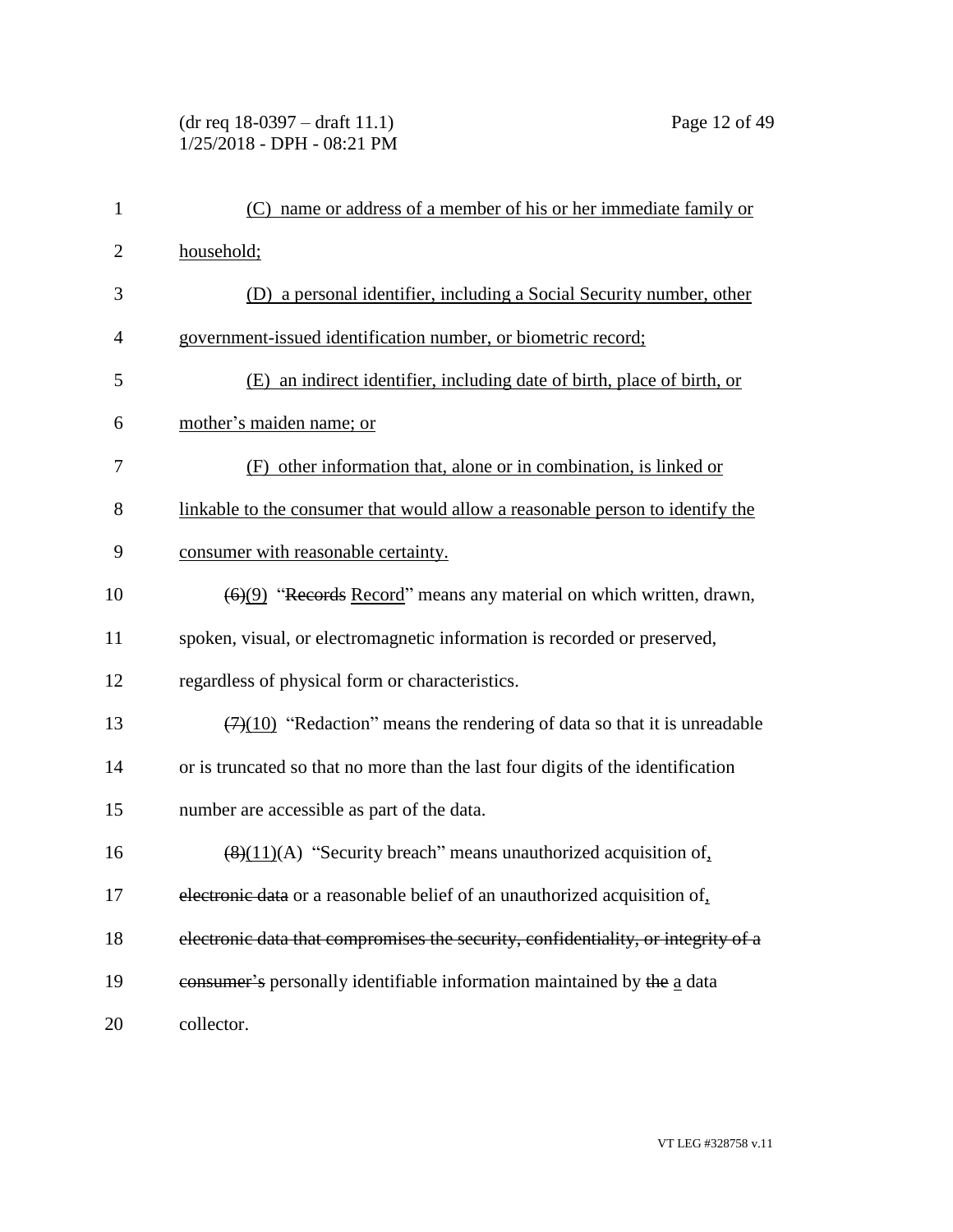(dr req 18-0397 – draft 11.1) Page 13 of 49 1/25/2018 - DPH - 08:21 PM

| $\mathbf{1}$   | (B) "Security breach" does not include good faith but unauthorized               |
|----------------|----------------------------------------------------------------------------------|
| $\overline{2}$ | acquisition of personally identifiable information by an employee or agent of    |
| 3              | the data collector for a legitimate purpose of the data collector, provided that |
| $\overline{4}$ | the personally identifiable information is not used for a purpose unrelated to   |
| 5              | the data collector's business or subject to further unauthorized disclosure.     |
| 6              | (C) In determining whether personally identifiable information has               |
| 7              | been acquired or is reasonably believed to have been acquired by a person        |
| 8              | without valid authorization, a data collector may consider the following         |
| 9              | factors, among others:                                                           |
| 10             | (i) indications that the information is in the physical possession               |
| 11             | and control of a person without valid authorization, such as a lost or stolen    |
| 12             | computer or other device containing information;                                 |
| 13             | (ii) indications that the information has been downloaded or                     |
| 14             | copied;                                                                          |
| 15             | (iii) indications that the information was used by an unauthorized               |
| 16             | person, such as fraudulent accounts opened or instances of identity theft        |
| 17             | reported; or                                                                     |
| 18             | (iv) that the information has been made public.                                  |
| 19             | § 2433. ACQUISITION OF PERSONAL INFORMATION; PROHIBITIONS                        |
| 20             | (a) Prohibited acquisition and use.                                              |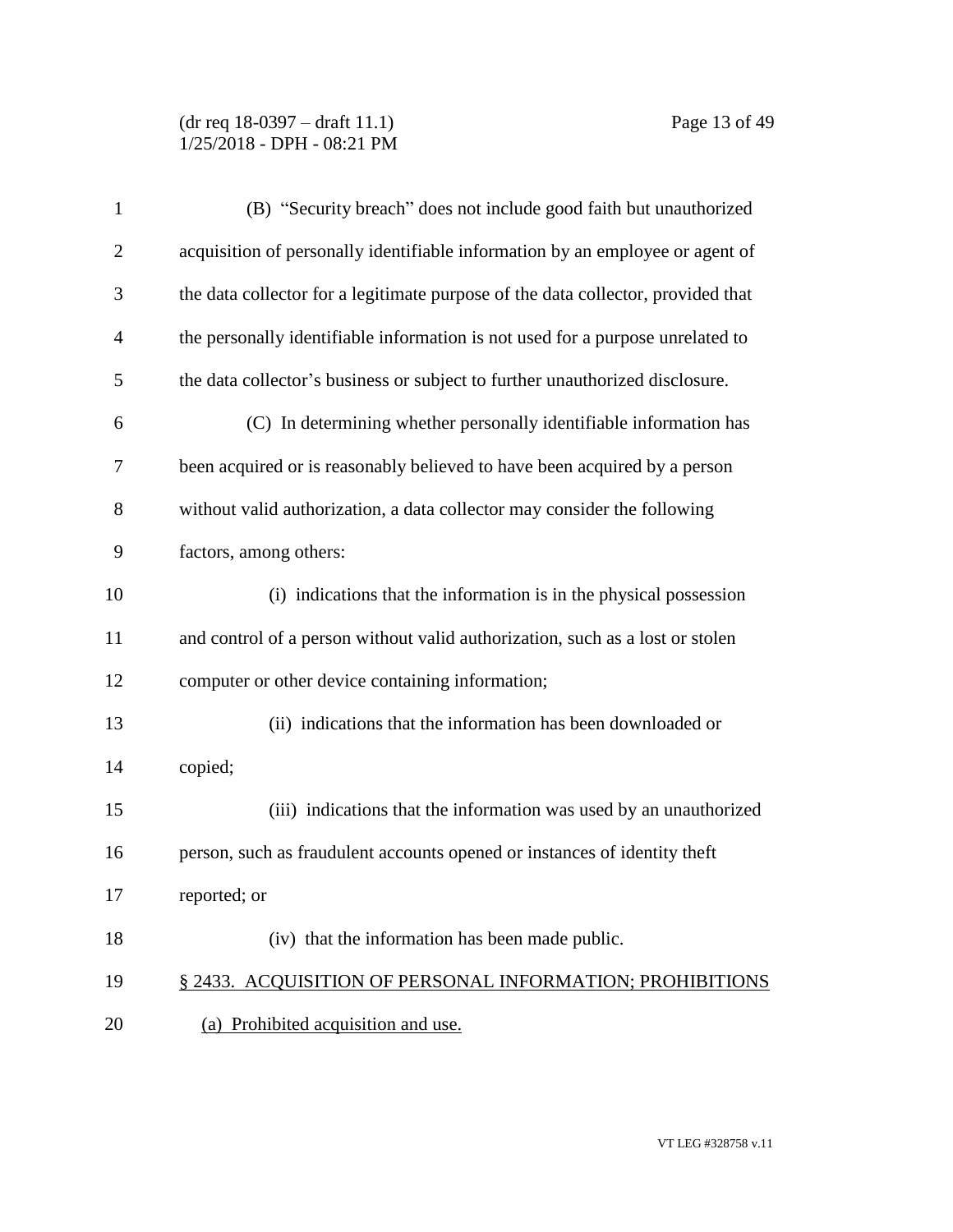## (dr req 18-0397 – draft 11.1) Page 14 of 49 1/25/2018 - DPH - 08:21 PM

| $\mathbf{1}$   | (1) A person shall not acquire personal information through fraudulent        |
|----------------|-------------------------------------------------------------------------------|
| $\overline{2}$ | means.                                                                        |
| 3              | (2) A person shall not acquire or use personal information for the            |
| 4              | purpose of:                                                                   |
| 5              | (A) stalking or harassing another person;                                     |
| 6              | (B) committing a fraud, including identity theft, financial fraud, or e-      |
| 7              | mail fraud; or                                                                |
| 8              | (C) engaging in unlawful discrimination, including employment                 |
| 9              | discrimination and housing discrimination.                                    |
| 10             | (b) Enforcement.                                                              |
| 11             | (1) A person who violates a provision of this section commits an unfair       |
| 12             | and deceptive act in commerce in violation of section 2453 of this title.     |
| 13             | (2) The Attorney General has the same authority to adopt rules to             |
| 14             | implement the provisions of this section and to conduct civil investigations, |
| 15             | enter into assurances of discontinuance, bring civil actions, and take other  |
| 16             | enforcement actions as provided under chapter 63, subchapter 1 of this title. |
| 17             | Subchapter 2. Security Breach Notice Act                                      |
| 18             | § 2435. NOTICE OF SECURITY BREACHES                                           |
| 19             | (a) This section shall be known as the Security Breach Notice Act.            |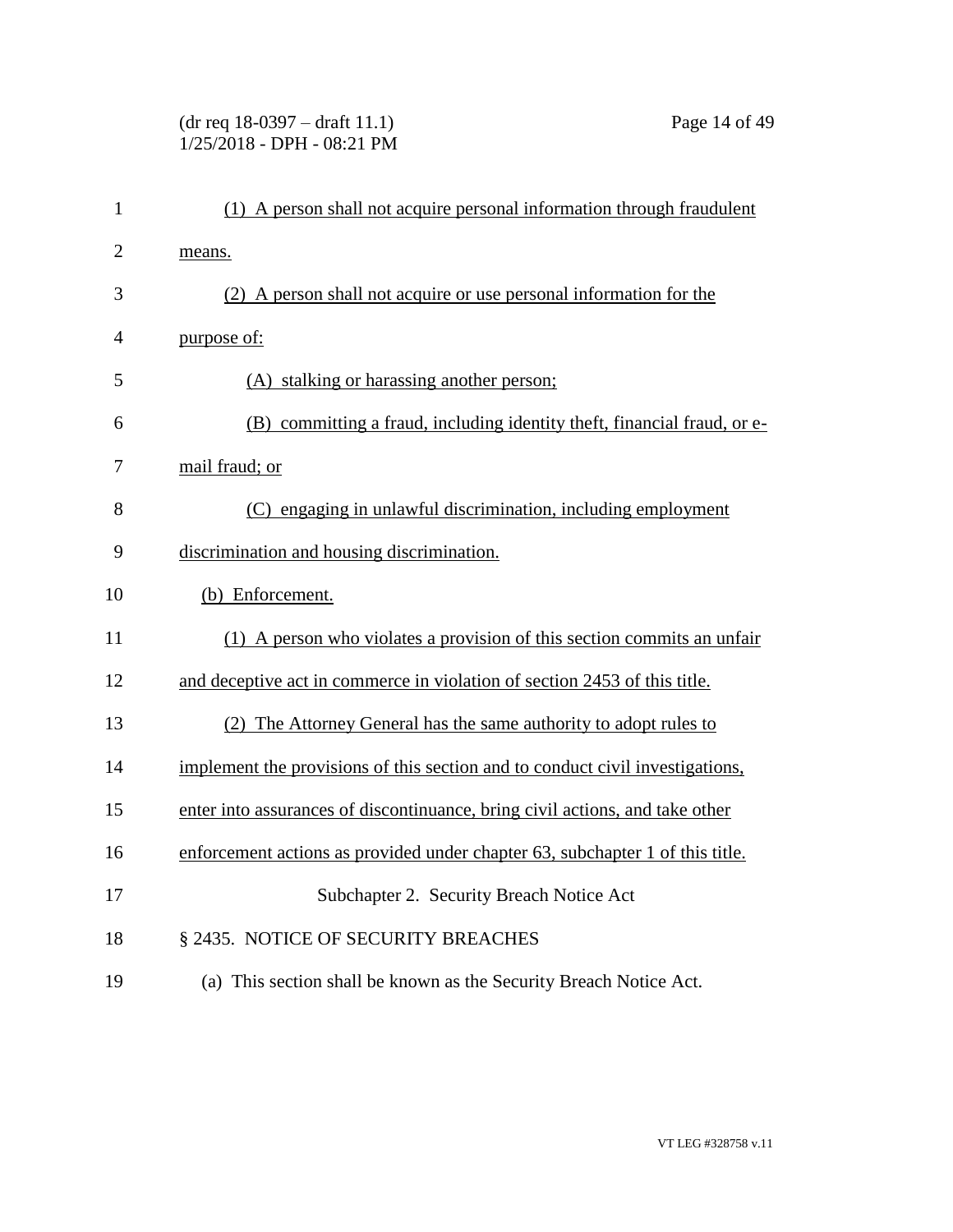(dr req 18-0397 – draft 11.1) Page 15 of 49 1/25/2018 - DPH - 08:21 PM

(b) Notice of breach.

| $\mathfrak{2}$ | $(1)$ (A) Except as set forth in subsection (d) of this section, any a data            |
|----------------|----------------------------------------------------------------------------------------|
| 3              | collector that owns or licenses computerized personally identifiable                   |
| $\overline{4}$ | information that includes personal information concerning a consumer shall             |
| 5              | notify the consumer that there has been of a security breach following                 |
| 6              | discovery or notification to the data collector of the breach.                         |
| 7              | (B) Notice A data collector shall provide notice of the security breach                |
| 8              | shall be made to consumers pursuant to subdivision $(1)(A)$ of this subsection         |
| 9              | (b) in the most expedient time possible and without unreasonable delay, but not        |
| 10             | later than 45 days after the discovery or notification, consistent with the            |
| 11             | legitimate needs of the law enforcement agency, as provided in subdivisions            |
| 12             | $(3)$ and $(4)$ of this subsection $(b)$ , or with any measures necessary to determine |
| 13             | the scope of the security breach and restore the reasonable integrity, security,       |
| 14             | and confidentiality of the data system, but not later than 45 days after the           |
| 15             | discovery or notification of the breach, unless a law enforcement agency, as           |
| 16             | provided in subdivisions (3) and requests a delay pursuant to subdivision (4) of       |
| 17             | this subsection (b).                                                                   |
| 18             | (2) Any $\underline{A}$ data collector that maintains or possesses computerized data   |
| 19             | containing personally identifiable information of a consumer that the data             |
| 20             | collector does not own or license, or any a data collector that acts or conducts       |
| 21             | business in Vermont that maintains or possesses records or data containing             |

VT LEG #328758 v.11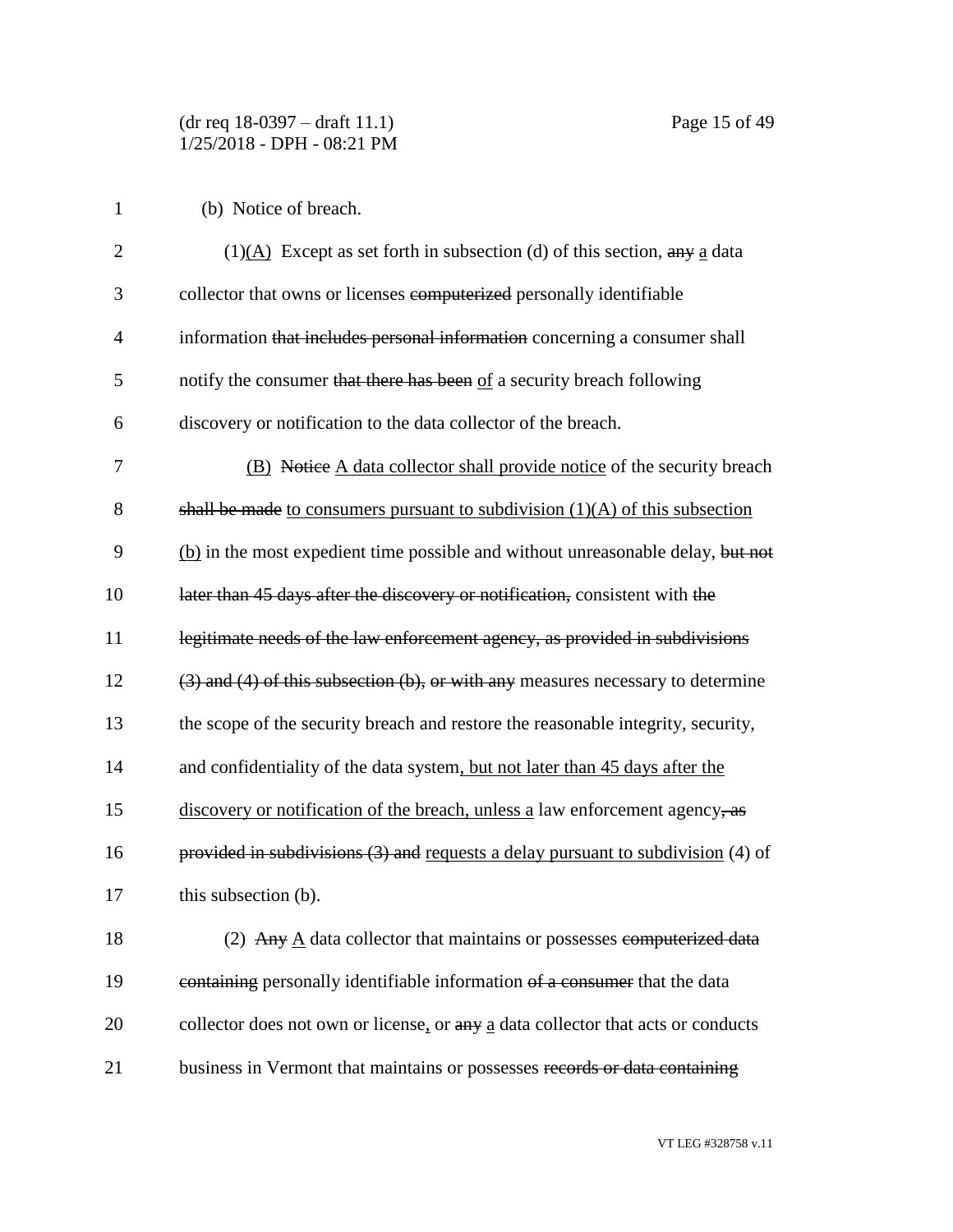(dr req 18-0397 – draft 11.1) Page 16 of 49 1/25/2018 - DPH - 08:21 PM

| $\mathbf{1}$   | personally identifiable information that the data collector does not own or                 |
|----------------|---------------------------------------------------------------------------------------------|
| $\overline{2}$ | license, shall notify the owner or licensee of the information of any security              |
| 3              | breach immediately following discovery of the breach, consistent with the                   |
| $\overline{4}$ | legitimate needs of law enforcement as provided in subdivisions (3) and                     |
| 5              | subdivision $(4)$ of this subsection $(b)$ .                                                |
| 6              | (3) A data collector or other entity subject to this subchapter shall                       |
| 7              | provide notice of a security breach to the Attorney General or to the                       |
| 8              | Department of Financial Regulation, as applicable, as follows:                              |
| 9              | (A) A data collector or other entity regulated by the Department of                         |
| 10             | Financial Regulation under Title 8 or this title shall provide notice of a breach           |
| 11             | to the Department. All other data collectors or other entities subject to this              |
| 12             | subchapter shall provide notice of a breach to the Attorney General.                        |
| 13             | (B)(i) The data collector shall notify the Attorney General or the                          |
| 14             | Department, as applicable, of the date of the security breach and the date of               |
| 15             | discovery of the breach and shall provide a preliminary description of the                  |
| 16             | breach within 14 business days, consistent with the legitimate needs of the $\underline{a}$ |
| 17             | law enforcement agency as provided in this subdivision $(3)$ and subdivision $(4)$          |
| 18             | of this subsection (b), of the data collector's discovery of the security breach or         |
| 19             | when the data collector provides notice to consumers pursuant to this section,              |
| 20             | whichever is sooner.                                                                        |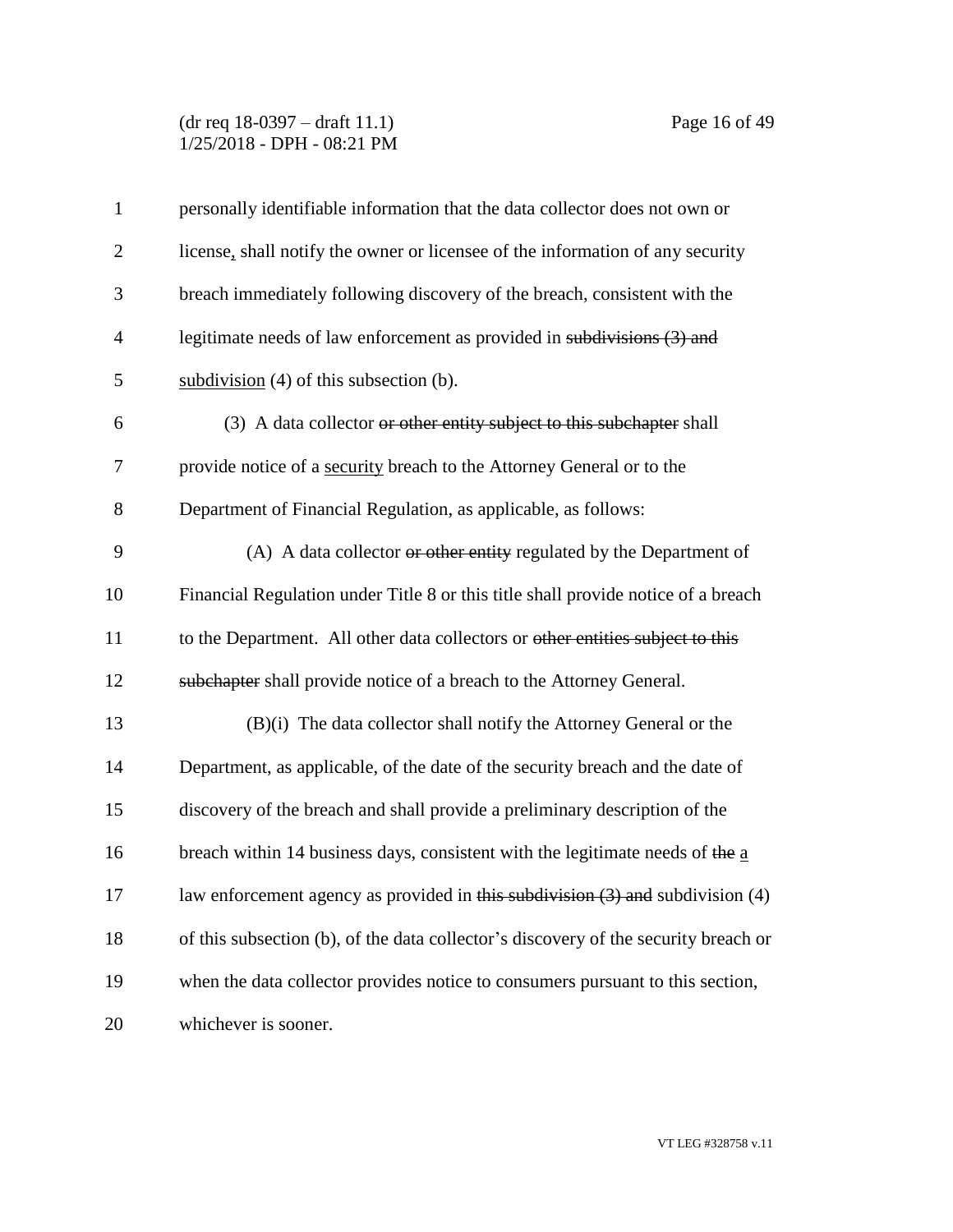(dr req 18-0397 – draft 11.1) Page 17 of 49 1/25/2018 - DPH - 08:21 PM

| $\mathbf{1}$   | (ii) Notwithstanding subdivision $(B)(i)$ of this subdivision $(b)(3)$ , a       |
|----------------|----------------------------------------------------------------------------------|
| $\overline{2}$ | data collector who that, prior to the date of the security breach, on a form and |
| 3              | in a manner prescribed by the Attorney General, had sworn in writing to the      |
| $\overline{4}$ | Attorney General that it maintains written policies and procedures to maintain   |
| 5              | the security of personally identifiable information and respond to a breach in a |
| 6              | manner consistent with Vermont law shall notify the Attorney General of the      |
| 7              | date of the security breach and the date of discovery of the breach and shall    |
| 8              | provide a description of the breach prior to providing notice of the breach to   |
| 9              | consumers pursuant to subdivision (1) of this subsection (b).                    |
| 10             | (iii) If the date of the security breach is unknown at the time notice           |
| 11             | is sent to the Attorney General or to the Department, the data collector shall   |
| 12             | send the Attorney General or the Department the date of the breach as soon as    |
| 13             | it is known.                                                                     |
| 14             | (iv) Unless otherwise ordered by a court of this State for good                  |
| 15             | cause shown, a notice provided under this subdivision $(3)(B)$ , or any later    |
| 16             | supplemental information provided by the data collector, other than notice to    |
| 17             | consumer or the number of Vermont consumers affected, shall not be disclosed     |
| 18             | to any person other than the Department, the authorized agent or representative  |
| 19             | of the Attorney General, a State's Attorney, or another law enforcement officer  |
| 20             | engaged in legitimate law enforcement activities without the consent of the      |
| 21             | data collector.                                                                  |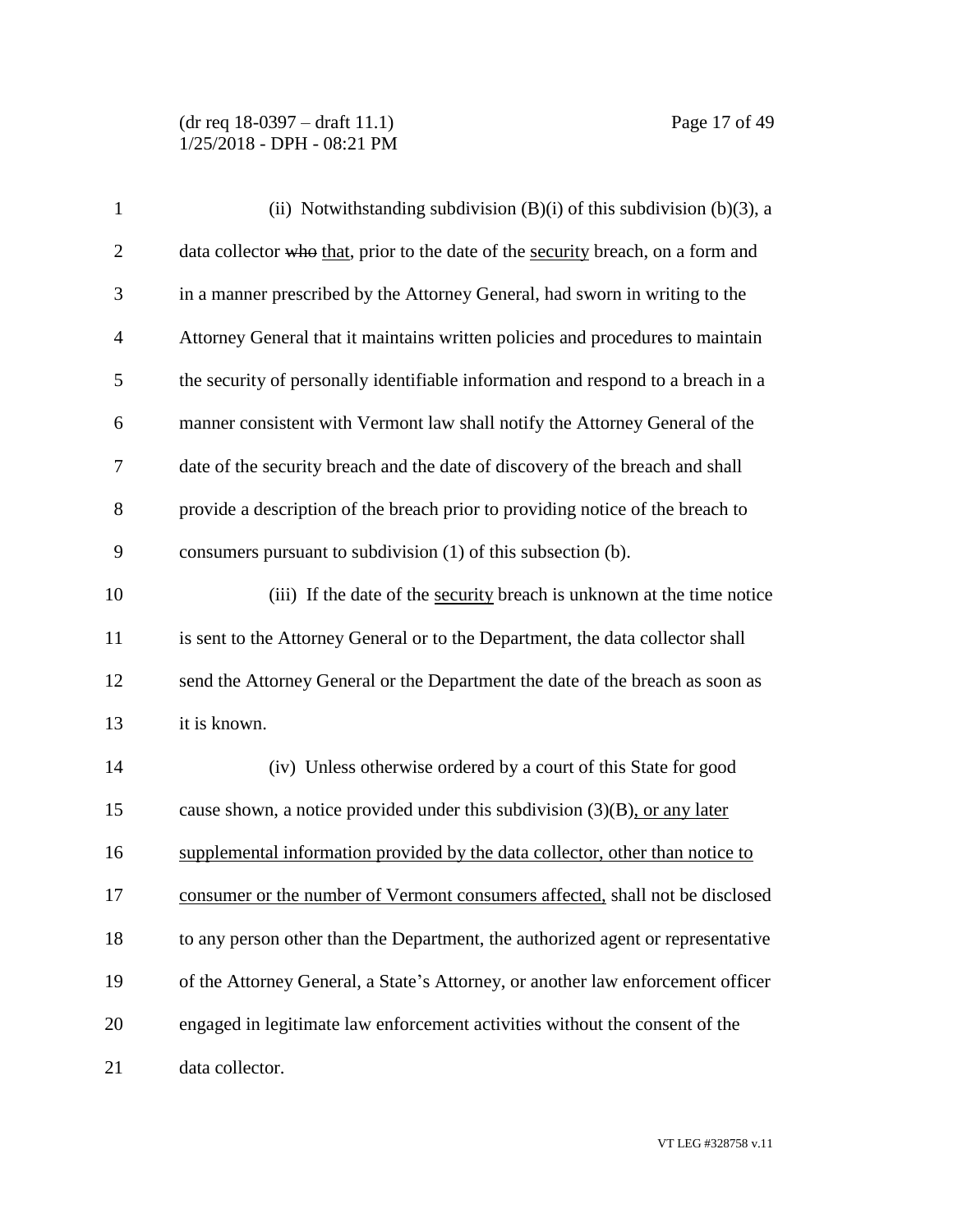(dr req 18-0397 – draft 11.1) Page 18 of 49 1/25/2018 - DPH - 08:21 PM

| $\mathbf{1}$   | $(C)(i)$ When the data collector provides notice of the security breach          |
|----------------|----------------------------------------------------------------------------------|
| $\overline{2}$ | to consumers pursuant to subdivision $(1)$ of this subsection $(b)$ , the data   |
| 3              | collector shall notify the Attorney General or the Department, as applicable, of |
| $\overline{4}$ | the number of Vermont consumers affected, if known to the data collector, and    |
| 5              | shall provide a copy of the notice provided to consumers under subdivision (1)   |
| 6              | of this subsection (b).                                                          |
| 7              | (ii) The data collector may send to the Attorney General or the                  |
| 8              | Department, as applicable, a second copy of the consumer notice, from which      |
| 9              | is redacted the type of personally identifiable information that was subject to  |
| 10             | the security breach, and which the Attorney General or the Department shall      |
| 11             | use for any public disclosure of the breach.                                     |
| 12             | $(4)(A)$ (i) The notice to a consumer required by this subsection shall be       |
| 13             | delayed upon request of a law enforcement agency.                                |
| 14             | (ii) A law enforcement agency may request the delay if it believes               |
| 15             | that notification may impede a law enforcement investigation, or a national or   |
| 16             | Homeland Security investigation, or jeopardize public safety or national or      |
| 17             | Homeland Security interests.                                                     |
| 18             | (iii) In the event If law enforcement makes the request for requests             |
| 19             | a delay in a manner other than in writing, the data collector shall document     |
| 20             | such the request contemporaneously in writing, including the name of the law     |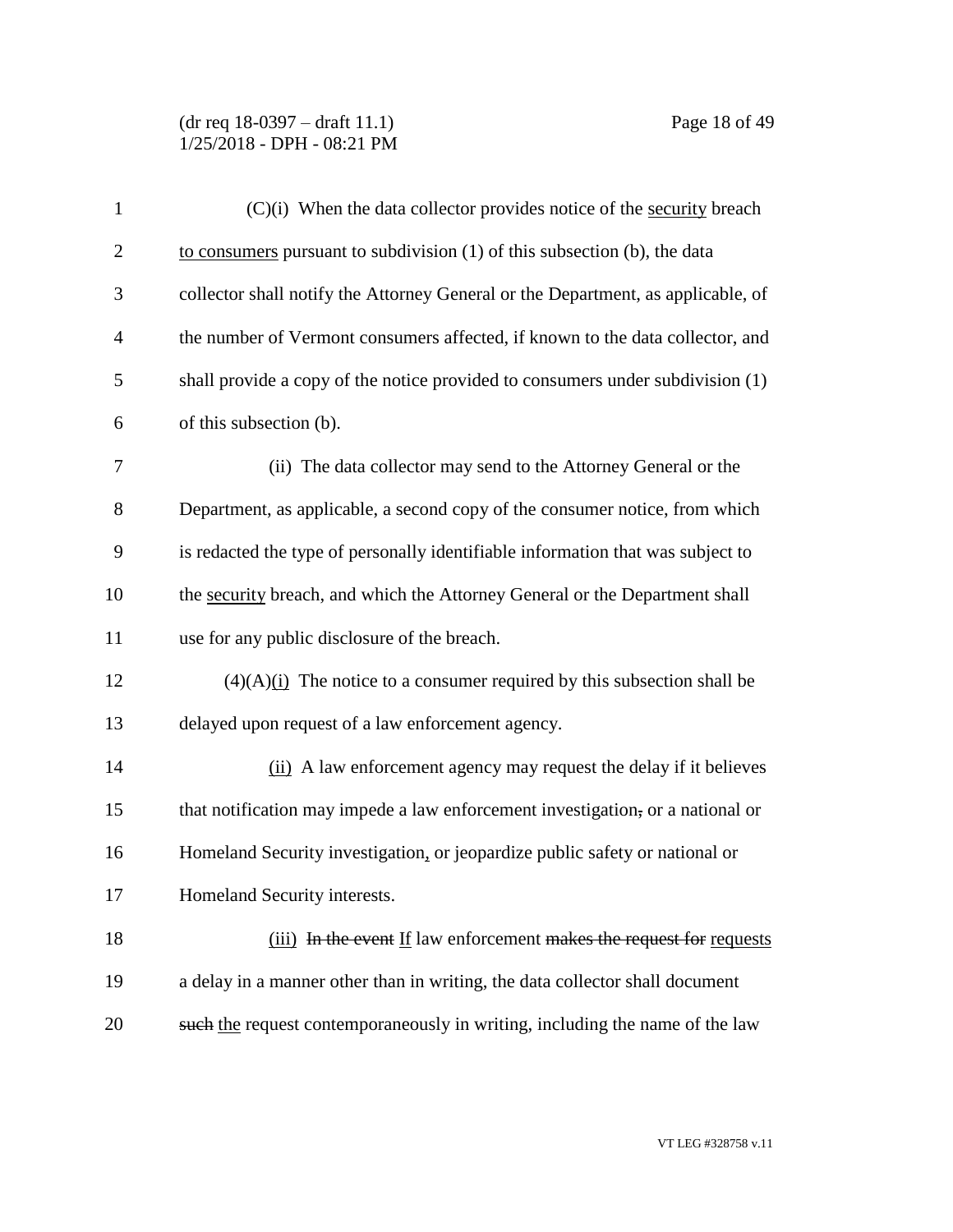| $\mathbf{1}$   | enforcement officer making the request and the officer's law enforcement          |
|----------------|-----------------------------------------------------------------------------------|
| $\overline{2}$ | agency engaged in the investigation.                                              |
| 3              | (iv) A law enforcement agency shall promptly notify the data                      |
| $\overline{4}$ | collector in writing when the law enforcement agency no longer believes that      |
| 5              | notification may impede a law enforcement investigation, or a national or         |
| 6              | Homeland Security investigation, or jeopardize public safety or national or       |
| 7              | Homeland Security interests.                                                      |
| 8              | (v) The data collector shall provide notice required by this section              |
| 9              | without unreasonable delay upon receipt of a written communication, which         |
| 10             | includes facsimile or electronic communication, from the law enforcement          |
| 11             | agency withdrawing its request for delay.                                         |
| 12             | $(B)(i)$ A Vermont law enforcement agency with a reasonable belief                |
| 13             | that a security breach has or may have occurred at a specific business shall      |
| 14             | notify the business in writing of its belief.                                     |
| 15             | (ii) The agency shall also notify the business that additional                    |
| 16             | information on the security breach may need to be furnished to the Office of      |
| 17             | the Attorney General or the Department of Financial Regulation and shall          |
| 18             | include the website and telephone number for the Office and the Department in     |
| 19             | the notice required by this subdivision.                                          |
| 20             | $(iii)$ Nothing in this subdivision $(B)$ shall alter the responsibilities        |
| 21             | of a data collector under this section or provide a cause of action against a law |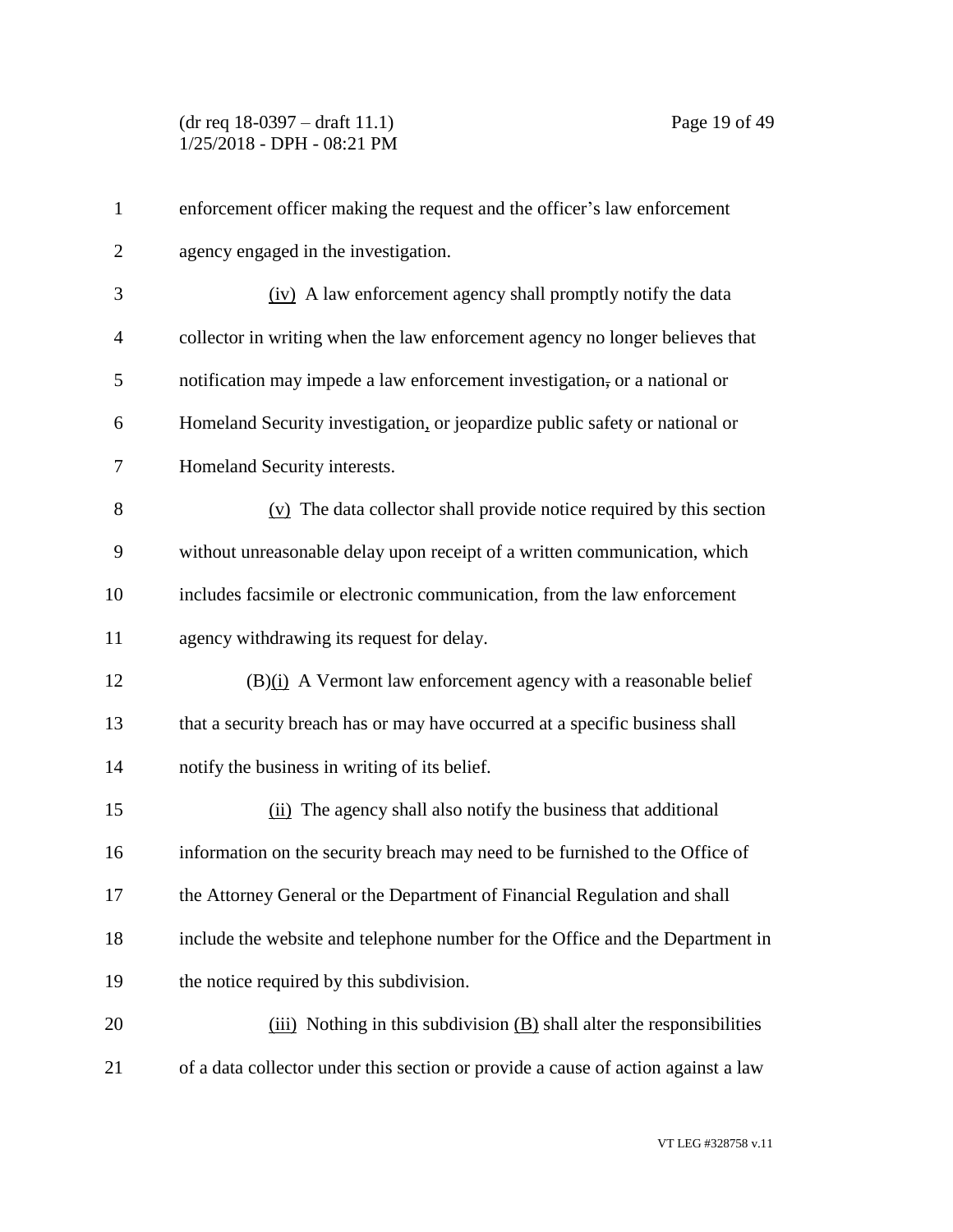(dr req 18-0397 – draft 11.1) Page 20 of 49 1/25/2018 - DPH - 08:21 PM

| $\mathbf{1}$   | enforcement agency that fails, without bad faith, to provide the notice required |
|----------------|----------------------------------------------------------------------------------|
| $\overline{2}$ | by this subdivision.                                                             |
| 3              | (5) The notice to a consumer shall be clear and conspicuous. The notice          |
| $\overline{4}$ | shall include a description of each of the following, if known to the data       |
| 5              | collector:                                                                       |
| 6              | (A) the incident in general terms;                                               |
| 7              | (B) the type of personally identifiable information that was subject to          |
| 8              | the security breach;                                                             |
| 9              | (C) the general acts of the data collector to protect the personally             |
| 10             | identifiable information from further security breach;                           |
| 11             | (D) a telephone number, toll-free if available, that the consumer may            |
| 12             | call for further information and assistance;                                     |
| 13             | (E) advice that directs the consumer to remain vigilant by reviewing             |
| 14             | account statements and monitoring free credit reports; and                       |
| 15             | (F) the approximate date of the security breach.                                 |
| 16             | (6) A data collector may provide notice of a security breach to a                |
| 17             | consumer by one or more of the following methods:                                |
| 18             | (A) Direct notice, which may be by one of the following methods:                 |
| 19             | (i) written notice mailed to the consumer's residence;                           |
| 20             | (ii) electronic notice, for those consumers for whom the data                    |
| 21             | collector has a valid e-mail address if:                                         |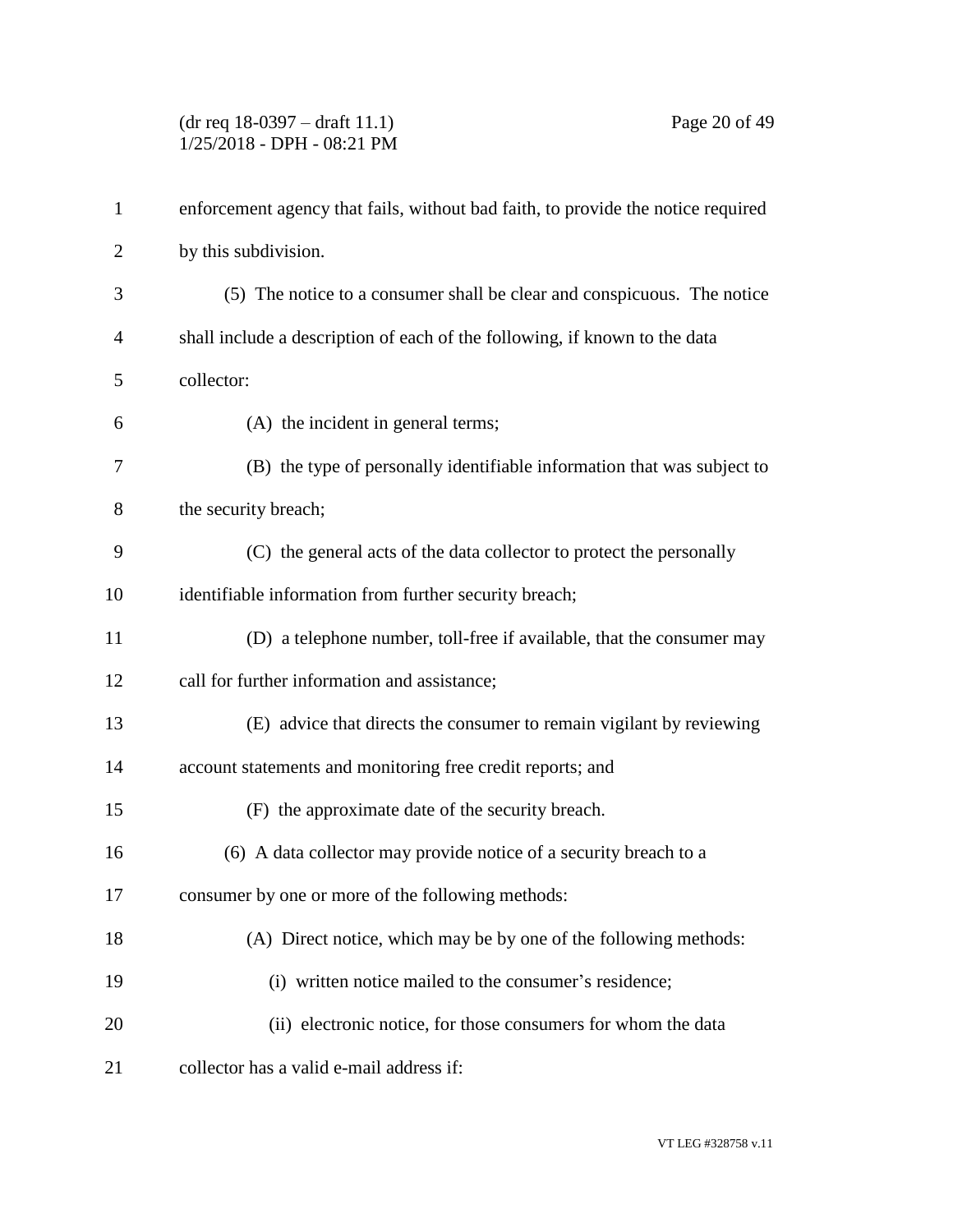## (dr req 18-0397 – draft 11.1) Page 21 of 49 1/25/2018 - DPH - 08:21 PM

| $\mathbf{1}$   | (I) the data collector's primary method of communication with                  |
|----------------|--------------------------------------------------------------------------------|
| $\overline{2}$ | the consumer is by electronic means, the electronic notice does not request or |
| 3              | contain a hypertext link to a request that the consumer provide personal       |
| $\overline{4}$ | information, and the electronic notice conspicuously warns consumers not to    |
| 5              | provide personal information in response to electronic communications          |
| 6              | regarding security breaches; or                                                |
| 7              | (II) the notice is consistent with the provisions regarding                    |
| 8              | electronic records and signatures for notices in 15 U.S.C. § 7001; or          |
| 9              | (iii) telephonic notice, provided that telephonic contact is made              |
| 10             | directly with each affected consumer and not through a prerecorded message.    |
| 11             | (B)(i) Substitute notice, if:                                                  |
| 12             | (I) the data collector demonstrates that the cost of providing                 |
| 13             | written or telephonic notice to affected consumers would exceed \$5,000.00;    |
| 14             | (II) the class of affected consumers to be provided written or                 |
| 15             | telephonic notice exceeds 5,000; or                                            |
| 16             | (III) the data collector does not have sufficient contact                      |
| 17             | information.                                                                   |
| 18             | (ii) A data collector shall provide substitute notice by:                      |
| 19             | (I) conspicuously posting the notice on the data collector's                   |
| 20             | website if the data collector maintains one; and                               |
| 21             | (II) notifying major statewide and regional media.                             |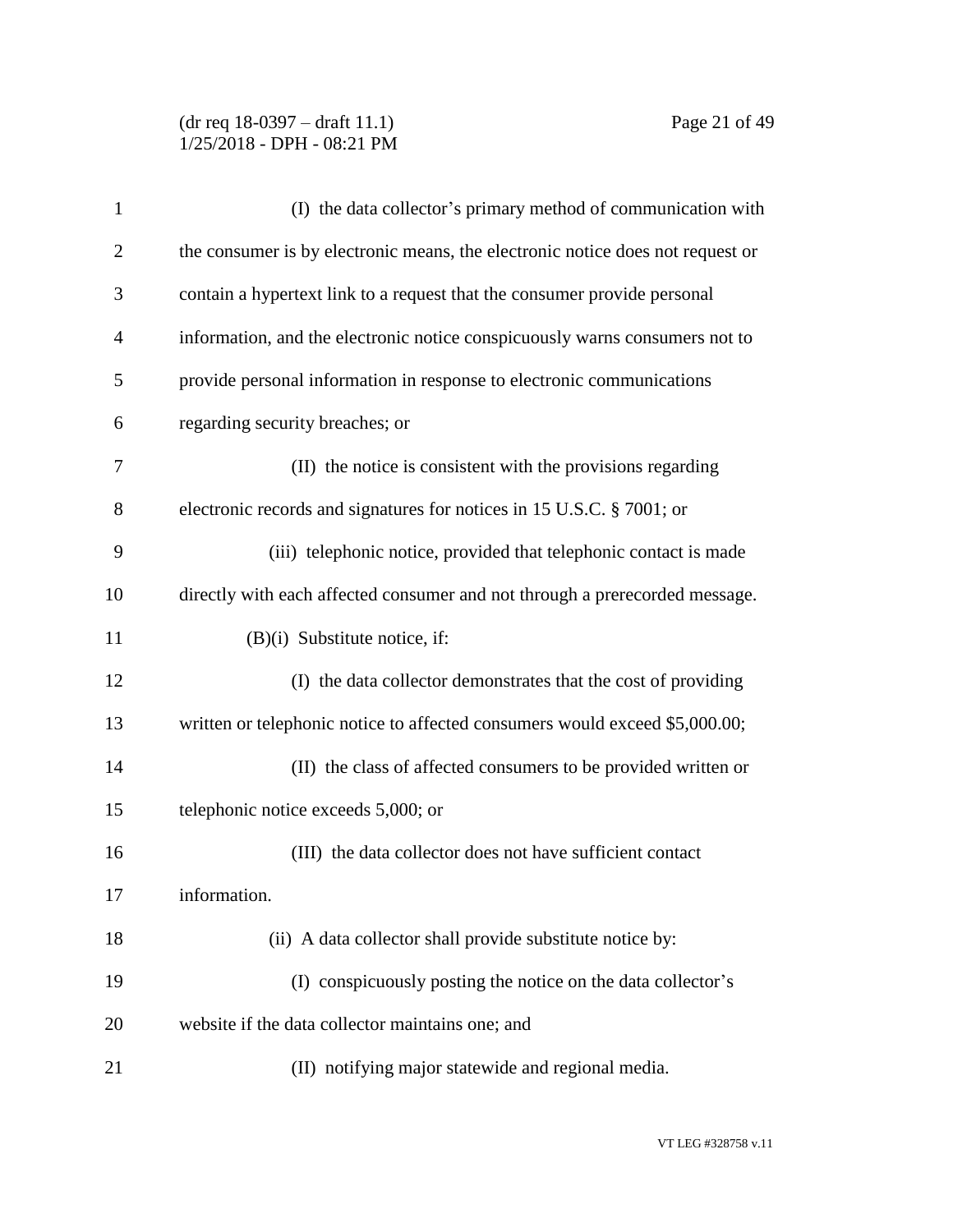(dr req 18-0397 – draft 11.1) Page 22 of 49 1/25/2018 - DPH - 08:21 PM

| $\mathbf{1}$   | (c) In the event If a data collector provides notice to more than $1,000$           |
|----------------|-------------------------------------------------------------------------------------|
| $\mathbf{2}$   | consumers at one time pursuant to this section, the data collector shall notify,    |
| 3              | without unreasonable delay, all consumer reporting agencies that compile and        |
| $\overline{4}$ | maintain files on consumers on a nationwide basis, as defined in 15 U.S.C.          |
| 5              | $§$ 1681a(p), of the timing, distribution, and content of the notice. This          |
| 6              | subsection shall not apply to a person who is licensed or registered under Title    |
| 7              | 8 by the Department of Financial Regulation.                                        |
| 8              | $(d)(1)(A)$ Notice of a security breach pursuant to subsection (b) of this          |
| 9              | section is not required if the data collector establishes that misuse of personal   |
| 10             | personally identifiable information is not reasonably possible and the data         |
| 11             | collector provides notice of the its determination that the misuse of the           |
| 12             | personal information is not reasonably possible pursuant to the requirements of     |
| 13             | this subsection (d).                                                                |
| 14             | $\underline{(B)}$ (i) If the data collector establishes that misuse of the personal |
| 15             | personally identifiable information is not reasonably possible, the data            |
| 16             | collector shall provide notice of its determination that misuse of the personal     |
| 17             | information is not reasonably possible and a detailed explanation for said          |
| 18             | determination to the Vermont Attorney General or to the Department of               |
| 19             | Financial Regulation, in the event that the data collector is a person or entity    |
| 20             | licensed or registered with the Department under Title 8 or this title as           |
| 21             | applicable.                                                                         |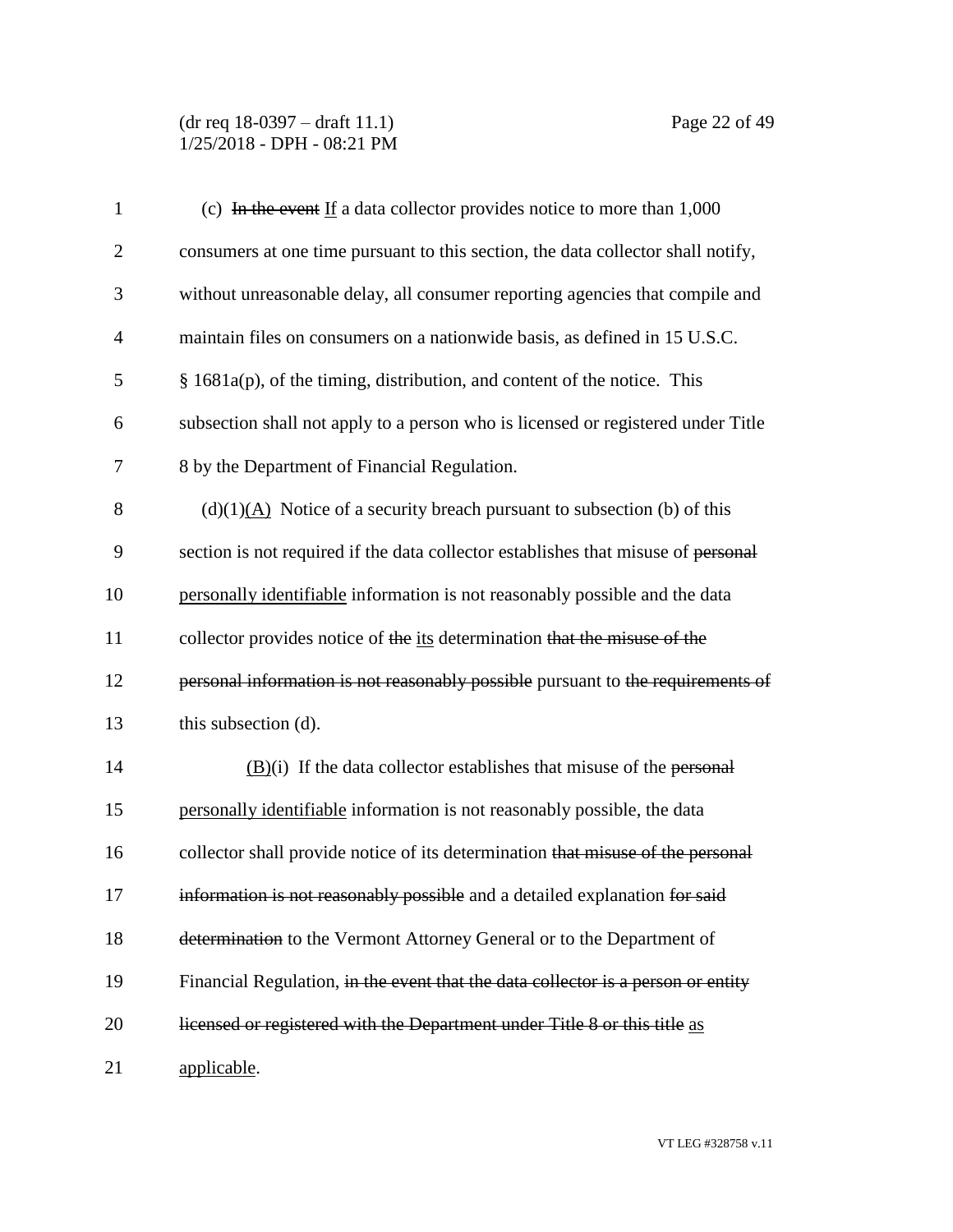(dr req 18-0397 – draft 11.1) Page 23 of 49 1/25/2018 - DPH - 08:21 PM

| $\mathbf{1}$   | (ii) The data collector may designate its notice and detailed                             |
|----------------|-------------------------------------------------------------------------------------------|
| 2              | explanation to the Vermont Attorney General or the Department of Financial                |
| 3              | Regulation as "trade secret" if the notice and detailed explanation meet the              |
| $\overline{4}$ | definition of trade secret contained in 1 V.S.A. $\S 317(c)(9)$ .                         |
| 5              | (2) If a data collector established that misuse of personal information                   |
| 6              | personally identifiable information was not reasonably possible under                     |
| 7              | subdivision (1) of this subsection (d) and subsequently obtains facts indicating          |
| 8              | that misuse of the personal information personally identifiable information has           |
| 9              | occurred or is occurring, the data collector shall provide notice of the security         |
| 10             | breach pursuant to subsection (b) of this section.                                        |
| 11             | (e) Any $\underline{A}$ waiver of the provisions of this subchapter is contrary to public |
| 12             | policy and is void and unenforceable.                                                     |
| 13             | (f) Except as provided in subdivision $(3)$ of this subsection $(f)$ , a financial        |
| 14             | institution that is subject to the following guidances, and any revisions,                |
| 15             | additions, or substitutions relating to an interagency guidance, shall be exempt          |
| 16             | from this section:                                                                        |
| 17             | (1) The Federal Interagency Guidance Response Programs for                                |
| 18             | Unauthorized Access to Consumer Information and Customer Notice, issued                   |
| 19             | on March 7, 2005, by the Board of Governors of the Federal Reserve System,                |
| 20             | the Federal Deposit Insurance Corporation, the Office of the Comptroller of               |
| 21             | the Currency, and the Office of Thrift Supervision.                                       |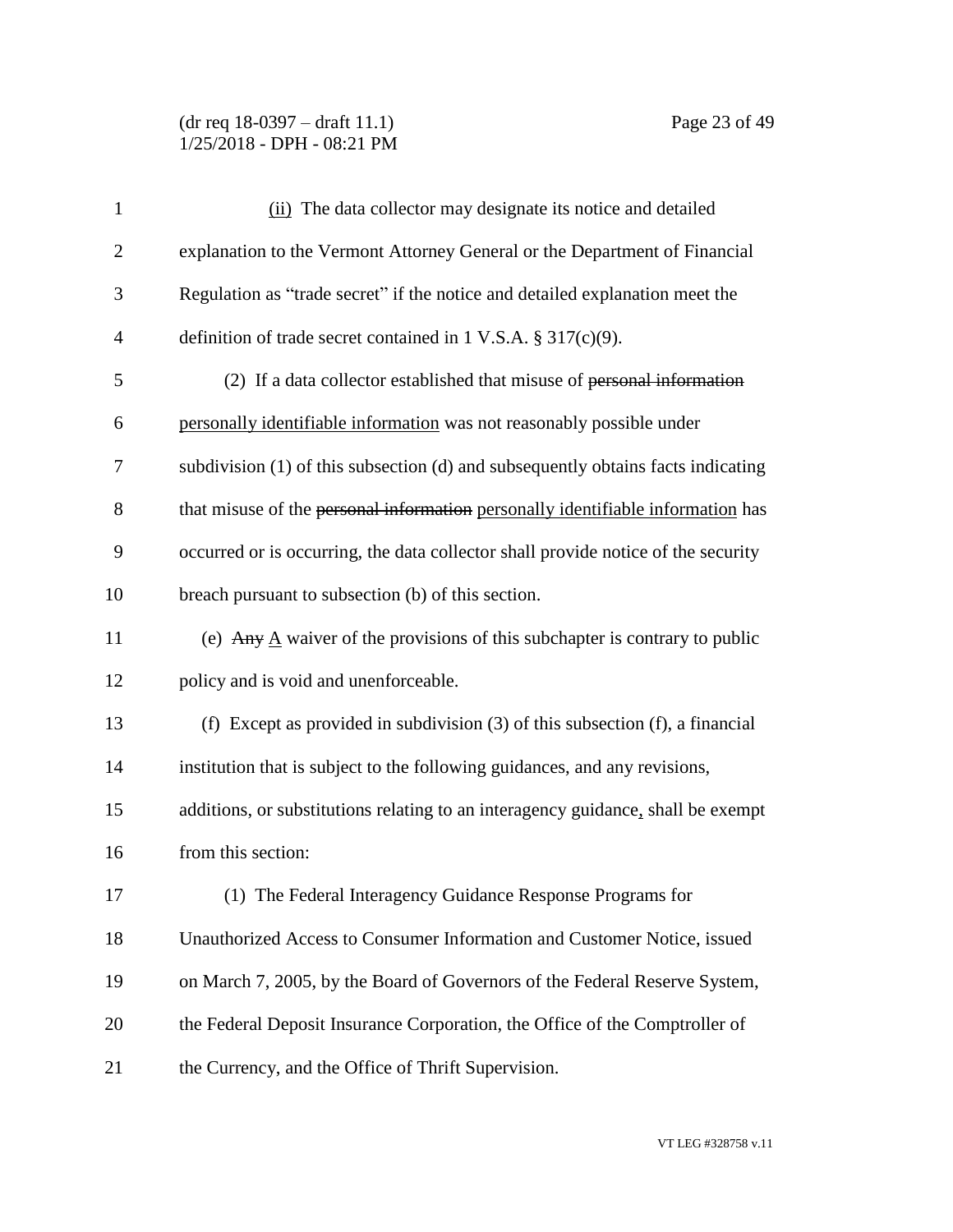(dr req 18-0397 – draft 11.1) Page 24 of 49 1/25/2018 - DPH - 08:21 PM

| $\mathbf{1}$   | (2) Final Guidance on Response Programs for Unauthorized Access to                      |
|----------------|-----------------------------------------------------------------------------------------|
| $\overline{2}$ | Member Information and Member Notice, issued on April 14, 2005, by the                  |
| 3              | National Credit Union Administration.                                                   |
| $\overline{4}$ | (3) A financial institution regulated by the Department of Financial                    |
| 5              | Regulation that is subject to subdivision $(1)$ or $(2)$ of this subsection $(f)$ shall |
| 6              | notify the Department as soon as possible after it becomes aware of an incident         |
| 7              | involving unauthorized access to or use of personally identifiable information a        |
| 8              | security breach.                                                                        |
| 9              | (g) Enforcement.                                                                        |
| 10             | (1) With respect to all data collectors and other entities subject to this              |
| 11             | subchapter, other than a person or entity licensed or registered with the               |
| 12             | Department of Financial Regulation under Title 8 or this title, the Attorney            |
| 13             | General and State's Attorney shall have sole and full authority to investigate          |
| 14             | potential violations of this subchapter and to enforce, prosecute, obtain, and          |
| 15             | impose remedies for a violation of this subchapter or any rules or regulations          |
| 16             | made pursuant to this chapter as the Attorney General and State's Attorney              |
| 17             | have under chapter 63 of this title. The Attorney General may refer the matter          |
| 18             | to the State's Attorney in an appropriate case. The Superior Courts shall have          |
| 19             | jurisdiction over any enforcement matter brought by the Attorney General or a           |
| 20             | State's Attorney under this subsection.                                                 |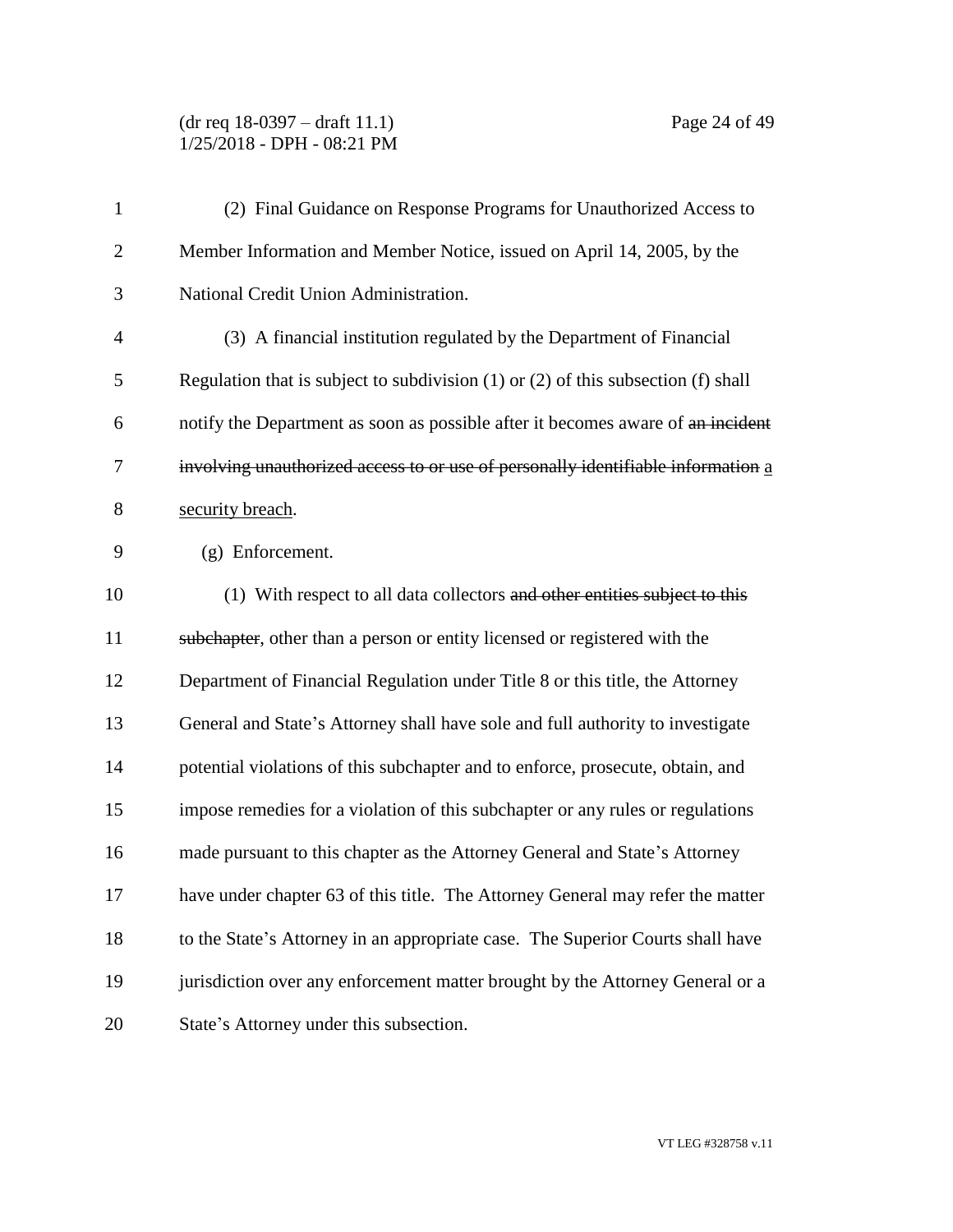(dr req 18-0397 – draft 11.1) Page 25 of 49 1/25/2018 - DPH - 08:21 PM

| $\mathbf{1}$   | (2) With respect to a data collector that is a person or entity licensed or       |
|----------------|-----------------------------------------------------------------------------------|
| $\overline{2}$ | registered with the Department of Financial Regulation under Title 8 or this      |
| 3              | title, the Department of Financial Regulation shall have the full authority to    |
| $\overline{4}$ | investigate potential violations of this subchapter and to prosecute, obtain, and |
| 5              | impose remedies for a violation of this subchapter or any rules or regulations    |
| 6              | adopted pursuant to this subchapter, as the Department has under Title 8 or this  |
| 7              | title or any other applicable law or regulation.                                  |
| 8              | Subchapter 3. Social Security Number Protection Act                               |
| 9              | § 2440. SOCIAL SECURITY NUMBER PROTECTION                                         |
| 10             | * * *                                                                             |
| 11             | (f) Any person has the right to request that a town clerk or clerk of court       |
| 12             | remove from an image or copy of an official record placed on a town's or          |
| 13             | court's Internet website available to the general public or an Internet website   |
| 14             | available to the general public to display public records by the town clerk or    |
| 15             | clerk of court, the person's Social Security number, employer taxpayer            |
| 16             | identification number, driver's license number, State identification number,      |
| 17             | passport number, checking account number, savings account number, credit          |
| 18             | card or debit card number, or personal identification number (PIN) code or        |
| 19             | passwords contained in that official record. A town clerk or clerk of court is    |
| 20             | authorized to redact the personal information identified in a request submitted   |
| 21             | under this section. The request must be made in writing, legibly signed by the    |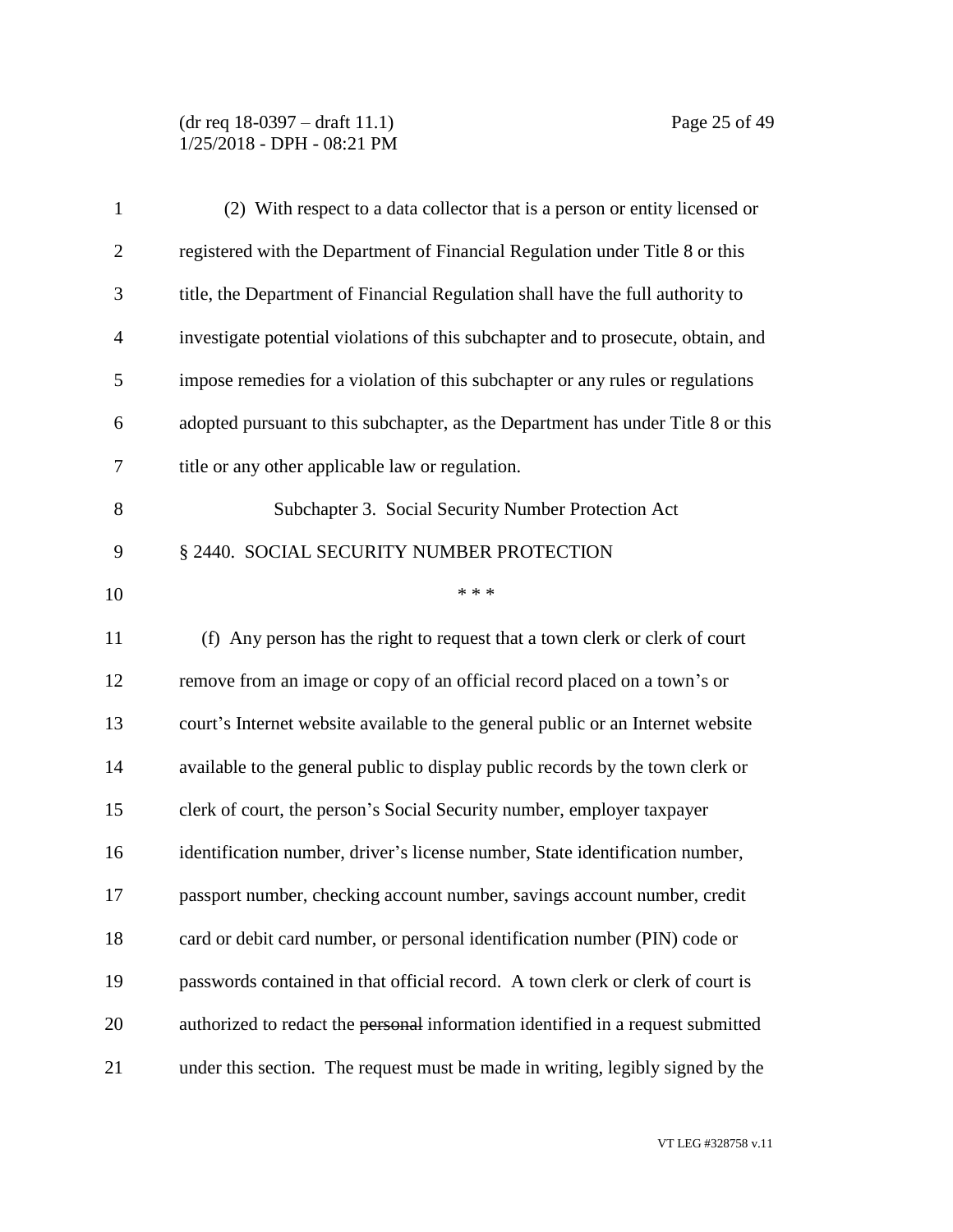(dr req 18-0397 – draft 11.1) Page 26 of 49 1/25/2018 - DPH - 08:21 PM

| $\mathbf{1}$   | requester, and delivered by mail, facsimile, or electronic transmission, or         |
|----------------|-------------------------------------------------------------------------------------|
| $\overline{2}$ | delivered in person to the town clerk or clerk of court. The request must           |
| 3              | specify the personal information to be redacted, information that identifies the    |
| $\overline{4}$ | document that contains the personal information to be redacted, and unique          |
| 5              | information that identifies the location within the document that contains the      |
| 6              | Social Security number, employer taxpayer identification number, driver's           |
| 7              | license number, State identification number, passport number, checking              |
| 8              | account number, savings account number, credit card number, or debit card           |
| 9              | number, or personal identification number (PIN) code or passwords to be             |
| 10             | redacted. The request for redaction shall be considered a public record with        |
| 11             | access restricted to the town clerk, the clerk of court, their staff, or upon order |
| 12             | of the court. The town clerk or clerk of court shall have no duty to inquire        |
| 13             | beyond the written request to verify the identity of a person requesting            |
| 14             | redaction and shall have no duty to remove redaction for any reason upon            |
| 15             | subsequent request by an individual or by order of the court, if impossible to      |
| 16             | do so. No fee will be charged for the redaction pursuant to such request. Any       |
| 17             | person who requests a redaction without proper authority to do so shall be          |
| 18             | guilty of an infraction, punishable by a fine not to exceed \$500.00 for each       |
| 19             | violation.                                                                          |

 $***$ 

VT LEG #328758 v.11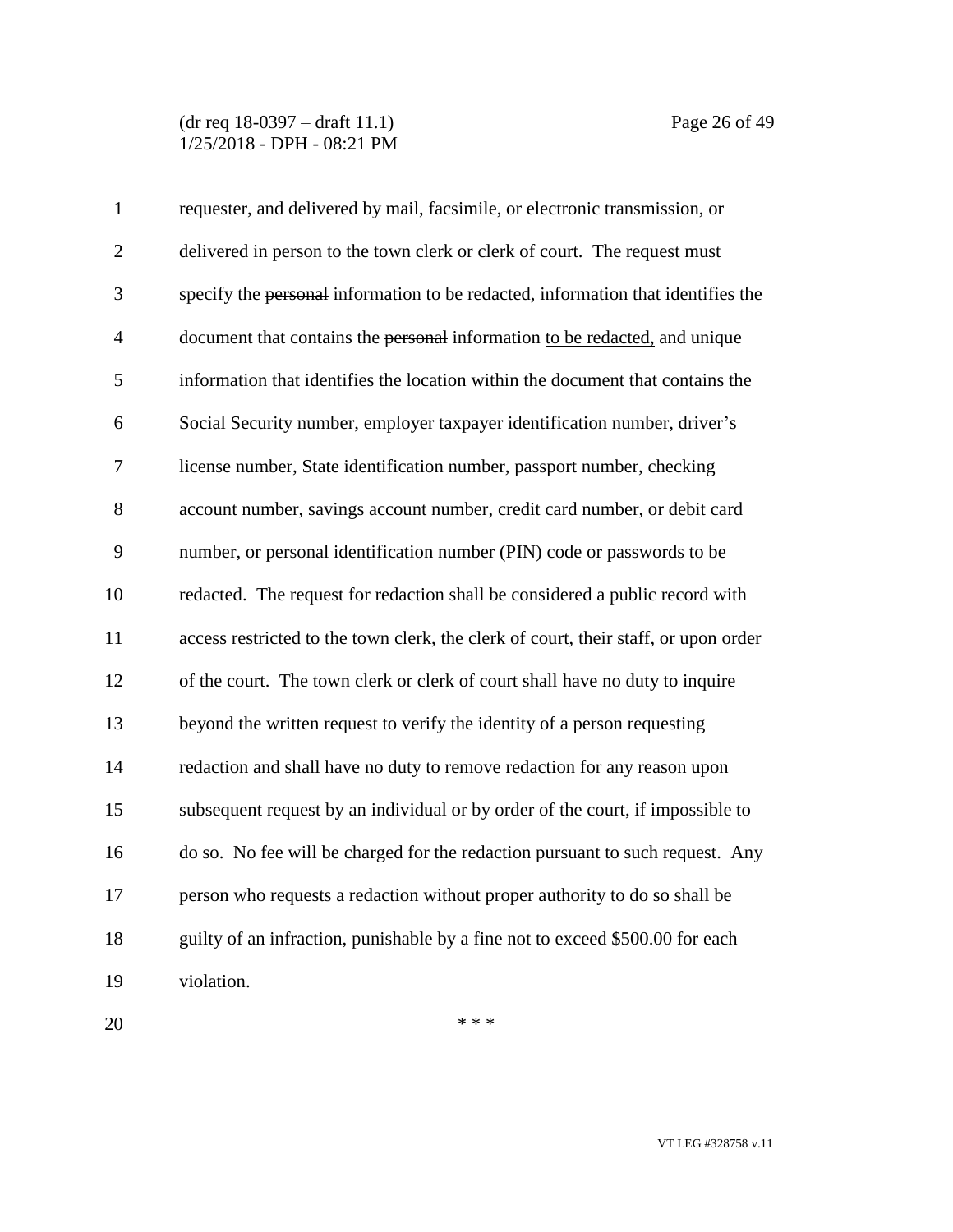(dr req 18-0397 – draft 11.1) Page 27 of 49 1/25/2018 - DPH - 08:21 PM

| $\mathbf{1}$   | Subchapter 4. Document Safe Destruction Act                                           |
|----------------|---------------------------------------------------------------------------------------|
| $\overline{2}$ | § 2445. SAFE DESTRUCTION OF DOCUMENTS CONTAINING                                      |
| 3              | PERSONAL CONFIDENTIAL INFORMATION                                                     |
| 4              | (a) As used in this section:                                                          |
| 5              | (1) "Business" means sole proprietorship, partnership, corporation,                   |
| 6              | association, limited liability company, or other group, however organized and         |
| 7              | whether or not organized to operate at a profit, including a financial institution    |
| 8              | organized, chartered, or holding a license or authorization certificate under the     |
| 9              | laws of this State, any other state, the United States, or any other country, or      |
| 10             | the parent, affiliate, or subsidiary of a financial institution, but in no case shall |
| 11             | it include the State, a State agency, or any political subdivision of the State.      |
| 12             | The term has the same meaning as in section 2430 of this title, and includes an       |
| 13             | entity that destroys records.                                                         |
| 14             | (2) "Customer" means an individual who provides personal confidential                 |
| 15             | information to a business for the purpose of purchasing or leasing a product or       |
| 16             | obtaining a service from the business.                                                |
| 17             | (3) "Personal Confidential information" means the following                           |
| 18             | information that identifies, relates to, describes, or is capable of being            |
| 19             | associated with a particular individual: his or her signature, Social Security        |
| 20             | number, physical characteristics or description, passport number, driver's            |
| 21             | license or State identification card number, insurance policy number, bank            |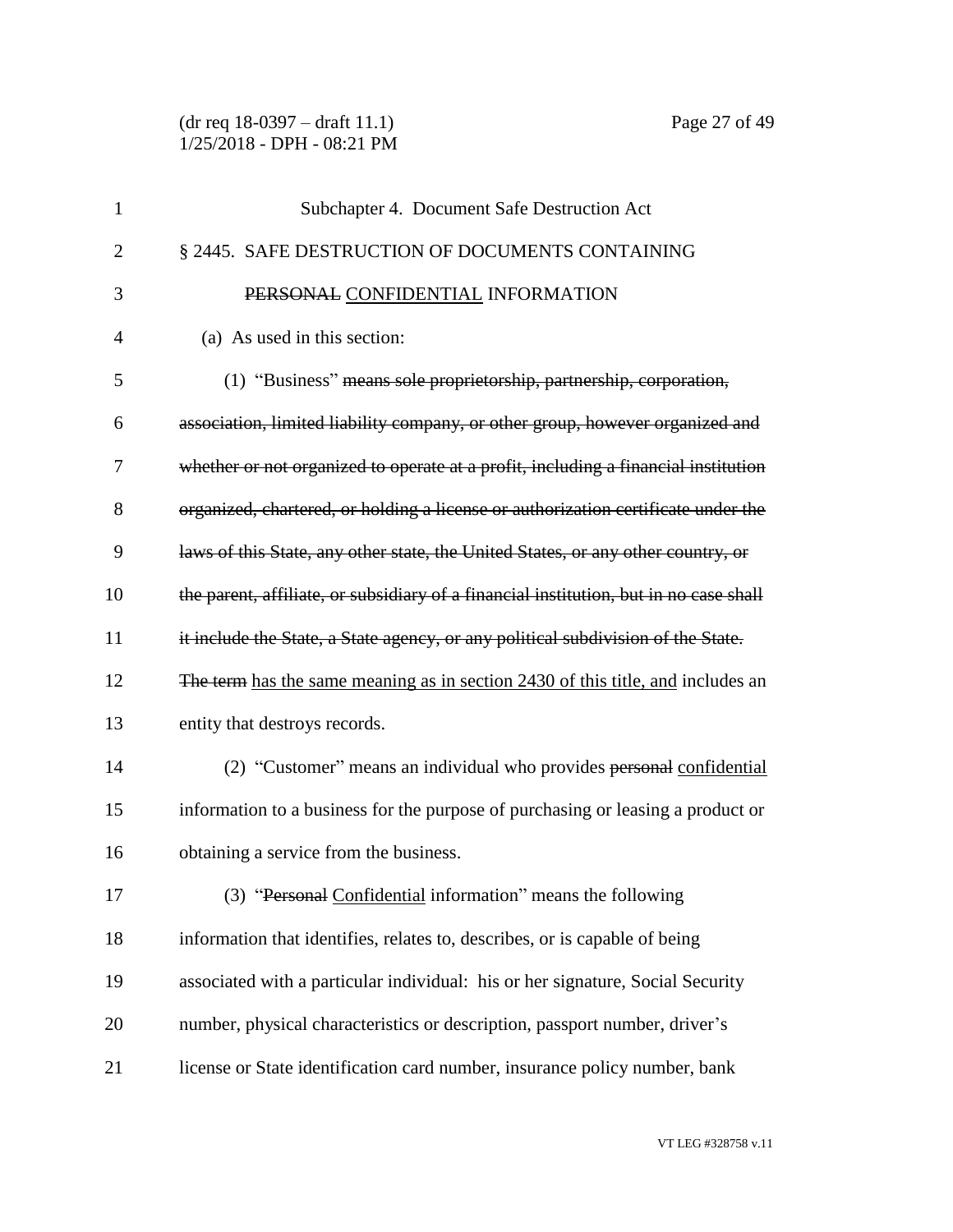| $\mathbf{1}$   | account number, credit card number, debit card number, or any other financial   |
|----------------|---------------------------------------------------------------------------------|
| $\overline{2}$ | information.                                                                    |
| 3              | $(4)(A)$ "Record" means any material, regardless of the physical form, on       |
| $\overline{4}$ | which information is recorded or preserved by any means, including in written   |
| 5              | or spoken words, graphically depicted, printed, or electromagnetically          |
| 6              | transmitted.                                                                    |
| $\overline{7}$ | (B) "Record" does not include publicly available directories                    |
| 8              | containing information an individual has voluntarily consented to have          |
| 9              | publicly disseminated or listed, such as name, address, or telephone number.    |
| 10             | (b) A business shall take all reasonable steps to destroy or arrange for the    |
| 11             | destruction of a customer's records within its custody or control containing    |
| 12             | personal confidential information which that is no longer to be retained by the |
| 13             | business by shredding, erasing, or otherwise modifying the personal             |
| 14             | confidential information in those records to make it unreadable or              |
| 15             | indecipherable through any means for the purpose of:                            |
| 16             | (1) ensuring the security and confidentiality of customer personal              |
| 17             | confidential information;                                                       |
| 18             | (2) protecting against any anticipated threats or hazards to the security       |
| 19             | or integrity of customer personal confidential information; and                 |
|                |                                                                                 |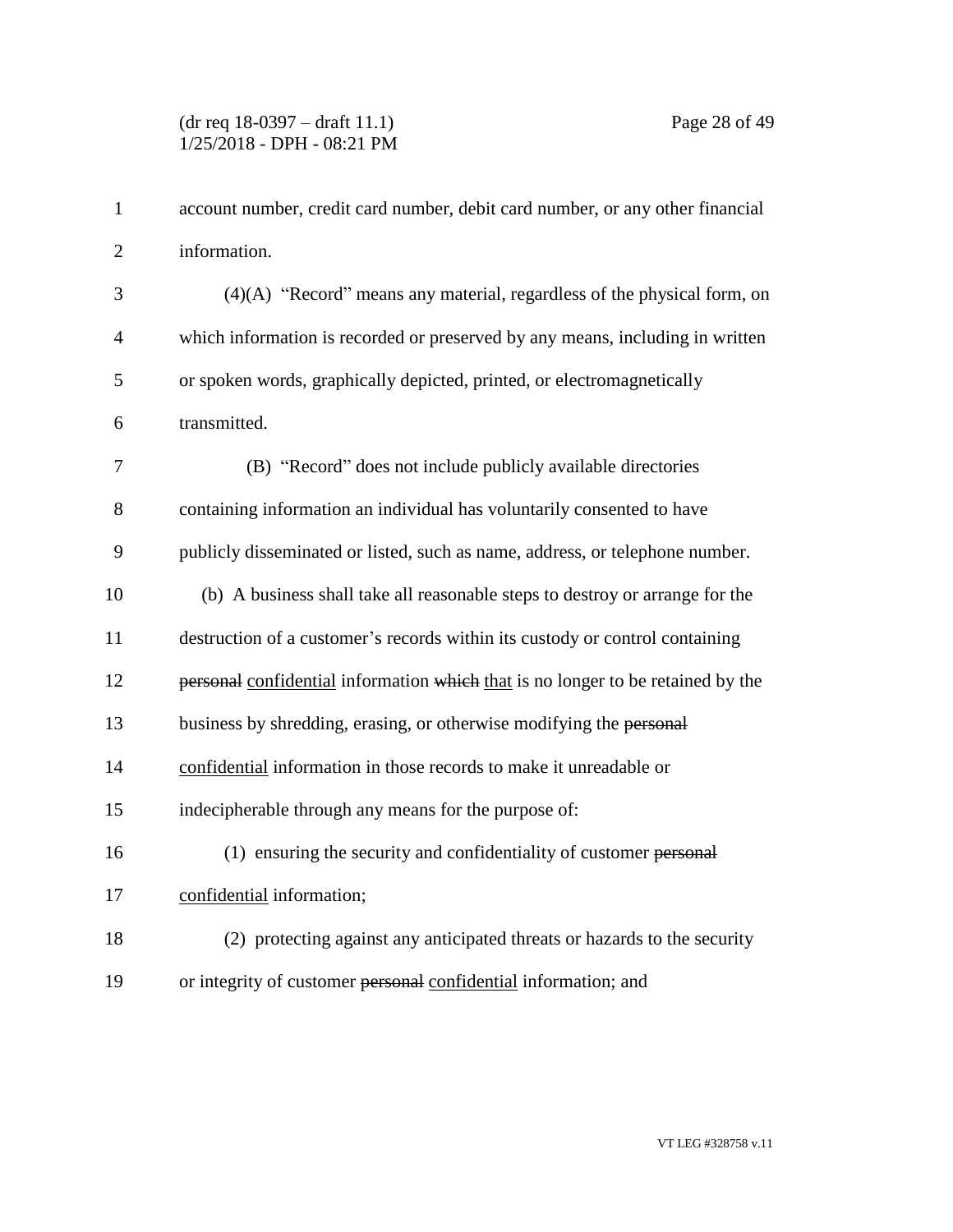# (dr req 18-0397 – draft 11.1) Page 29 of 49 1/25/2018 - DPH - 08:21 PM

| $\mathbf{1}$   | (3) protecting against unauthorized access to or use of customer                 |
|----------------|----------------------------------------------------------------------------------|
| $\overline{2}$ | personal confidential information that could result in substantial harm or       |
| 3              | inconvenience to any customer.                                                   |
| 4              | (c) An entity that is in the business of disposing of personal financial         |
| 5              | confidential information that conducts business in Vermont or disposes of        |
| 6              | personal confidential information of residents of Vermont must take all          |
| 7              | reasonable measures to dispose of records containing personal confidential       |
| 8              | information by implementing and monitoring compliance with policies and          |
| 9              | procedures that protect against unauthorized access to or use of personal        |
| 10             | confidential information during or after the collection and transportation and   |
| 11             | disposing of such information.                                                   |
| 12             | * * *                                                                            |
| 13             | Subchapter 5. Data Brokers                                                       |
| 14             | § 2446. ANNUAL REGISTRATION                                                      |
| 15             | (a) Annually, on or before January 31 following a year in which a person         |
| 16             | meets the definition of data broker as provided in section 2430 of this title, a |
| 17             | data broker shall:                                                               |
| 18             | (1) register with the Secretary of State;                                        |
| 19             | (2) pay a registration fee of $$100.00$ ; and                                    |
| 20             | (3) provide the following information:                                           |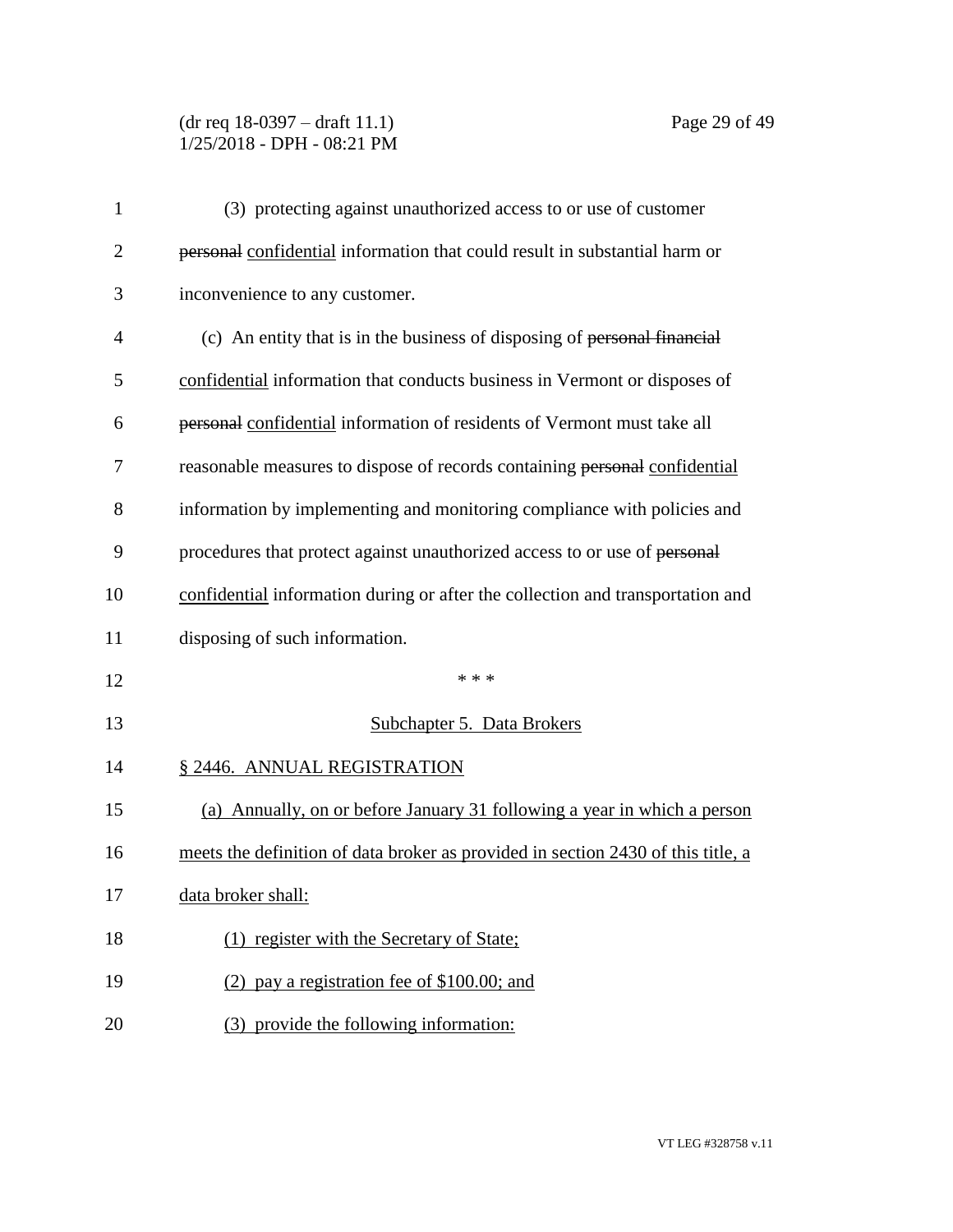(dr req 18-0397 – draft 11.1) Page 30 of 49 1/25/2018 - DPH - 08:21 PM

| $\mathbf{1}$   | (A) the name and primary physical, e-mail, and Internet addresses of              |
|----------------|-----------------------------------------------------------------------------------|
| $\overline{2}$ | the data broker;                                                                  |
| 3              | (B) if the data broker permits a consumer to opt out of the data                  |
| $\overline{4}$ | broker's collection of personal information, opt out of its databases, or opt out |
| 5              | of certain sales of data:                                                         |
| 6              | (i) the method for requesting an opt out;                                         |
| 7              | (ii) if the opt out applies to only certain activities or sales, which            |
| 8              | ones; and                                                                         |
| 9              | (iii) whether the data broker permits a consumer to authorize a                   |
| 10             | third party to perform the opt out on the consumer's behalf;                      |
| 11             | (C) a statement specifying the data collection, databases, or sales               |
| 12             | activities from which a consumer may not opt out;                                 |
| 13             | a statement whether the data broker implements a purchaser<br>(D)                 |
| 14             | credentialing process;                                                            |
| 15             | (E) the number of data broker security breaches that the data broker              |
| 16             | has experienced during the prior year, and if known, the total number of          |
| 17             | consumers affected by the breaches;                                               |
| 18             | where the data broker has actual knowledge that it possesses the<br>(F)           |
| 19             | personal information of minors, a separate statement detailing the data           |
| 20             | collection practices, databases, sales activities, and opt out policies that are  |
| 21             | applicable to the personal information of minors; and                             |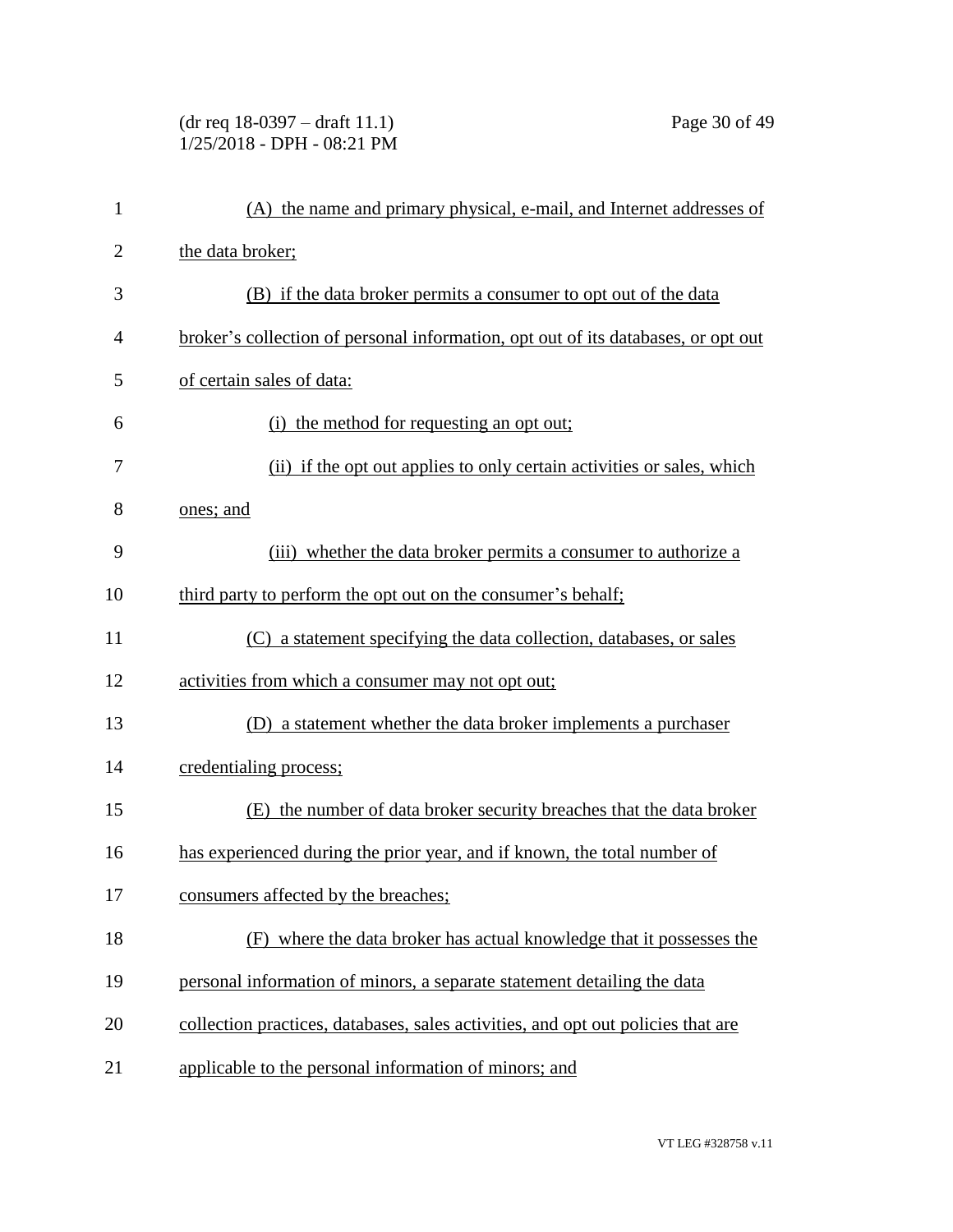(dr req 18-0397 – draft 11.1) Page 31 of 49 1/25/2018 - DPH - 08:21 PM

| 1              | (G) any additional information or explanation the data broker                      |
|----------------|------------------------------------------------------------------------------------|
| $\overline{2}$ | chooses to provide concerning its data collection practices.                       |
| 3              | (b) A data broker that fails to register pursuant to subsection (a) of this        |
| 4              | section is liable to the State for:                                                |
| 5              | $(1)$ a civil penalty of \$50.00 for each day, not to exceed a total of            |
| 6              | \$10,000.00 for each year, it transacts business in this State without registering |
| 7              | <u>fails to register</u> pursuant to this section;                                 |
| 8              | (2) an amount equal to the fees due under this section during the period it        |
| 9              | transacted business in this State without registering failed to register pursuant  |
| 10             | to this section; and                                                               |
| 11             | (3) other penalties imposed by law.                                                |
| 12             | (c) The Attorney General may maintain an action in the Civil Division of           |
| 13             | the Superior Court to collect the penalties imposed in this section and to         |
| 14             | restrain a data broker not in compliance with this chapter from doing business     |
| 15             | within this State seek appropriate injunctive relief.                              |
| 16             | § 2447. DATA BROKER DUTY TO PROTECT PERSONAL                                       |
| 17             | INFORMATION; STANDARDS; TECHNICAL REQUIREMENTS                                     |
| 18             | (a) Duty to protect personally identifiable information.                           |
| 19             | (1) A data broker shall develop, implement, and maintain a                         |
|                |                                                                                    |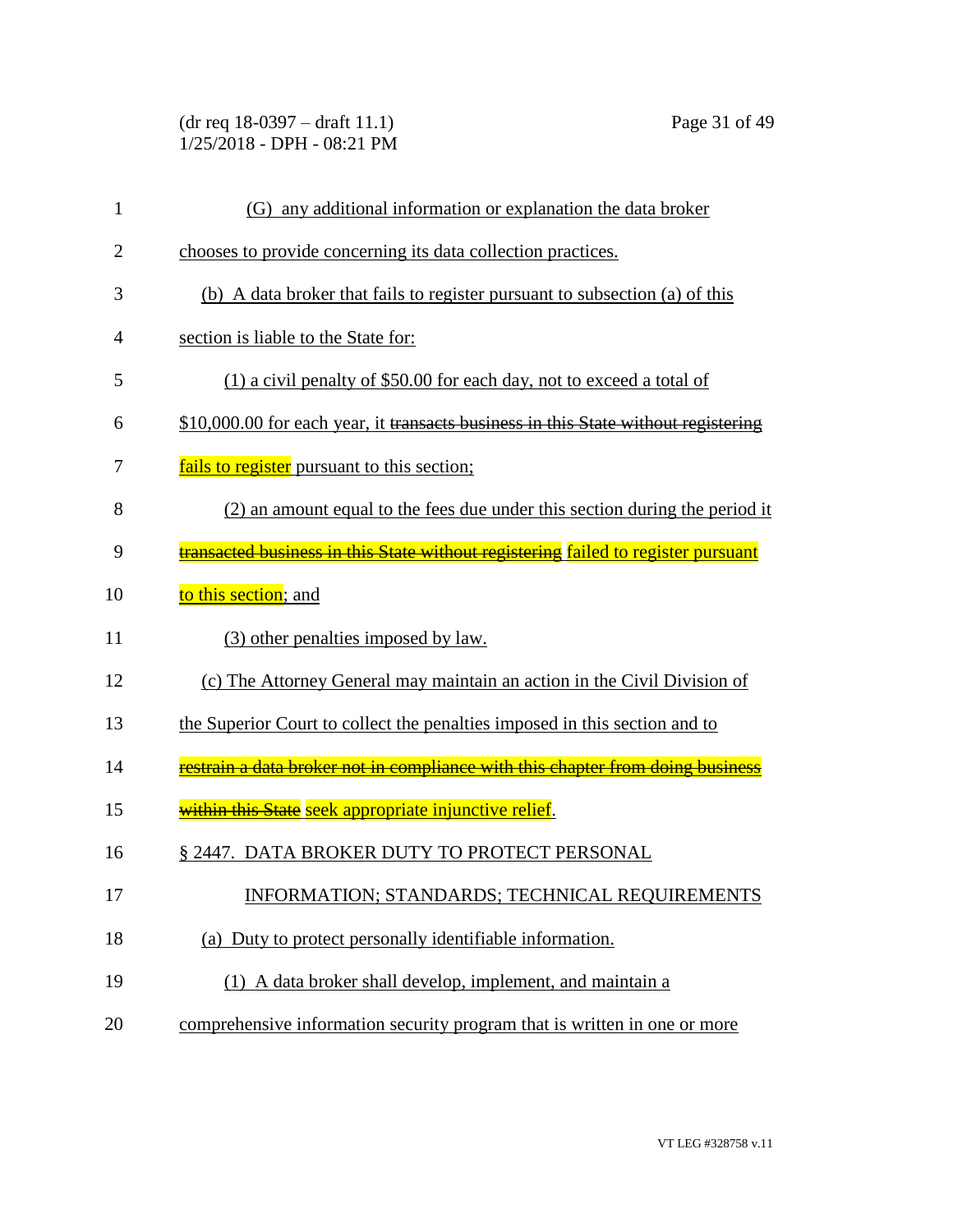(dr req 18-0397 – draft 11.1) Page 32 of 49 1/25/2018 - DPH - 08:21 PM

| 1              | readily accessible parts and contains administrative, technical, and physical     |
|----------------|-----------------------------------------------------------------------------------|
| $\overline{2}$ | safeguards that are appropriate to:                                               |
| 3              | (A) the size, scope, and type of business of the data broker obligated            |
| $\overline{4}$ | to safeguard the personally identifiable information under such comprehensive     |
| 5              | information security program;                                                     |
| 6              | the amount of resources available to the data broker;<br>(B)                      |
| 7              | the amount of stored data; and<br>(C)                                             |
| 8              | the need for security and confidentiality of personally identifiable<br>(D)       |
| 9              | information.                                                                      |
| 10             | (2) A data broker subject to this subsection shall adopt safeguards in the        |
| 11             | comprehensive security program that are consistent with the safeguards for        |
| 12             | protection of personally identifiable information and information of a similar    |
| 13             | character set forth in other State rules or federal regulations applicable to the |
| 14             | data broker.                                                                      |
| 15             | (b) Information security program; minimum features. A comprehensive               |
| 16             | information security program shall at minimum have the following features:        |
| 17             | (1) designation of one or more employees to maintain the program;                 |
| 18             | (2) identification and assessment of reasonably foreseeable internal and          |
| 19             | external risks to the security, confidentiality, and integrity of any electronic, |
| 20             | paper, or other records containing personally identifiable information, and a     |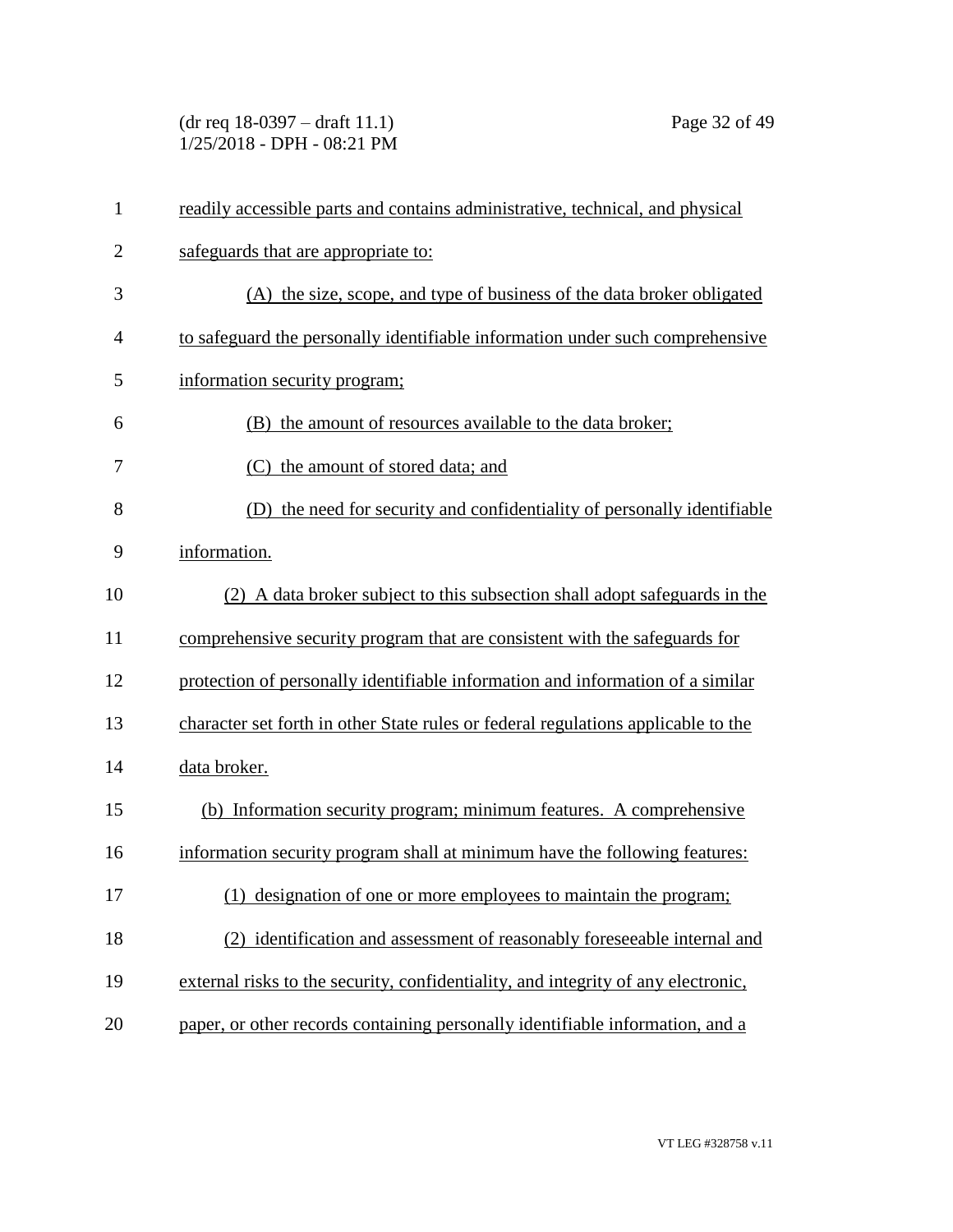(dr req 18-0397 – draft 11.1) Page 33 of 49 1/25/2018 - DPH - 08:21 PM

| $\mathbf{1}$   | process for evaluating and improving, where necessary, the effectiveness of the  |
|----------------|----------------------------------------------------------------------------------|
| $\overline{2}$ | current safeguards for limiting such risks, including:                           |
| 3              | (A) ongoing employee training, including training for temporary and              |
| $\overline{4}$ | contract employees;                                                              |
| 5              | (B) employee compliance with policies and procedures; and                        |
| 6              | means for detecting and preventing security system failures;<br>(C)              |
| 7              | (3) security policies for employees relating to the storage, access, and         |
| 8              | transportation of records containing personally identifiable information outside |
| 9              | business premises;                                                               |
| 10             | (4) disciplinary measures for violations of the comprehensive                    |
| 11             | information security program rules;                                              |
| 12             | (5) measures that prevent terminated employees from accessing records            |
| 13             | containing personally identifiable information;                                  |
| 14             | (6) supervision of service providers, by:                                        |
| 15             | (A) taking reasonable steps to select and retain third-party service             |
| 16             | providers that are capable of maintaining appropriate security measures to       |
| 17             | protect personally identifiable information consistent with applicable law; and  |
| 18             | (B) requiring third-party service providers by contract to implement             |
| 19             | and maintain appropriate security measures for personally identifiable           |
| 20             | information;                                                                     |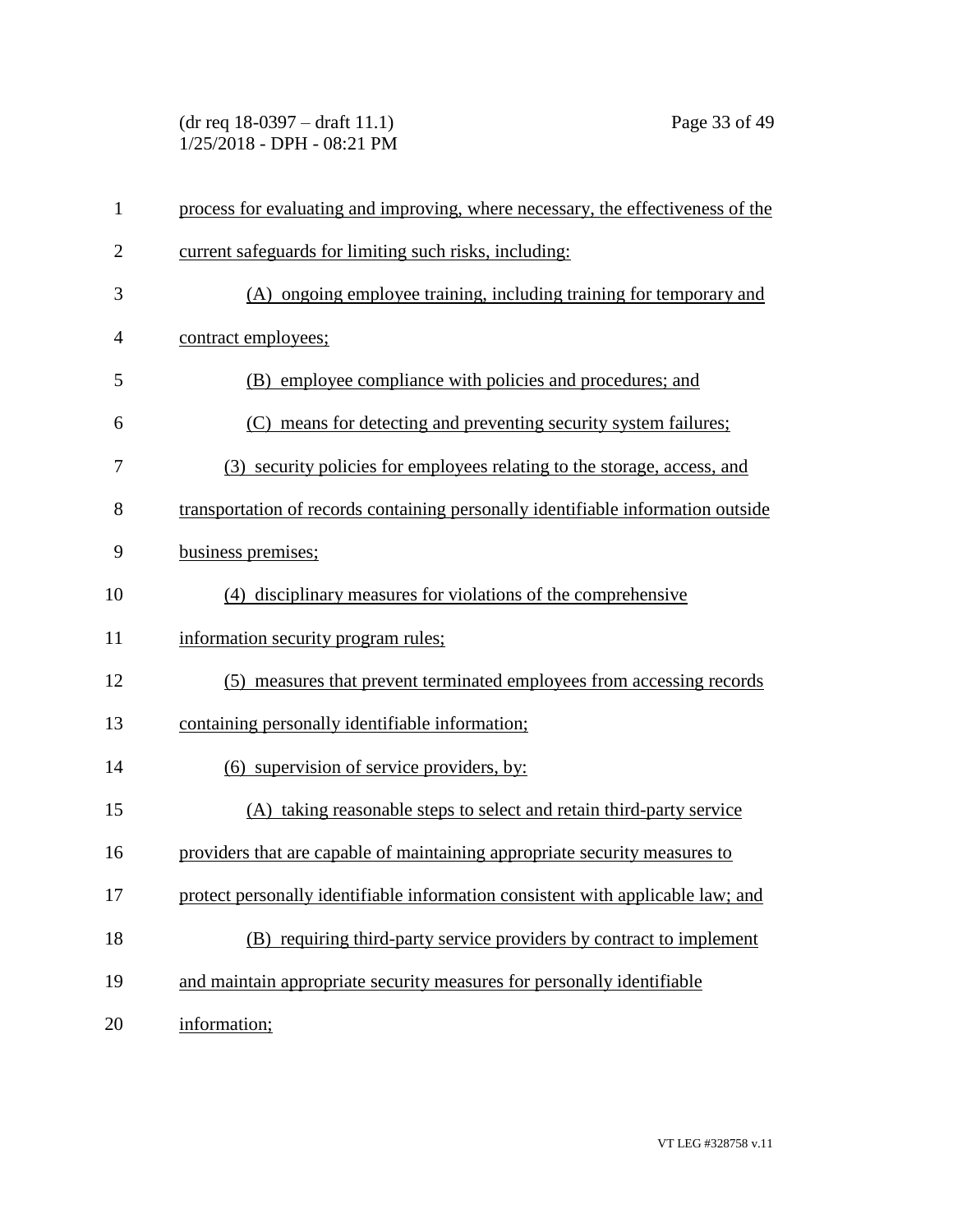(dr req 18-0397 – draft 11.1) Page 34 of 49 1/25/2018 - DPH - 08:21 PM

| $\mathbf{1}$   | (7) reasonable restrictions upon physical access to records containing          |
|----------------|---------------------------------------------------------------------------------|
| $\overline{2}$ | personally identifiable information and storage of the records and data in      |
| 3              | locked facilities, storage areas, or containers;                                |
| $\overline{4}$ | $(8)(A)$ regular monitoring to ensure that the comprehensive information        |
| 5              | security program is operating in a manner reasonably calculated to prevent      |
| 6              | unauthorized access to or unauthorized use of personally identifiable           |
| 7              | information; and                                                                |
| 8              | (B) upgrading information safeguards as necessary to limit risks;               |
| 9              | (9) regular review of the scope of the security measures:                       |
| 10             | (A) at least annually; or                                                       |
| 11             | (B) whenever there is a material change in business practices that              |
| 12             | may reasonably implicate the security or integrity of records containing        |
| 13             | personally identifiable information; and                                        |
| 14             | $(10)(A)$ documentation of responsive actions taken in connection with          |
| 15             | any incident involving a breach of security; and                                |
| 16             | (B) mandatory post-incident review of events and actions taken, if              |
| 17             | any, to make changes in business practices relating to protection of personally |
| 18             | identifiable information.                                                       |
| 19             | (c) Information security program; computer system security requirements.        |
| 20             | A comprehensive information security program required by this section shall at  |
| 21             | minimum, and to the extent technically feasible, have the following elements:   |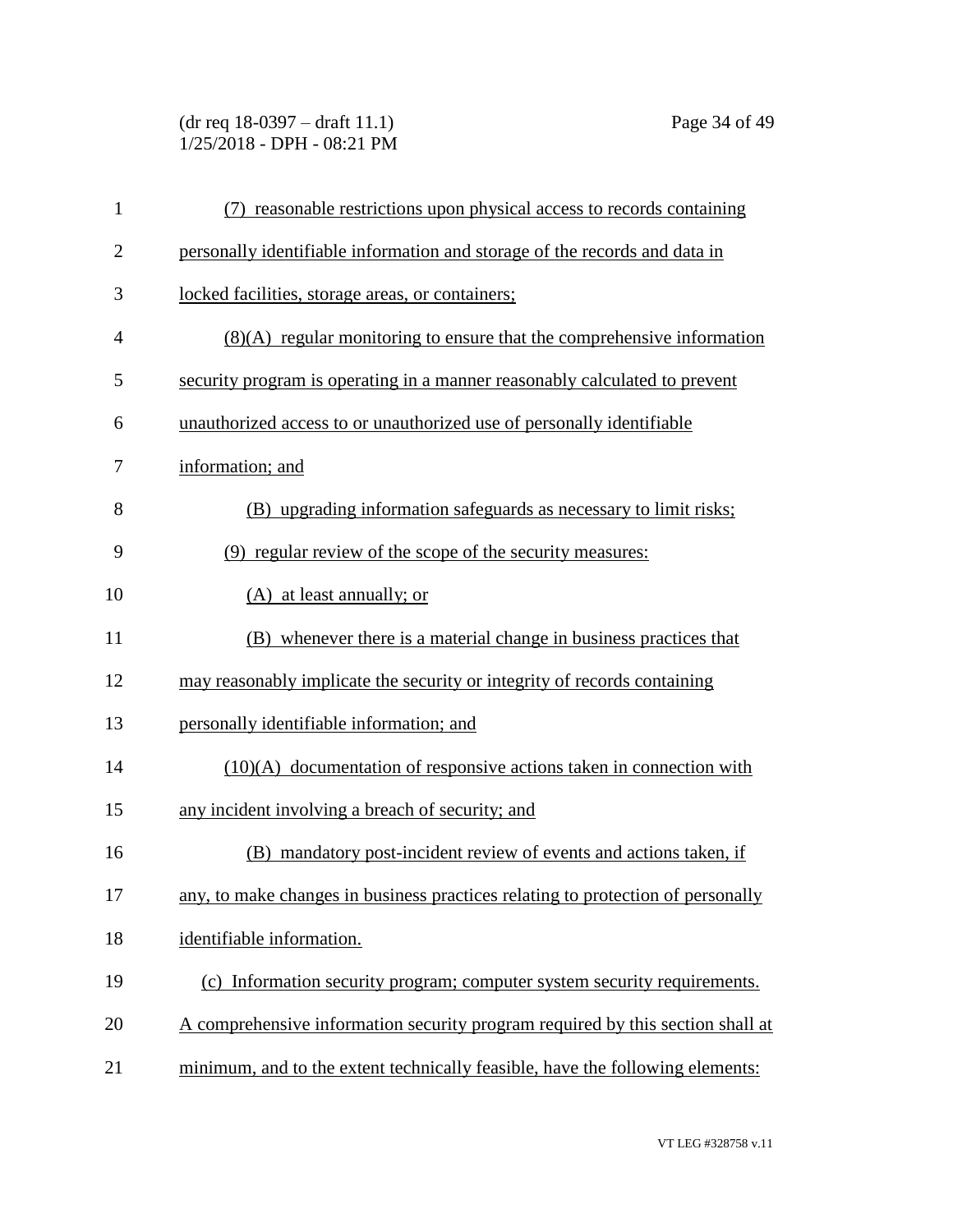| $(dr \text{ req } 18-0397 - draft 11.1)$ |  |
|------------------------------------------|--|
| $1/25/2018$ - DPH - 08:21 PM             |  |

| $\mathbf{1}$   | (1) secure user authentication protocols, as follows:                           |
|----------------|---------------------------------------------------------------------------------|
| $\overline{2}$ | (A) an authentication protocol that has the following features:                 |
| 3              | (i) control of user IDs and other identifiers;                                  |
| 4              | (ii) a reasonably secure method of assigning and selecting                      |
| 5              | passwords or use of unique identifier technologies, such as biometrics or token |
| 6              | devices;                                                                        |
| 7              | (iii) control of data security passwords to ensure that such                    |
| 8              | passwords are kept in a location and format that do not compromise the          |
| 9              | security of the data they protect;                                              |
| 10             | (iv) restricting access to only active users and active user                    |
| 11             | accounts; and                                                                   |
| 12             | blocking access to user identification after multiple<br>(v)                    |
| 13             | unsuccessful attempts to gain access; or                                        |
| 14             | (B) an authentication protocol that provides a higher level of security         |
| 15             | than the features specified in subdivision $(1)(A)$ of this subsection (c).     |
| 16             | (2) secure access control measures that:                                        |
| 17             | (A) restrict access to records and files containing personally                  |
| 18             | identifiable information to those who need such information to perform their    |
| 19             | job duties; and                                                                 |
| 20             | (B) assign to each person with computer access unique identifications           |
|                |                                                                                 |

plus passwords, which are not vendor-supplied default passwords, that are

Page 35 of 49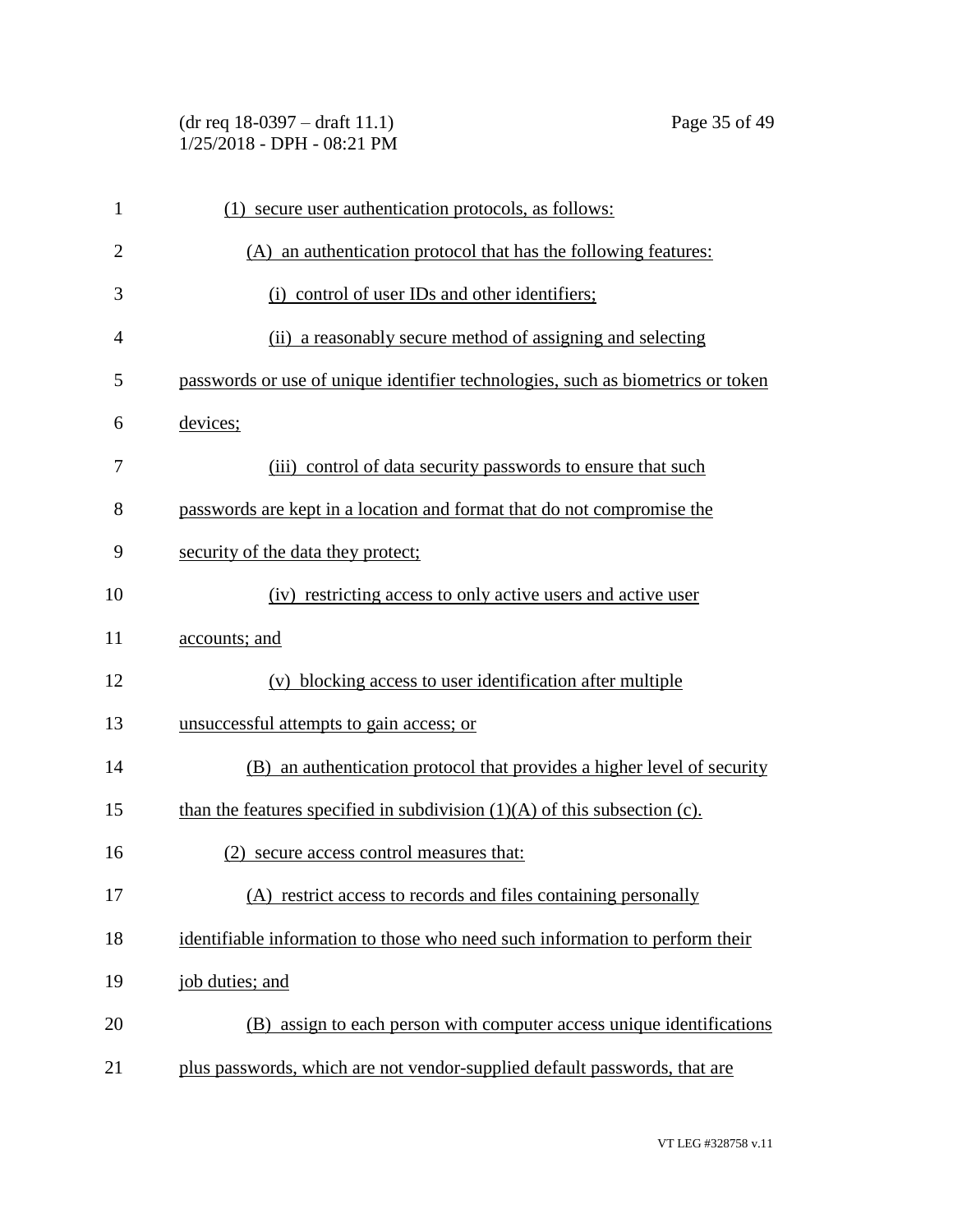(dr req 18-0397 – draft 11.1) Page 36 of 49 1/25/2018 - DPH - 08:21 PM

| 1              | reasonably designed to maintain the integrity of the security of the access        |
|----------------|------------------------------------------------------------------------------------|
| $\overline{2}$ | controls or a protocol that provides a higher degree of security;                  |
| 3              | (3) encryption of all transmitted records and files containing personally          |
| 4              | identifiable information that will travel across public networks and encryption    |
| 5              | of all data containing personally identifiable information to be transmitted       |
| 6              | wirelessly or a protocol that provides a higher degree of security;                |
| 7              | (4) reasonable monitoring of systems for unauthorized use of or access             |
| 8              | to personally identifiable information;                                            |
| 9              | (5) encryption of all personally identifiable information stored on                |
| 10             | laptops or other portable devices or a protocol that provides a higher degree of   |
| 11             | security;                                                                          |
| 12             | (6) for files containing personally identifiable information on a system           |
| 13             | that is connected to the Internet, reasonably up-to-date firewall protection and   |
| 14             | operating system security patches that are reasonably designed to maintain the     |
| 15             | integrity of the personally identifiable information or a protocol that provides a |
| 16             | higher degree of security;                                                         |
| 17             | (7) reasonably up-to-date versions of system security agent software that          |
| 18             | must include malware protection and reasonably up-to-date patches and virus        |
| 19             | definitions, or a version of such software that can still be supported with up-to- |
| 20             | date patches and virus definitions and is set to receive the most current security |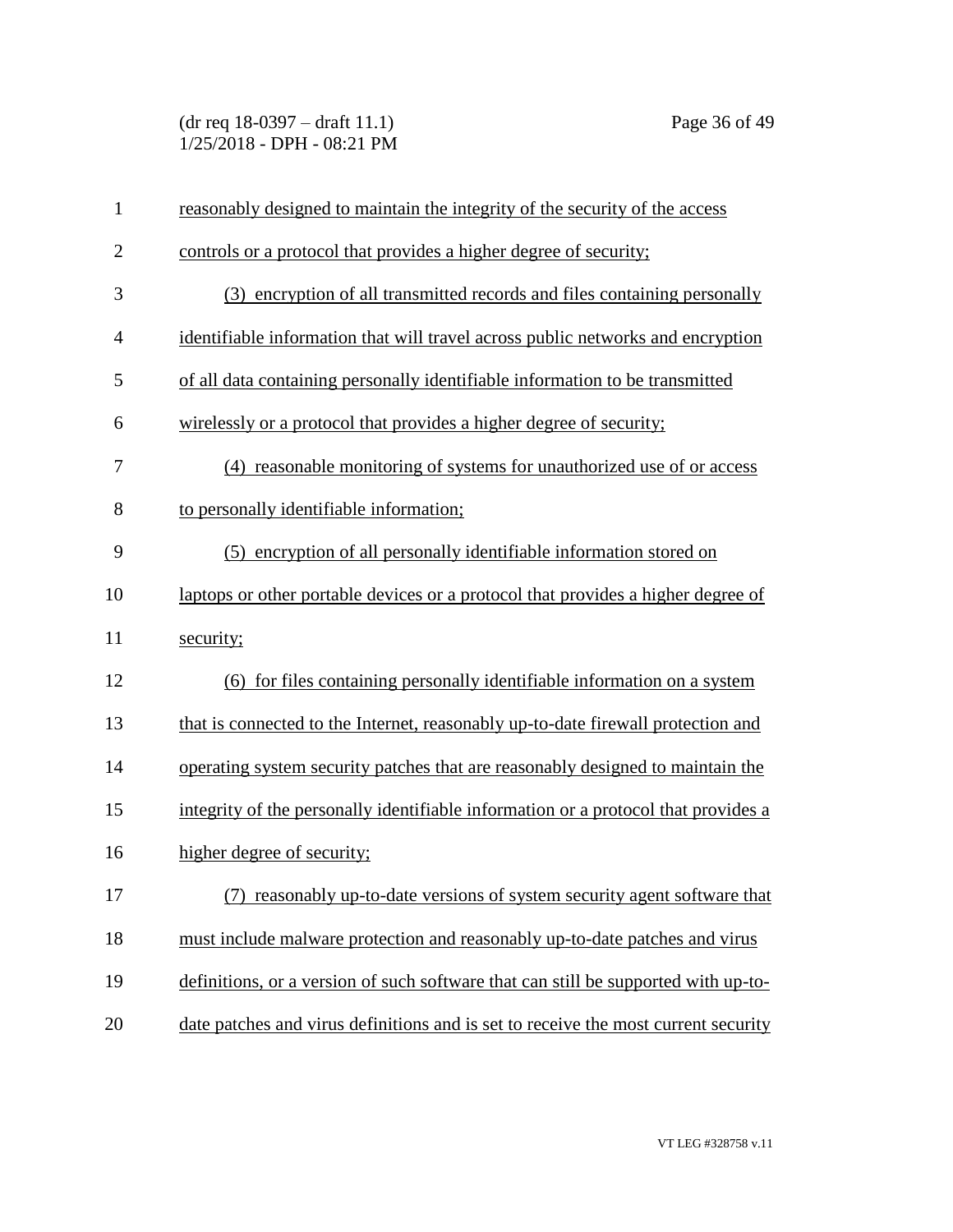(dr req 18-0397 – draft 11.1) Page 37 of 49 1/25/2018 - DPH - 08:21 PM

| $\mathbf{1}$   | updates on a regular basis or a protocol that provides a higher degree of     |
|----------------|-------------------------------------------------------------------------------|
| $\overline{2}$ | security; and                                                                 |
| 3              | (8) education and training of employees on the proper use of the              |
| 4              | computer security system and the importance of personally identifiable        |
| 5              | information security.                                                         |
| 6              | (d) Enforcement.                                                              |
| 7              | (1) A person who violates a provision of this section commits an unfair       |
| 8              | and deceptive act in commerce in violation of section 2453 of this title.     |
| 9              | (2) The Attorney General has the same authority to adopt rules to             |
| 10             | implement the provisions of this chapter and to conduct civil investigations, |
| 11             | enter into assurances of discontinuance, and bring civil actions as provided  |
| 12             | under chapter 63, subchapter 1 of this title.                                 |
| 13             | Sec. 3. 9 V.S.A. § 2480b is amended to read:                                  |
| 14             | § 2480b. DISCLOSURES TO CONSUMERS                                             |
| 15             | (a) A credit reporting agency shall, upon request and proper identification   |
| 16             | of any consumer, clearly and accurately disclose to the consumer all          |
| 17             | information available to users at the time of the request pertaining to the   |
| 18             | consumer, including:                                                          |
| 19             | (1) any credit score or predictor relating to the consumer, in a form and     |
| 20             | manner that complies with such comments or guidelines as may be issued by     |
| 21             | the Federal Trade Commission;                                                 |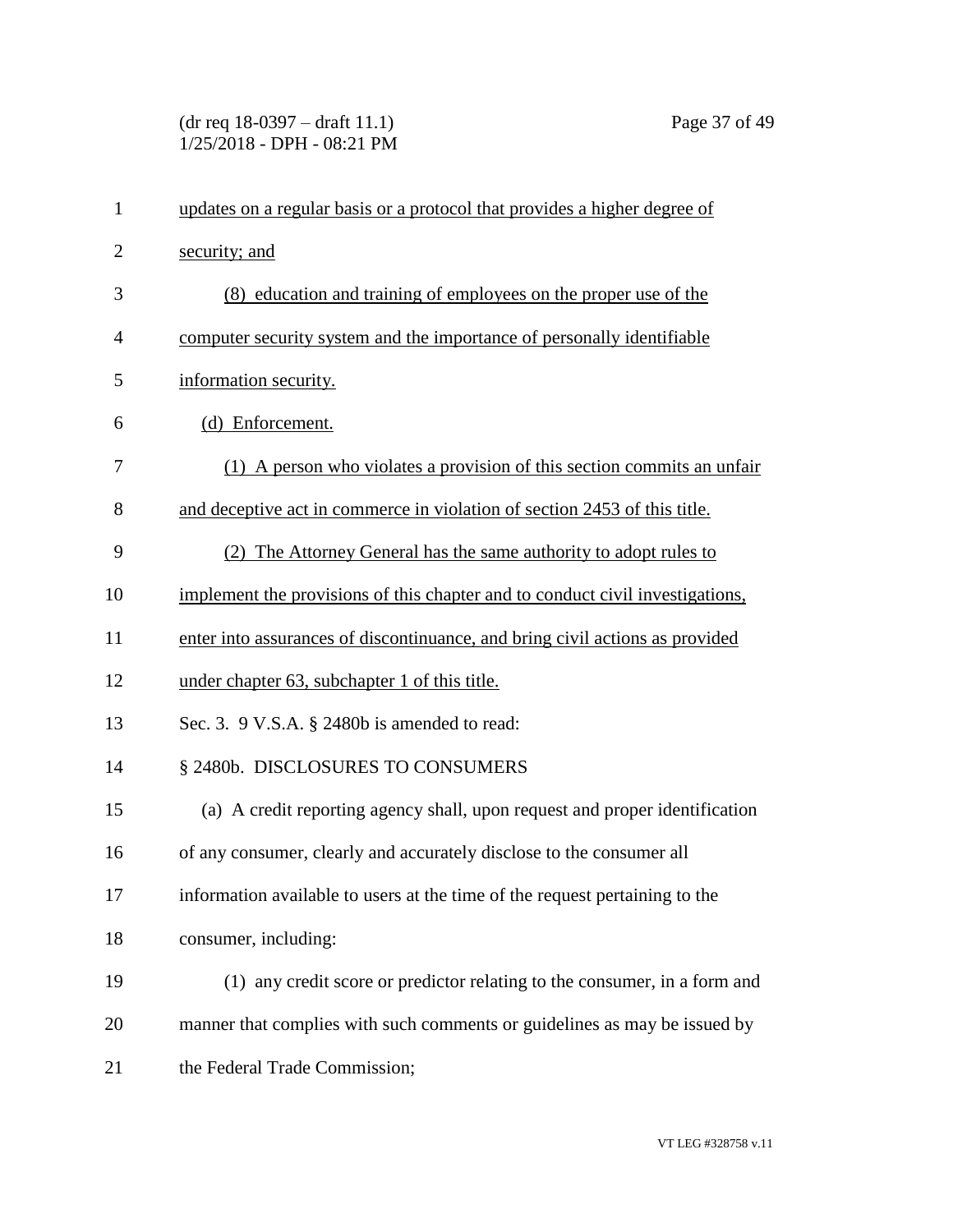## (dr req 18-0397 – draft 11.1) Page 38 of 49 1/25/2018 - DPH - 08:21 PM

| $\mathbf{1}$   | (2) the names of users requesting information pertaining to the                 |
|----------------|---------------------------------------------------------------------------------|
| $\overline{2}$ | consumer during the prior 12-month period and the date of each request; and     |
| 3              | (3) a clear and concise explanation of the information.                         |
| $\overline{4}$ | (b) As frequently as new telephone directories are published, the credit        |
| 5              | reporting agency shall cause to be listed its name and number in each           |
| 6              | telephone directory published to serve communities of this State. In            |
| 7              | accordance with rules adopted by the Attorney General, the credit reporting     |
| 8              | agency shall make provision for consumers to request by telephone the           |
| 9              | information required to be disclosed pursuant to subsection (a) of this section |
| 10             | at no cost to the consumer.                                                     |
| 11             | (c) Any time a credit reporting agency is required to make a written            |
| 12             | disclosure to consumers pursuant to 15 U.S.C. § 1681g, it shall disclose, in at |
| 13             | least 12 point type, and in bold type as indicated, the following notice:       |
| 14             | "NOTICE TO VERMONT CONSUMERS                                                    |
| 15             | (1) Under Vermont law, you are allowed to receive one free copy of              |
| 16             | your credit report every 12 months from each credit reporting agency. If you    |
| 17             | would like to obtain your free credit report from [INSERT NAME OF               |
| 18             | COMPANY], you should contact us by [[writing to the following address:          |
| 19             | [INSERT ADDRESS FOR OBTAINING FREE CREDIT REPORT]] or                           |
| 20             | [calling the following number: [INSERT TELEPHONE NUMBER FOR                     |
| 21             | OBTAINING FREE CREDIT REPORT]], or both].                                       |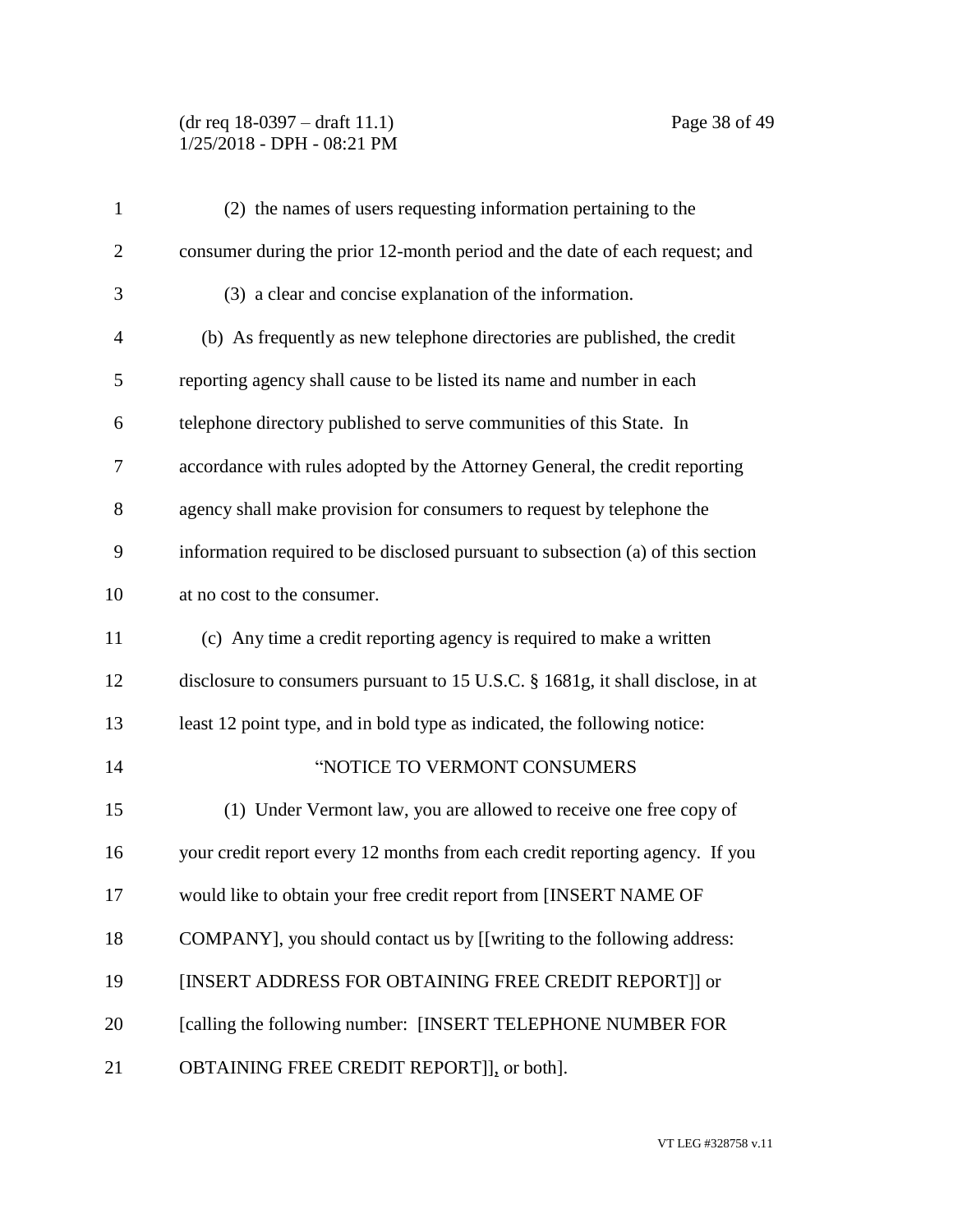(dr req 18-0397 – draft 11.1) Page 39 of 49 1/25/2018 - DPH - 08:21 PM

| $\mathbf{1}$   | (2) Under Vermont law, no one may access your credit report without            |
|----------------|--------------------------------------------------------------------------------|
| $\overline{2}$ | your permission except under the following limited circumstances:              |
| 3              | (A) in response to a court order;                                              |
| $\overline{4}$ | (B) for direct mail offers of credit;                                          |
| 5              | (C) if you have given ongoing permission and you have an existing              |
| 6              | relationship with the person requesting a copy of your credit report;          |
| 7              | (D) where the request for a credit report is related to an education           |
| 8              | loan made, guaranteed, or serviced by the Vermont Student Assistance           |
| 9              | Corporation;                                                                   |
| 10             | (E) where the request for a credit report is by the Office of Child            |
| 11             | Support Services when investigating a child support case;                      |
| 12             | (F) where the request for a credit report is related to a credit               |
| 13             | transaction entered into prior to January 1, 1993; and or                      |
| 14             | (G) where the request for a credit report is by the Vermont State Tax          |
| 15             | Department of Taxes and is used for the purpose of collecting or investigating |
| 16             | delinquent taxes.                                                              |
| 17             | (3) If you believe a law regulating consumer credit reporting has been         |
| 18             | violated, you may file a complaint with the Vermont Attorney General's         |
| 19             | Consumer Assistance Program, 104 Morrill Hall, University of Vermont,          |
| 20             | Burlington, Vermont 05405.                                                     |
| 21             | Vermont Consumers Have the Right to Obtain a Security Freeze                   |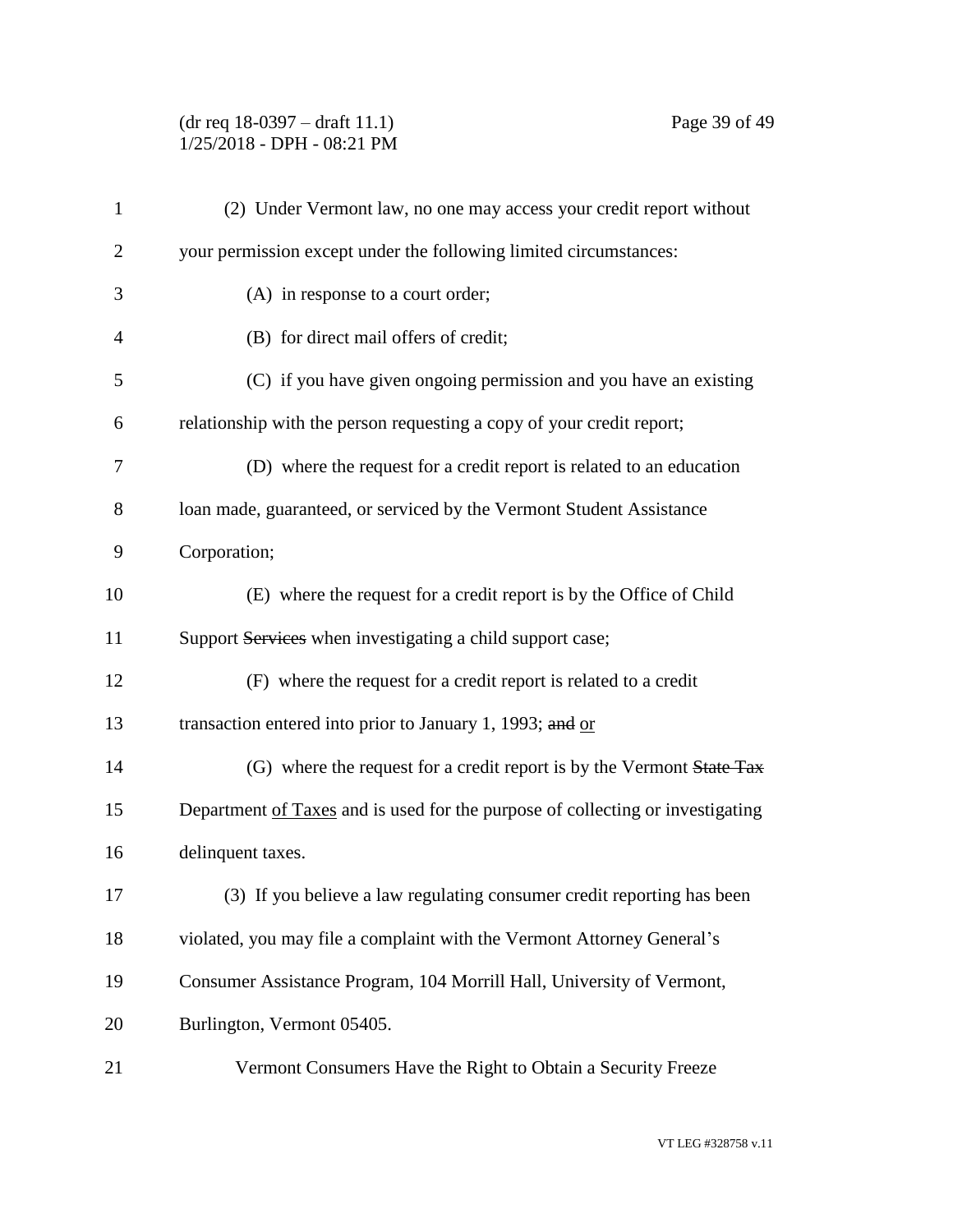(dr req 18-0397 – draft 11.1) Page 40 of 49 1/25/2018 - DPH - 08:21 PM

| $\mathbf{1}$   | You have a right to place a "security freeze" on your credit report pursuant          |
|----------------|---------------------------------------------------------------------------------------|
| $\overline{2}$ | to 9 V.S.A. § 2480h at no charge if you are a victim of identity theft. All other     |
| 3              | Vermont consumers will pay a fee to the credit reporting agency of up to              |
| $\overline{4}$ | \$10.00 to place the freeze on their credit report. The security freeze will          |
| 5              | prohibit a credit reporting agency from releasing any information in your credit      |
| 6              | report without your express authorization. A security freeze must be requested        |
| 7              | in writing by certified mail.                                                         |
| 8              | The security freeze is designed to help prevent credit, loans, and services           |
| 9              | from being approved in your name without your consent. However, you                   |
| 10             | should be aware that using a security freeze to take control over who gains           |
| 11             | access to the personal and financial information in your credit report may            |
| 12             | delay, interfere with, or prohibit the timely approval of any subsequent request      |
| 13             | or application you make regarding new loans, credit, mortgage, insurance,             |
| 14             | government services or payments, rental housing, employment, investment,              |
| 15             | license, cellular phone, utilities, digital signature, internet Internet credit card  |
| 16             | transaction, or other services, including an extension of credit at point of sale.    |
| 17             | When you place a security freeze on your credit report, within ten business           |
| 18             | days you will be provided a personal identification number, or password, or           |
| 19             | other equally or more secure method of authentication to use if you choose to         |
| 20             | remove the freeze on your credit report or authorize the release of your credit       |
| 21             | report for a specific party, parties, or period of time after the freeze is in place. |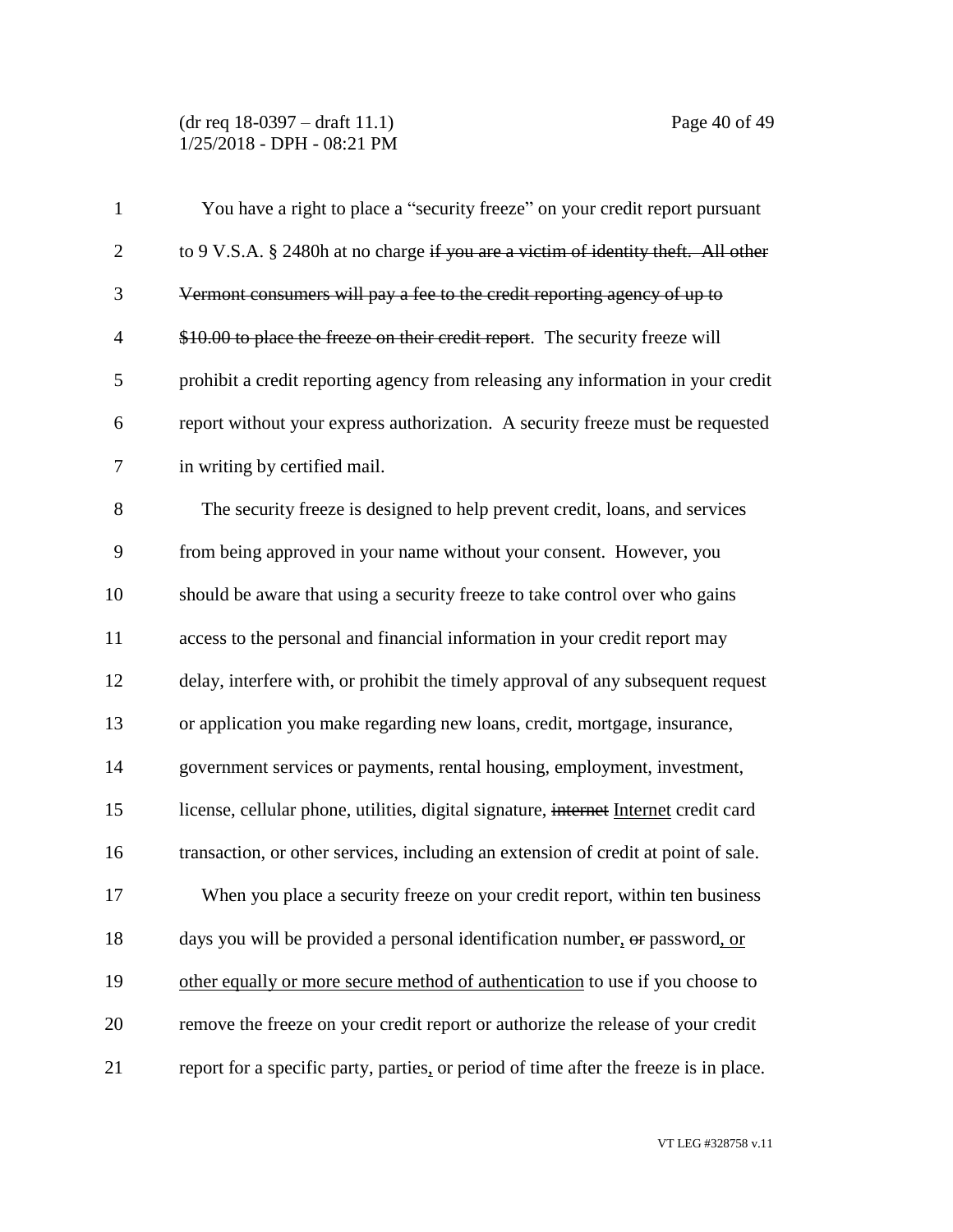(dr req 18-0397 – draft 11.1) Page 41 of 49 1/25/2018 - DPH - 08:21 PM

| $\mathbf{1}$   | To provide that authorization, you must contact the credit reporting agency and       |
|----------------|---------------------------------------------------------------------------------------|
| $\overline{2}$ | provide all of the following:                                                         |
| 3              | (1) The unique personal identification number, $\theta$ password, or other            |
| $\overline{4}$ | method of authentication provided by the credit reporting agency.                     |
| 5              | (2) Proper identification to verify your identity.                                    |
| 6              | (3) The proper information regarding the third party or parties who are               |
| 7              | to receive the credit report or the period of time for which the report shall be      |
| 8              | available to users of the credit report.                                              |
| 9              | A credit reporting agency may not charge a fee of up to \$5.00 to a consumer          |
| 10             | who is not a victim of identity theft to remove the freeze on your credit report      |
| 11             | or authorize the release of your credit report for a specific party, parties, or      |
| 12             | period of time after the freeze is in place. For a victim of identity theft, there is |
| 13             | no charge when the victim submits a copy of a police report, investigative            |
| 14             | report, or complaint filed with a law enforcement agency about unlawful use of        |
| 15             | the victim's personal information by another person.                                  |
| 16             | A credit reporting agency that receives a request from a consumer to lift             |
| 17             | temporarily a freeze on a credit report shall comply with the request no later        |
| 18             | than three business days after receiving the request.                                 |
| 19             | A security freeze will not apply to "preauthorized approvals of credit." If           |
| 20             | you want to stop receiving preauthorized approvals of credit, you should call         |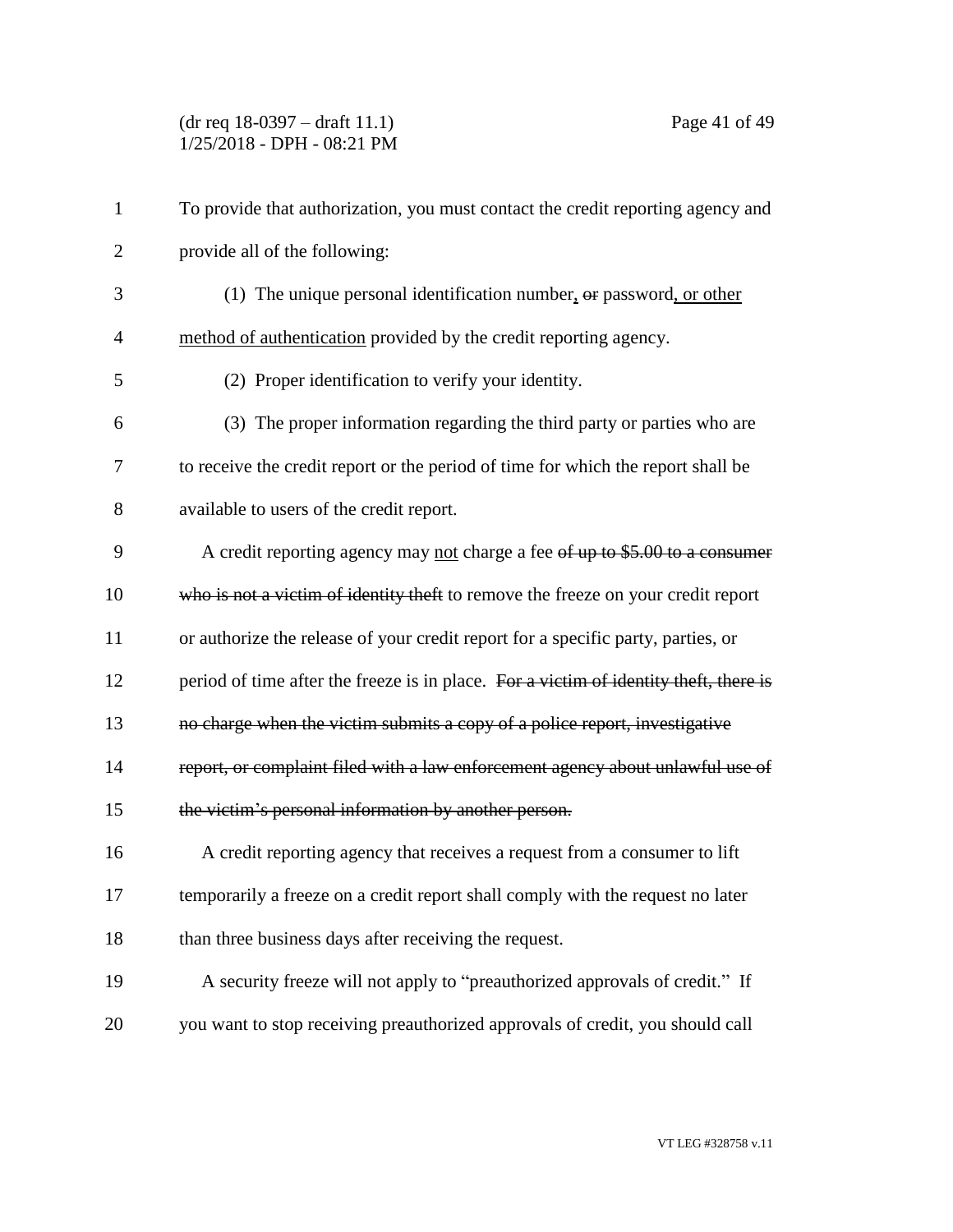(dr req 18-0397 – draft 11.1) Page 42 of 49 1/25/2018 - DPH - 08:21 PM

| $\mathbf{1}$   | [INSERT PHONE NUMBERS] [ALSO INSERT ALL OTHER CONTACT                            |
|----------------|----------------------------------------------------------------------------------|
| $\overline{2}$ | INFORMATION FOR PRESCREENED OFFER OPT OUT OPT-OUT.]                              |
| 3              | A security freeze does not apply to a person or entity, or its affiliates, or    |
| $\overline{4}$ | collection agencies acting on behalf of the person or entity with which you      |
| 5              | have an existing account that requests information in your credit report for the |
| 6              | purposes of reviewing or collecting the account, provided you have previously    |
| 7              | given your consent to this use of your credit reports. Reviewing the account     |
| 8              | includes activities related to account maintenance, monitoring, credit line      |
| 9              | increases, and account upgrades and enhancements.                                |
| 10             | You have a right to bring a civil action against someone who violates your       |
| 11             | rights under the credit reporting laws. The action can be brought against a      |
| 12             | credit reporting agency or a user of your credit report."                        |
| 13             | (d) The information required to be disclosed by this section shall be            |
| 14             | disclosed in writing. The information required to be disclosed pursuant to       |
| 15             | subsection (c) of this section shall be disclosed on one side of a separate      |
| 16             | document, with text no smaller than that prescribed by the Federal Trade         |
| 17             | Commission for the notice required under 15 U.S.C. $\frac{1681q}{1681g}$ . The   |
| 18             | information required to be disclosed pursuant to subsection (c) of this section  |
| 19             | may accurately reflect changes in numerical items that change over time (such    |
| 20             | as the phone telephone number or address of Vermont State agencies), and         |
| 21             | remain in compliance.                                                            |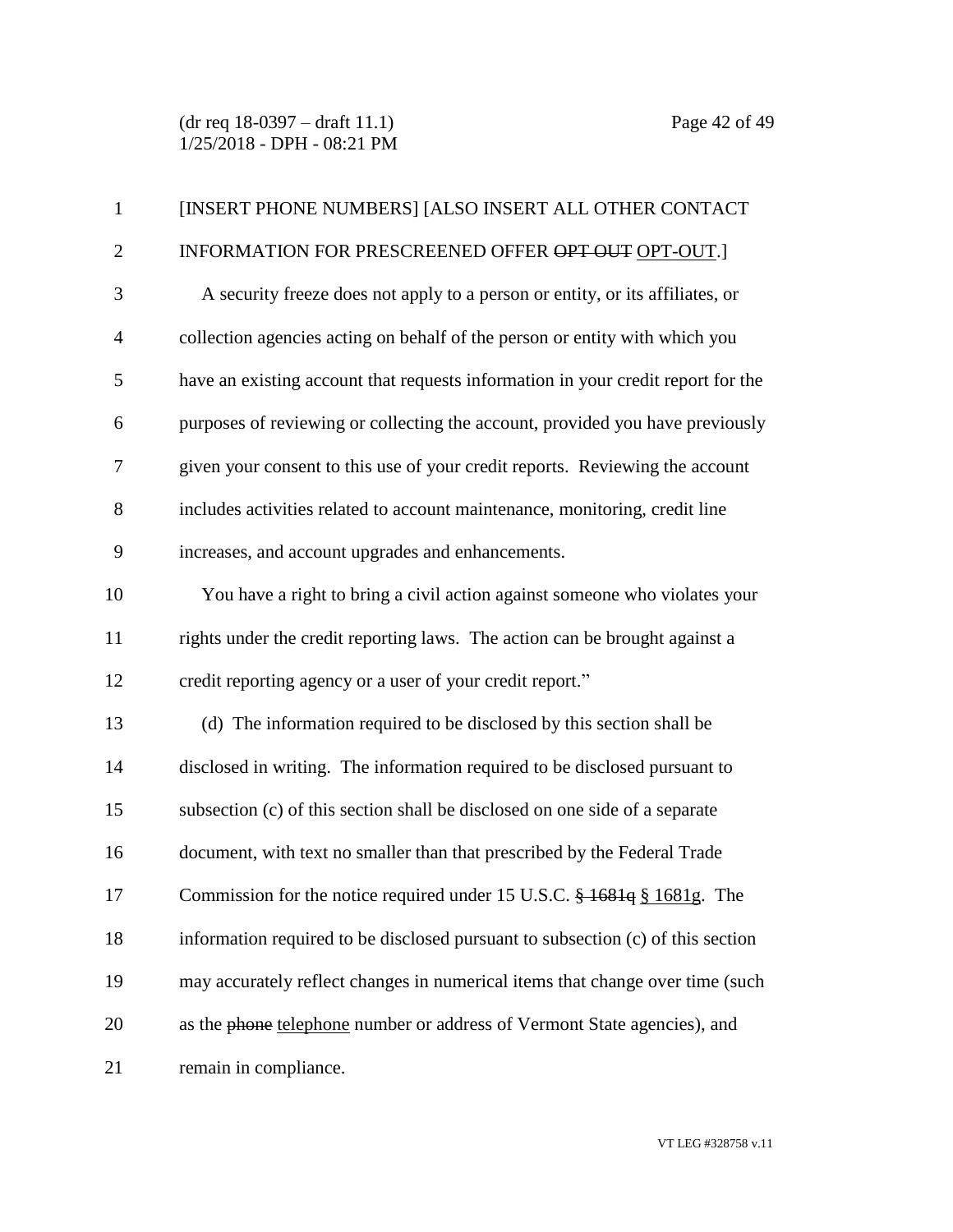### (dr req 18-0397 – draft 11.1) Page 43 of 49 1/25/2018 - DPH - 08:21 PM

| $\mathbf{1}$   | (e) The Attorney General may revise this required notice by rule as                  |
|----------------|--------------------------------------------------------------------------------------|
| $\overline{2}$ | appropriate from time to time so long as no new substantive rights are created       |
| 3              | therein.                                                                             |
| 4              | Sec. 4. 9 V.S.A. § 2480h is amended to read:                                         |
| 5              | § 2480h. SECURITY FREEZE BY CREDIT REPORTING AGENCY; TIME                            |
| 6              | IN EFFECT                                                                            |
| 7              | (a) $(1)$ Any Vermont consumer may place a security freeze on his or her             |
| 8              | credit report. A credit reporting agency shall not charge a fee to victims of        |
| 9              | identity theft but may charge a fee of up to \$10.00 to all other Vermont            |
| 10             | consumers for placing and \$5.00 for or removing, removing for a specific party      |
| 11             | or parties, or removing for a specific period of time after the freeze is in place a |
| 12             | security freeze on a credit report.                                                  |
| 13             | (2) A consumer who has been the victim of identity theft may place a                 |
| 14             | security freeze on his or her credit report by making a request in writing by        |
| 15             | certified mail to a credit reporting agency with a valid copy of a police report,    |
| 16             | investigative report, or complaint the consumer has filed with a law                 |
| 17             | enforcement agency about unlawful use of his or her personal information by          |
| 18             | another person. All other Vermont consumers may place a security freeze on           |
| 19             | his or her credit report by making a request in writing by certified mail to a       |
| 20             | eredit reporting agency.                                                             |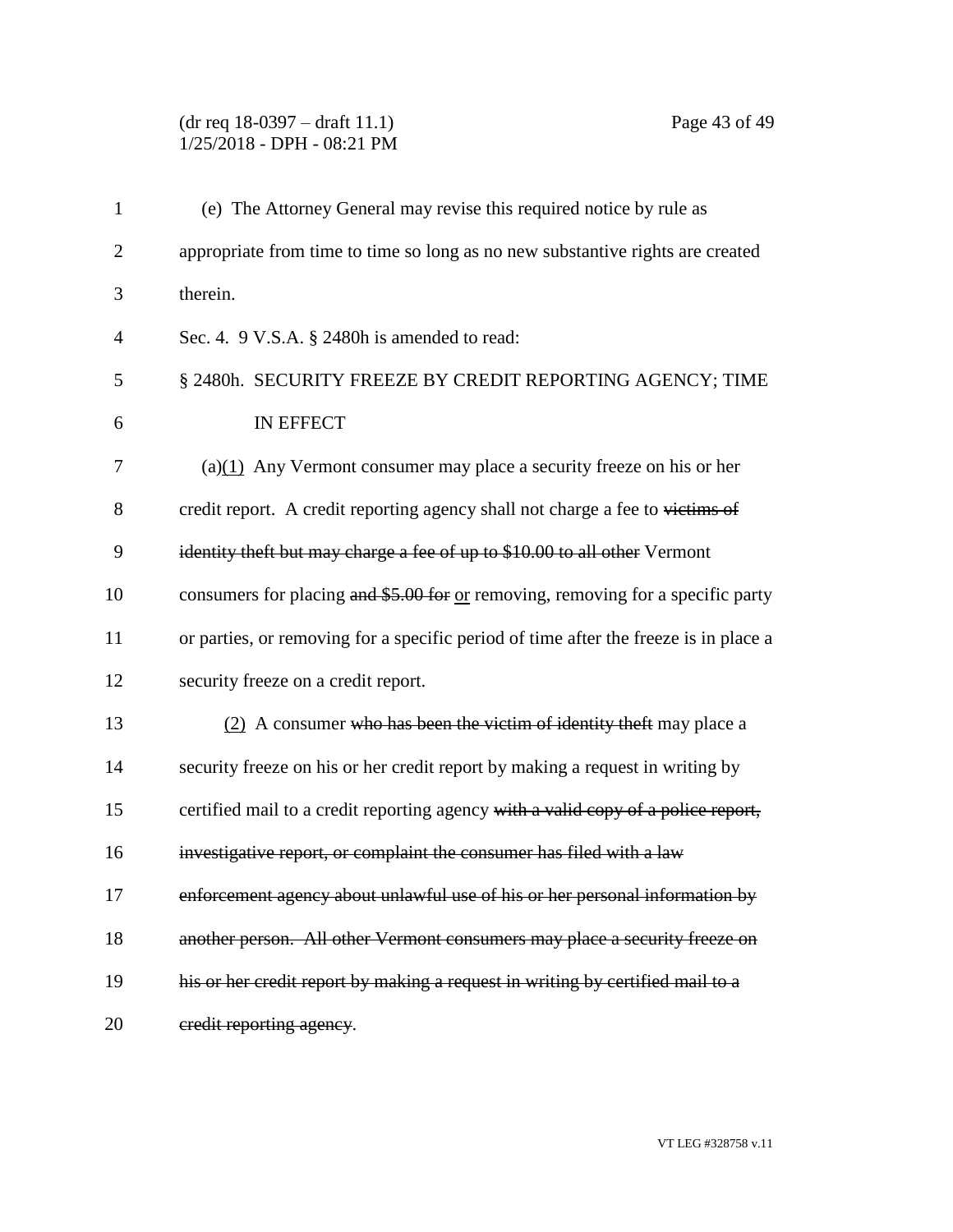(dr req 18-0397 – draft 11.1) Page 44 of 49 1/25/2018 - DPH - 08:21 PM

| $\mathbf{1}$   | (3) A security freeze shall prohibit, subject to the exceptions in                 |
|----------------|------------------------------------------------------------------------------------|
| $\overline{2}$ | subsection (1) of this section, the credit reporting agency from releasing the     |
| 3              | consumer's credit report or any information from it without the express            |
| $\overline{4}$ | authorization of the consumer. When a security freeze is in place, information     |
| 5              | from a consumer's credit report shall not be released to a third party without     |
| 6              | prior express authorization from the consumer.                                     |
| 7              | (4) This subsection does not prevent a credit reporting agency from                |
| 8              | advising a third party that a security freeze is in effect with respect to the     |
| 9              | consumer's credit report.                                                          |
| 10             | (b) A credit reporting agency shall place a security freeze on a consumer's        |
| 11             | credit report no not later than five business days after receiving a written       |
| 12             | request from the consumer.                                                         |
| 13             | (c) The credit reporting agency shall send a written confirmation of the           |
| 14             | security freeze to the consumer within 10 business days and shall provide the      |
| 15             | consumer with a unique personal identification number or password, other than      |
| 16             | the customer's Social Security number, or another method of authentication         |
| 17             | that is equally or more secure than a PIN or password, to be used by the           |
| 18             | consumer when providing authorization for the release of his or her credit for a   |
| 19             | specific party, parties, or period of time.                                        |
| 20             | (d) If the consumer wishes to allow his or her credit report to be accessed        |
| 21             | for a specific party, parties, or period of time while a freeze is in place, he or |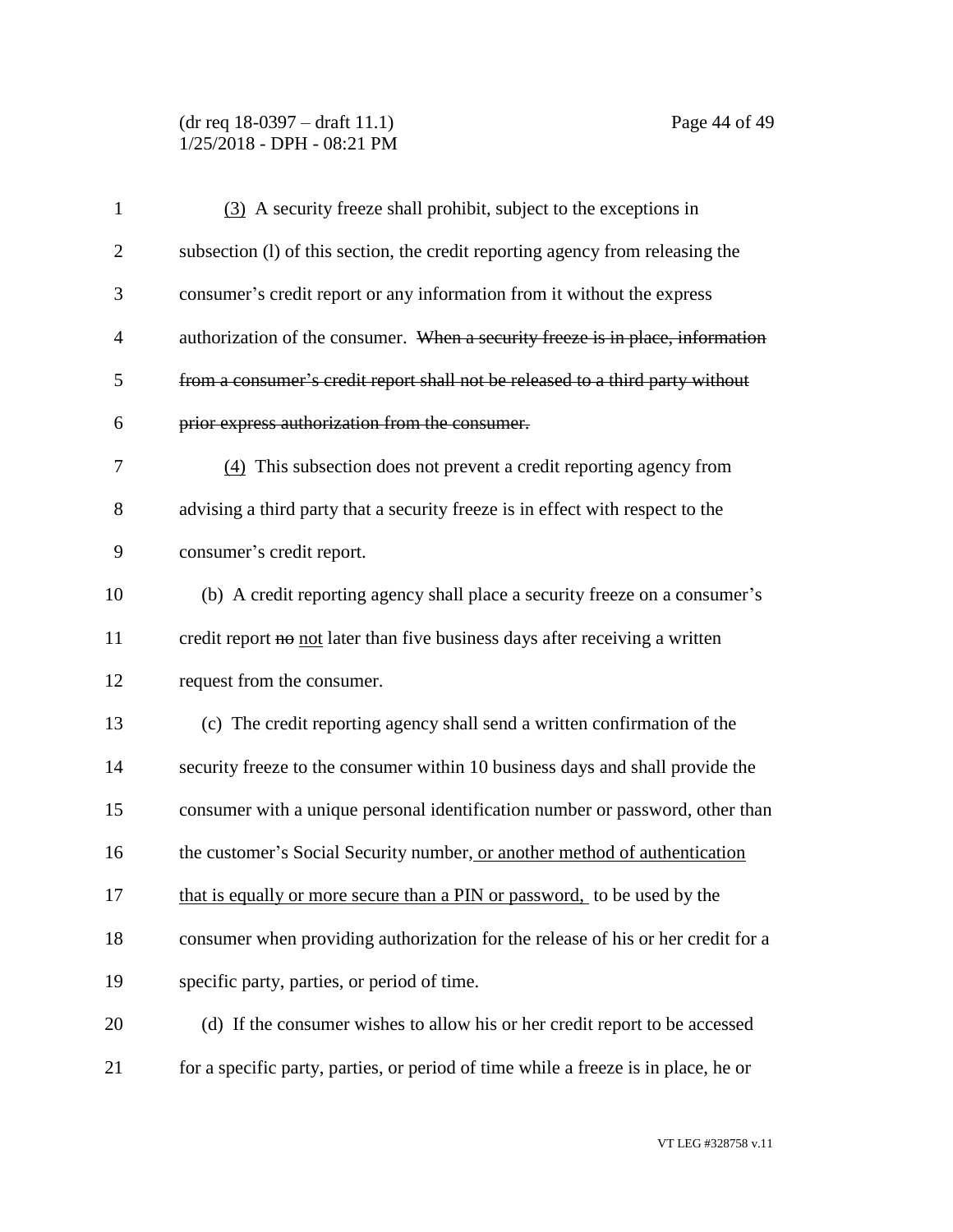(dr req 18-0397 – draft 11.1) Page 45 of 49 1/25/2018 - DPH - 08:21 PM

| $\mathbf{1}$   | she shall contact the credit reporting agency, request that the freeze be                               |
|----------------|---------------------------------------------------------------------------------------------------------|
| $\overline{2}$ | temporarily lifted, and provide the following:                                                          |
| 3              | $(1)$ Proper proper identification.;                                                                    |
| $\overline{4}$ | (2) The the unique personal identification number, $\theta$ re password, or other                       |
| 5              | method of authentication provided by the credit reporting agency pursuant to                            |
| 6              | subsection (c) of this section-; and                                                                    |
| 7              | (3) The the proper information regarding the third party, parties, or time                              |
| 8              | period for which the report shall be available to users of the credit report.                           |
| 9              | (e) A credit reporting agency may develop procedures involving the use of                               |
| 10             | telephone, fax, the Internet, or other electronic media to receive and process a                        |
| 11             | request from a consumer to lift temporarily lift a freeze on a credit report                            |
| 12             | pursuant to subsection (d) of this section in an expedited manner.                                      |
| 13             | (f) A credit reporting agency that receives a request from a consumer to lift                           |
| 14             | temporarily a freeze on a credit report pursuant to subsection (d) of this section                      |
| 15             | shall comply with the request no not later than three business days after                               |
| 16             | receiving the request.                                                                                  |
| 17             | (g) A credit reporting agency shall remove or $\underline{lift}$ temporarily $\overline{lift}$ a freeze |
| 18             | placed on a consumer's credit report only in the following cases:                                       |
| 19             | (1) Upon consumer request, pursuant to subsection (d) or (j) of this                                    |
| 20             | section.                                                                                                |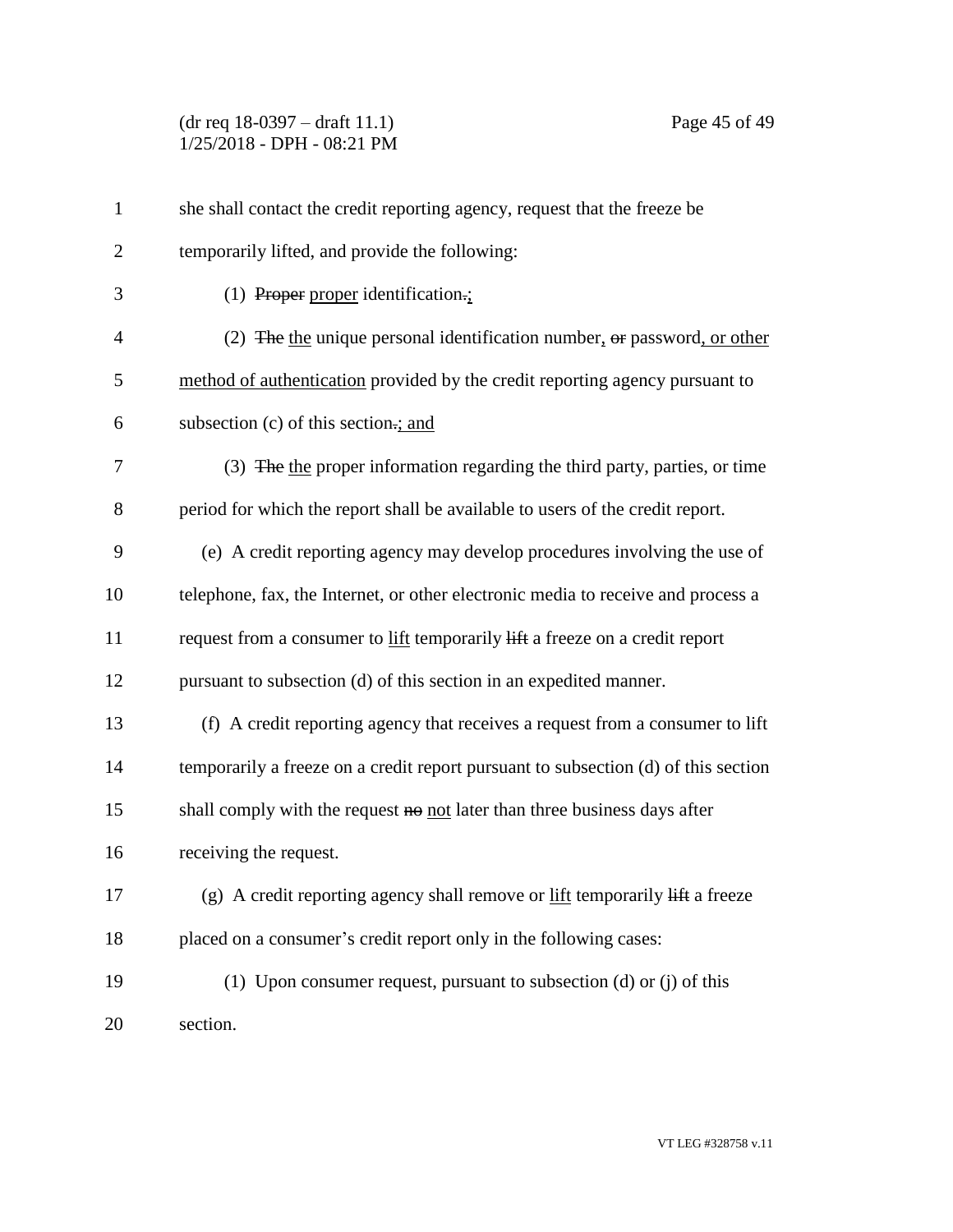#### (dr req 18-0397 – draft 11.1) Page 46 of 49 1/25/2018 - DPH - 08:21 PM

| $\mathbf{1}$   | (2) If the consumer's credit report was frozen due to a material                    |
|----------------|-------------------------------------------------------------------------------------|
| $\overline{2}$ | misrepresentation of fact by the consumer. If a credit reporting agency intends     |
| 3              | to remove a freeze upon a consumer's credit report pursuant to this                 |
| $\overline{4}$ | subdivision, the credit reporting agency shall notify the consumer in writing       |
| 5              | prior to removing the freeze on the consumer's credit report.                       |
| 6              | (h) If a third party requests access to a credit report on which a security         |
| $\tau$         | freeze is in effect and this request is in connection with an application for       |
| 8              | credit or any other use and the consumer does not allow his or her credit report    |
| 9              | to be accessed for that specific party or period of time, the third party may treat |
| 10             | the application as incomplete.                                                      |
| 11             | (i) If a consumer requests a security freeze pursuant to this section, the          |
| 12             | credit reporting agency shall disclose to the consumer the process of placing       |
| 13             | and lifting temporarily lifting a security freeze and the process for allowing      |
| 14             | access to information from the consumer's credit report for a specific party,       |
| 15             | parties, or period of time while the security freeze is in place.                   |
| 16             | (j) A security freeze shall remain in place until the consumer requests that        |
| 17             | the security freeze be removed. A credit reporting agency shall remove a            |
| 18             | security freeze within three business days of receiving a request for removal       |
| 19             | from the consumer who provides both of the following:                               |
| 20             | (1) Proper proper identification.; and                                              |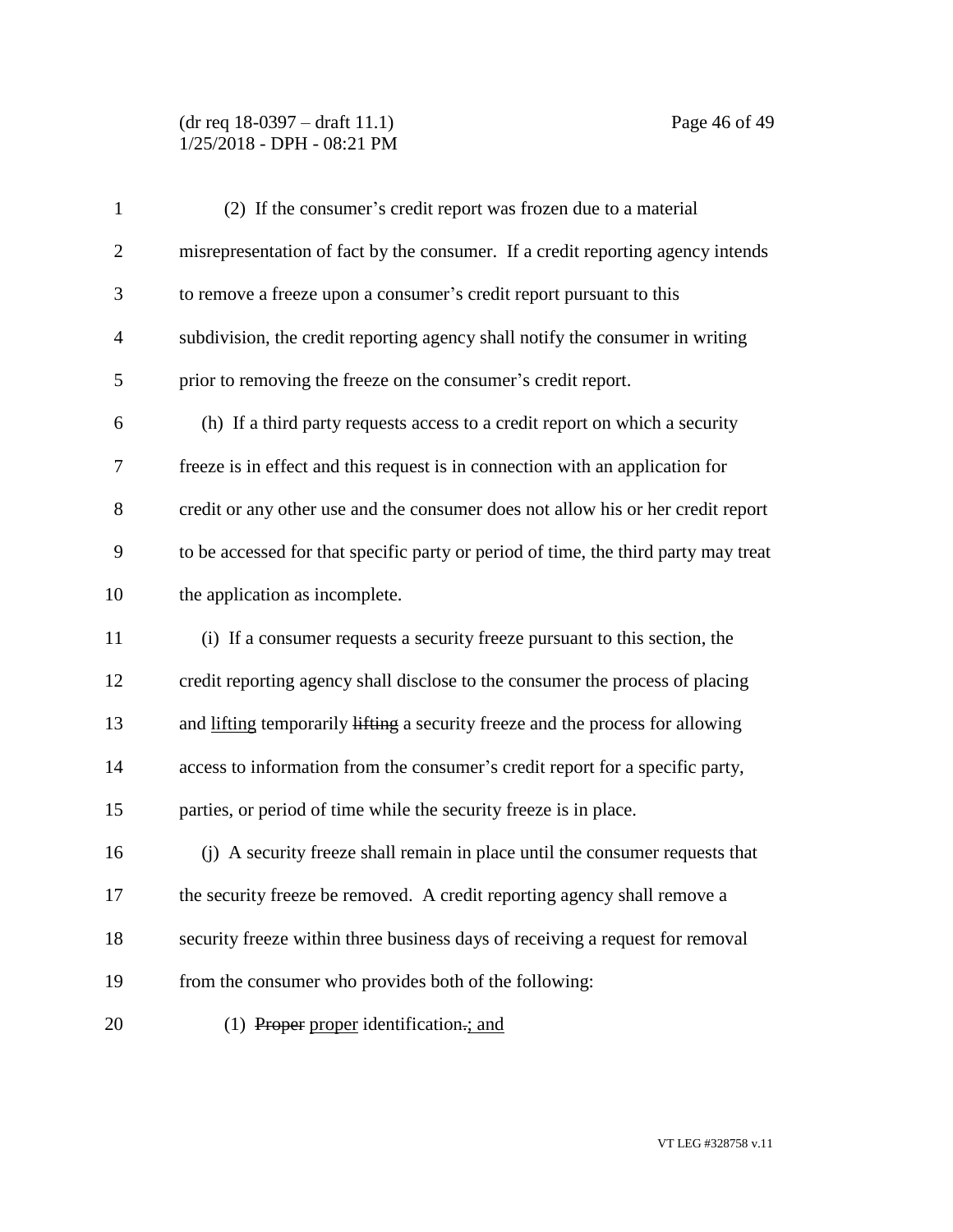### (dr req 18-0397 – draft 11.1) Page 47 of 49 1/25/2018 - DPH - 08:21 PM

| $\mathbf{1}$   | (2) The the unique personal identification number, or password, or other          |
|----------------|-----------------------------------------------------------------------------------|
| $\overline{2}$ | method of authentication provided by the credit reporting agency pursuant to      |
| 3              | subsection (c) of this section.                                                   |
| $\overline{4}$ | (k) A credit reporting agency shall require proper identification of the          |
| 5              | person making a request to place or remove a security freeze.                     |
| 6              | (1) The provisions of this section, including the security freeze, do not         |
| $\tau$         | apply to the use of a consumer report by the following:                           |
| 8              | (1) A person, or the person's subsidiary, affiliate, agent, or assignee with      |
| 9              | which the consumer has or, prior to assignment, had an account, contract, or      |
| 10             | debtor-creditor relationship for the purposes of reviewing the account or         |
| 11             | collecting the financial obligation owing for the account, contract, or debt, or  |
| 12             | extending credit to a consumer with a prior or existing account, contract, or     |
| 13             | debtor-creditor relationship, subject to the requirements of section 2480e of     |
| 14             | this title. For purposes of this subdivision, "reviewing the account" includes    |
| 15             | activities related to account maintenance, monitoring, credit line increases, and |
| 16             | account upgrades and enhancements.                                                |
| 17             | (2) A subsidiary, affiliate, agent, assignee, or prospective assignee of a        |
| 18             | person to whom access has been granted under subsection (d) of this section       |
| 19             | for purposes of facilitating the extension of credit or other permissible use.    |
| 20             | (3) Any person acting pursuant to a court order, warrant, or subpoena.            |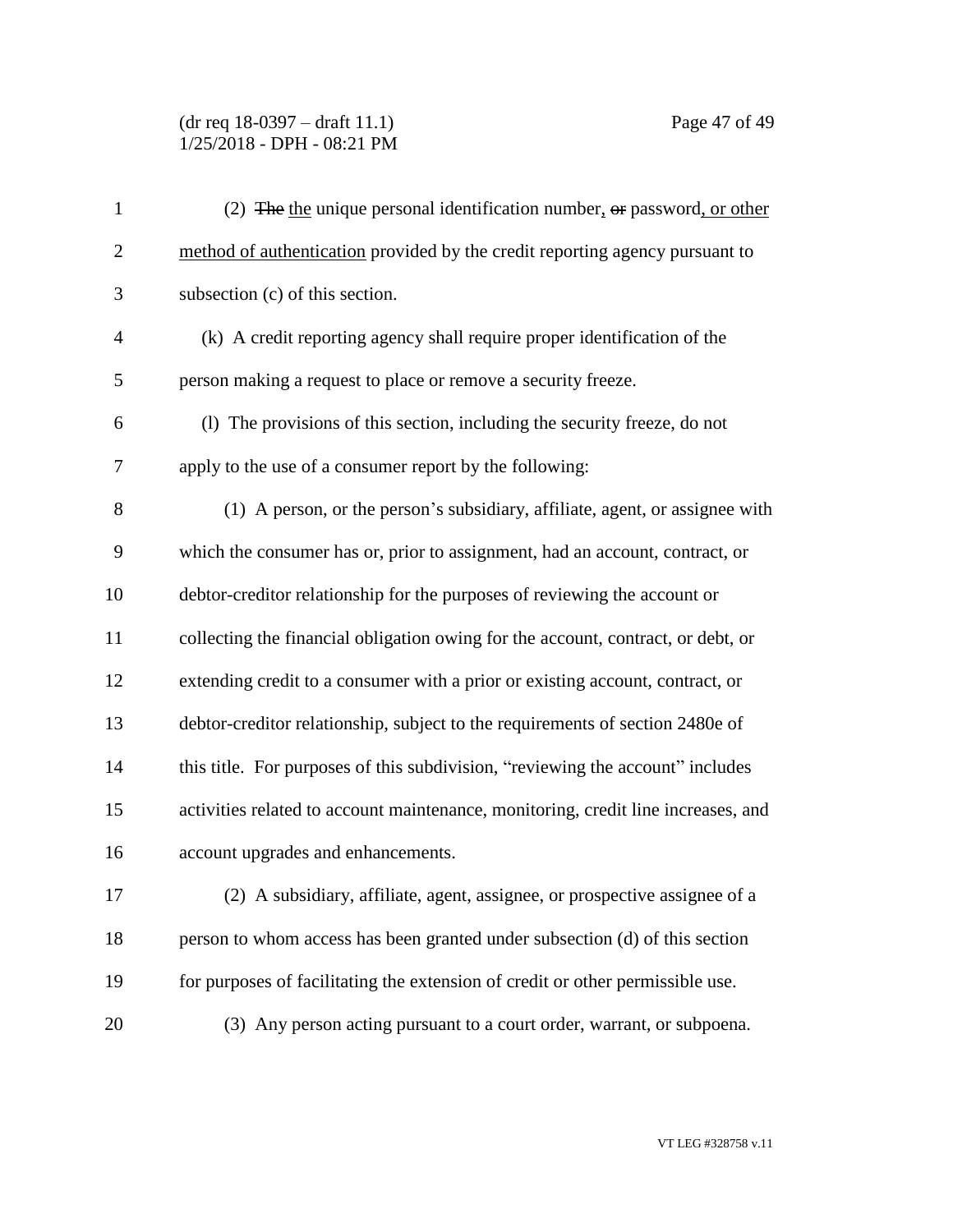(dr req 18-0397 – draft 11.1) Page 48 of 49 1/25/2018 - DPH - 08:21 PM

| $\mathbf{1}$   | (4) The Office of Child Support when investigating a child support case              |
|----------------|--------------------------------------------------------------------------------------|
| $\overline{2}$ | pursuant to Title IV-D of the Social Security Act (42 U.S.C. et seq.) and            |
| 3              | 33 V.S.A. § 4102.                                                                    |
| $\overline{4}$ | (5) The Economic Services Division of the Department for Children and                |
| 5              | Families or the Department of Vermont Health Access or its agents or assignee        |
| 6              | acting to investigate welfare or Medicaid fraud.                                     |
| 7              | (6) The Department of Taxes, municipal taxing authorities, or the                    |
| 8              | Department of Motor Vehicles, or any of their agents or assignees, acting to         |
| 9              | investigate or collect delinquent taxes or assessments, including interest and       |
| 10             | penalties, unpaid court orders, or acting to fulfill any of their other statutory or |
| 11             | charter responsibilities.                                                            |
| 12             | (7) A person's use of credit information for the purposes of prescreening            |
| 13             | as provided by the federal Fair Credit Reporting Act.                                |
| 14             | (8) Any person for the sole purpose of providing a credit file monitoring            |
| 15             | subscription service to which the consumer has subscribed.                           |
| 16             | (9) A credit reporting agency for the sole purpose of providing a                    |
| 17             | consumer with a copy of his or her credit report upon the consumer's request.        |
| 18             | (10) Any property and casualty insurance company for use in setting or               |
| 19             | adjusting a rate or underwriting for property and casualty insurance purposes.       |
| 20             | Sec. 5. REPORTS                                                                      |